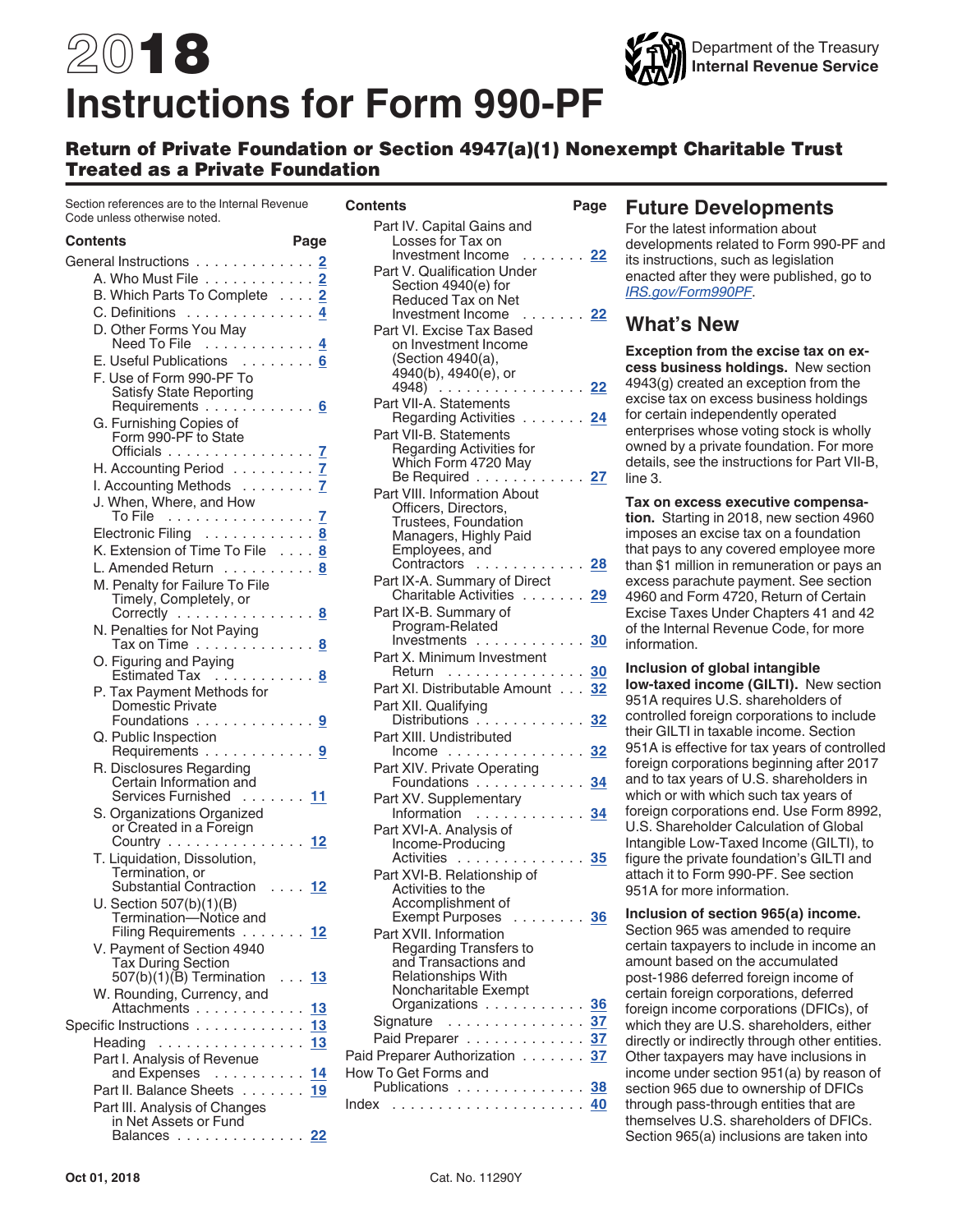<span id="page-1-0"></span>account in the U.S. shareholder's year that includes the last day of the relevant DFIC's last tax year that began before January 1, 2018.

#### **Increase in unrelated business taxable income (UBTI) by disallowed fringe.**

For foundations that have employees, UBTI, reported on Form 990-T, is increased by any amount for which a deduction is not allowable because of section 274 and which is paid or incurred by the foundation after 2017 for any qualified transportation fringe (as defined in section 132(f)), or any parking facility used in connection with qualified parking (as defined in section 132 (f)(5)(C), or any on-premises athletic facility (as defined in section 132(j)(4)(B). This rule doesn't apply to the extent the amount paid or incurred is directly connected with an unrelated trade or business that is regularly carried on the organization.

*Note.* A deduction for expenses paid or incurred for on-premises athletic facilities is disallowed due to application of section 274 only if it discriminates in favor of highly compensated employees.

**Financial Accounting Standards Board Accounting Standards Codification (FASB ASC) changes.** The Financial Accounting Standards Board (FASB) issued financial statement reporting changes in the Accounting Standards Update (ASU) 2016-14 (ASU 2016-14), Presentation of Financial Statements for Not-for-Profit Entities. ASU 2016-14 changes the way not-for-profit organizations classify net assets.

### **Reminders**

If you are filing Form 990-PF because you no longer meet a public support test under section 509(a)(1) and you haven't previously filed Form 990-PF, check *Initial return of a former public charity* in Item G of the Heading section on page 1 of your return. Before filing Form 990-PF for the first time, you may want to go to *[IRS.gov/EO](https://www.irs.gov/charities-non-profits)* for the latest information and filing tips to confirm you are no longer a publicly supported organization.

Most tax-exempt organizations, other than churches, are required to file an annual Form 990, 990-EZ, or 990-PF with the IRS, or to submit a Form 990-N e-Postcard to the IRS. If a tax-exempt private foundation fails to file an annual return as required for 3 consecutive years, it will automatically lose its tax-exempt status and will become a taxable private foundation. See *[General Instruction M](#page-7-0)*, later.

**Don't include social security numbers on publicly disclosed forms.** Because the IRS is required to publicly disclose the organization's annual information returns, social security numbers shouldn't be

included on this form. Documents subject to disclosure include schedules and attachments filed with the form.

### **Photographs of Missing Children**

The IRS is a proud partner with the *[National Center for Missing & Exploited](http://www.missingkids.com/home)  [Children® \(NCMEC\)](http://www.missingkids.com/home)*. Photographs of missing children selected by the Center may appear in instructions on pages that would otherwise be blank. You can help bring these children home by looking at the photographs and calling 1-800-THE-LOST (1-800-843-5678) if you recognize a child.

## **Phone Help**

If you have questions and/or need help completing this form, please call 877-829-5500. This toll-free telephone service is available Monday through Friday.

### **IRS e-Services Makes Taxes Easier**

Now more than ever before, businesses can enjoy the benefits of filing and paying their federal taxes electronically. Whether you rely on a tax professional or handle your own taxes, the IRS offers you convenient programs to make taxes easier.

• You can *e-file* your Form 990-PF, Form 940 and 941 employment tax returns, and Forms 1099 and other information returns. Visit *[IRS.gov/charities-non-profits/annual](https://www.irs.gov/charities-non-profits/annual-reporting-and-filing)[reporting-and-filing](https://www.irs.gov/charities-non-profits/annual-reporting-and-filing)* for details.

• You can pay taxes online or by phone using the free Electronic Federal Tax Payment System (EFTPS). Visit *[EFTPS.gov](https://www.eftps.gov)* or call 800-555-4477 for details. Electronic Funds Withdrawal (EFW) from a checking or savings account is also available to those who file electronically.

## **General Instructions**

**Purpose of form.** Form 990-PF is used: • To figure the tax based on investment income, and

• To report charitable distributions and activities.

Also, Form 990-PF serves as a substitute for the section 4947(a)(1) nonexempt charitable trust's income tax return, Form 1041, U.S. Income Tax Return for Estates and Trusts, when the trust has no taxable income.

## **A. Who Must File**

Form 990-PF is an annual information return that must be filed by: • Exempt private foundations (section 6033(a), (b), and (c));

• Taxable private foundations (section 6033(d));

• Organizations that agree to private foundation status and whose applications for exempt status are pending on the due date for filing Form 990-PF;

• Organizations that claim private foundation status, haven't yet applied for exempt status, and whose application isn't yet untimely under section 508(a) for retroactive recognition of exemption;

• Organizations that made an election under section 41(e)(6)(D)(iv);

• Private foundations that are making a section 507(b) termination; and

• Section 4947(a)(1) nonexempt charitable trusts treated as private foundations (section 6033(d)).

*Include on the foundation's return the financial and other information of any disregarded entity owned by the foundation. See Regulations sections 301.7701-1 through 3 for information on the classification of certain business organizations, including an eligible entity that is disregarded as an entity separate from its owner (disregarded entity).* **TIP**

**Other section 4947(a)(1) nonexempt** 

**charitable trusts.** Section 4947(a)(1) nonexempt charitable trusts not treated as private foundations don't file Form 990-PF. However, they may need to file Form 990, Return of Organization Exempt From Income Tax, or Form 990-EZ, Short Form Return of Organization Exempt From Income Tax. With either of these forms, the trust must also file Schedule A (Form 990 or 990-EZ), Public Charity Status and Public Support, and other required schedules. See the Form 990 and Form 990-EZ instructions.

### **B. Which Parts To Complete**

See the chart showing which parts of the form must be completed, later.

#### **How to avoid filing an incomplete return.**

- Complete all applicable line items.<br>• Answer "Yes " "No " or "N/A" (not
- Answer "Yes," "No," or "N/A" (not
- applicable) to each question on the return. • Make an entry (including a zero when
- appropriate) on all total lines.

• Enter "None" or "N/A" if an entire part doesn't apply.

### **Sequencing Chart To Complete the Form**

You may find the following chart helpful. It limits jumping from one part of the form to another to figure an amount needed to complete an earlier part. If you complete the parts in the listed order below, any information you may need from another part will already be entered.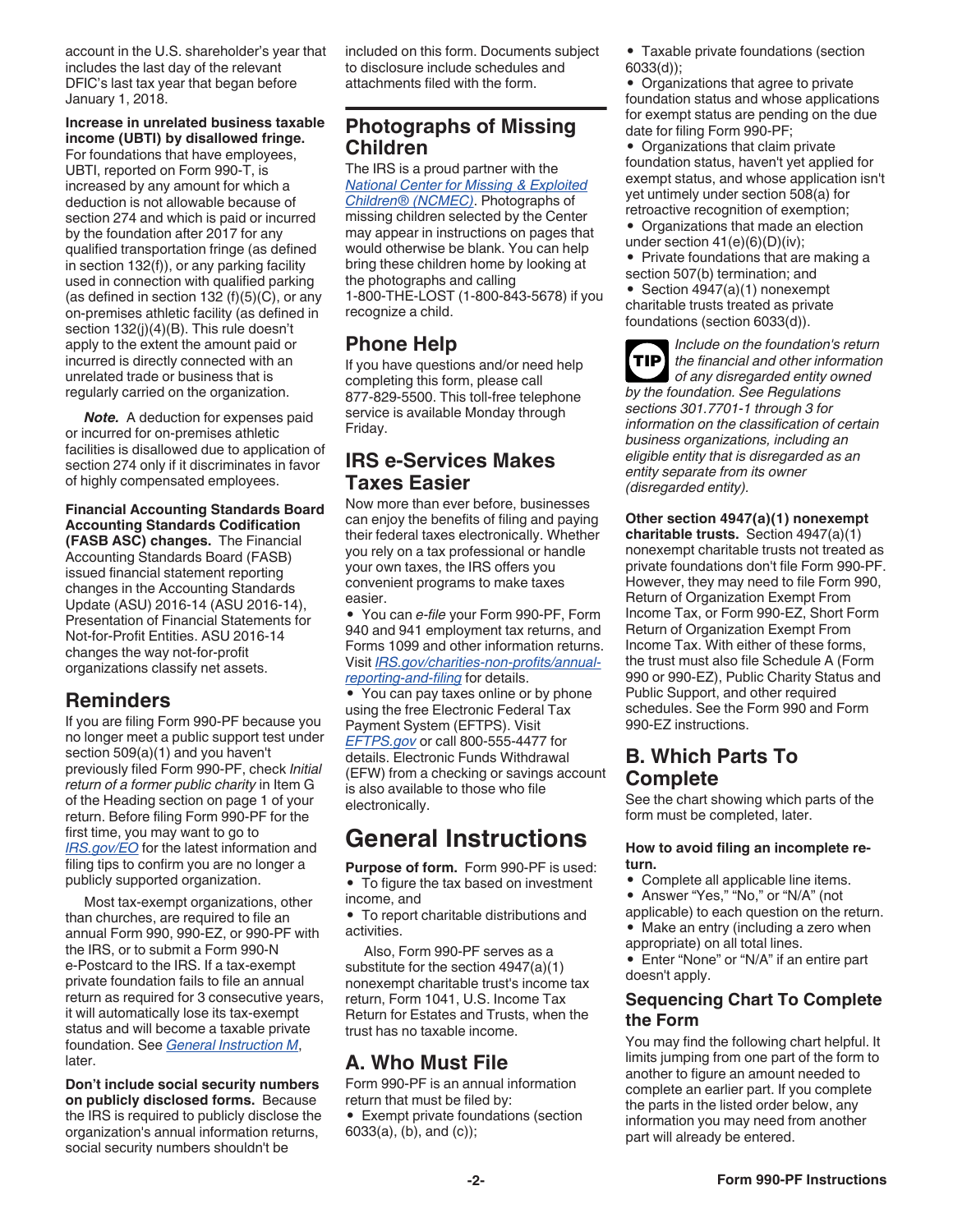### <span id="page-2-0"></span>**B. Which Parts To Complete**

**Some parts of the form listed below don't apply to some filers. See** *How to avoid filing an incomplete return,* **earlier, for information on what to do if a part or an item doesn't apply.**

| Part of Form 990-PF                                                                                                                         | <b>Foundations Which Must Complete This Part</b>                                                                                                                                                                                                                                                                                                   |
|---------------------------------------------------------------------------------------------------------------------------------------------|----------------------------------------------------------------------------------------------------------------------------------------------------------------------------------------------------------------------------------------------------------------------------------------------------------------------------------------------------|
| Heading                                                                                                                                     | All                                                                                                                                                                                                                                                                                                                                                |
| Part I (analysis of revenues and expenses), columns (a) (revenue and expenses<br>per books) and (d) (disbursements for charitable purposes) | All                                                                                                                                                                                                                                                                                                                                                |
| Part I (analysis of revenues and expenses), column (b) (net investment income)                                                              | All except (1) foreign taxable foundations, and (2) foreign nonexempt charitable<br>trusts; foreign 501(c)(3) foundations need not complete line 7 (capital gain net<br>income) or expense lines                                                                                                                                                   |
| Part I (analysis of revenues and expenses), column (c) (adjusted net income)                                                                | Only foundations claiming operating foundation status, foundations (not<br>described in section 4948(b)) that derive income from a charitable activity and<br>claim a qualifying distribution for net losses from the activity, and domestic 501(c)<br>(3) foundations that maintain a common fund as described in section $170(b)(1)(F)$<br>(iii) |
| Part II (balance sheets) columns (a) and (b) (beginning and end-of-year book<br>value)                                                      | All                                                                                                                                                                                                                                                                                                                                                |
| Part II (balance sheets), column (c) (end-of-year fair market value)                                                                        | All foundations with at least \$5,000 in assets per books at some time during tax<br>year; other foundations complete only line 16                                                                                                                                                                                                                 |
| Part III (analysis of changes in net assets or fund balances)                                                                               | All                                                                                                                                                                                                                                                                                                                                                |
| Part IV (capital gains and losses for tax on investment income)                                                                             | All except foreign foundations; line 3 must be completed only by foundations that<br>must complete Part I, column (c)                                                                                                                                                                                                                              |
| Part V (qualification under section 4940(e) for reduced tax on investment income)                                                           | All domestic foundations that claim the 1% tax rate on net investment income<br>under section 4940(e)                                                                                                                                                                                                                                              |
| Part VI (excise tax based on investment income)                                                                                             | All except (1) organizations electing private foundation status under section 41(e)<br>(6)(D), (2) foreign taxable foundations, and (3) foreign nonexempt charitable<br>trusts                                                                                                                                                                     |
| Part VII-A (statements regarding activities)                                                                                                | All; foreign foundations described in section 4948(b) need not complete lines 6<br>and 8, and in line 10 foreign foundations don't list persons who aren't U.S. citizens                                                                                                                                                                           |
| Part VII-B (statements regarding activities for which Form 4720 may be required)                                                            | All; foreign foundations described in section 4948(b) need not complete line 2                                                                                                                                                                                                                                                                     |
| Part VIII (information about officers, directors, trustees, foundation managers,<br>highly paid employees, and contractors)                 | All                                                                                                                                                                                                                                                                                                                                                |
| Part IX-A (summary of direct charitable activities)                                                                                         | All                                                                                                                                                                                                                                                                                                                                                |
| Part IX-B (summary of program-related investments)                                                                                          | All                                                                                                                                                                                                                                                                                                                                                |
| Part X (minimum investment return)                                                                                                          | All except foreign foundations described in section 4948(b) that aren't claiming<br>operating foundation status                                                                                                                                                                                                                                    |
| Part XI (distributable amount)                                                                                                              | All except (1) foreign foundations described in section 4948(b), and (2)<br>foundations claiming operating foundation status                                                                                                                                                                                                                       |
| Part XII (qualifying distributions)                                                                                                         | All except foreign foundations described in section 4948(b) that aren't claiming<br>operating foundation status                                                                                                                                                                                                                                    |
| Part XIII (undistributed income)                                                                                                            | All except foreign foundations described in section 4948(b); if the foundation<br>claims operating foundation status for any of the years shown in Part XIII, it<br>doesn't complete those portions of Part XIII that apply to those years                                                                                                         |
| Part XIV (private operating foundations)                                                                                                    | Only foundations claiming operating foundation status                                                                                                                                                                                                                                                                                              |
| Part XV (supplementary information)                                                                                                         | All except (1) foundations with less than \$5,000 of assets per books at all times<br>during tax year, and (2) foreign foundations described in section 4948(b)                                                                                                                                                                                    |
| Part XVI-A (analysis of income-producing activities)                                                                                        | All                                                                                                                                                                                                                                                                                                                                                |
| Part XVI-B (relationship of activities to the accomplishment of exempt purposes)                                                            | All                                                                                                                                                                                                                                                                                                                                                |
| Part XVII (information regarding transfers to and transactions and relationships<br>with noncharitable exempt organizations)                | All                                                                                                                                                                                                                                                                                                                                                |
| Signature block                                                                                                                             | All                                                                                                                                                                                                                                                                                                                                                |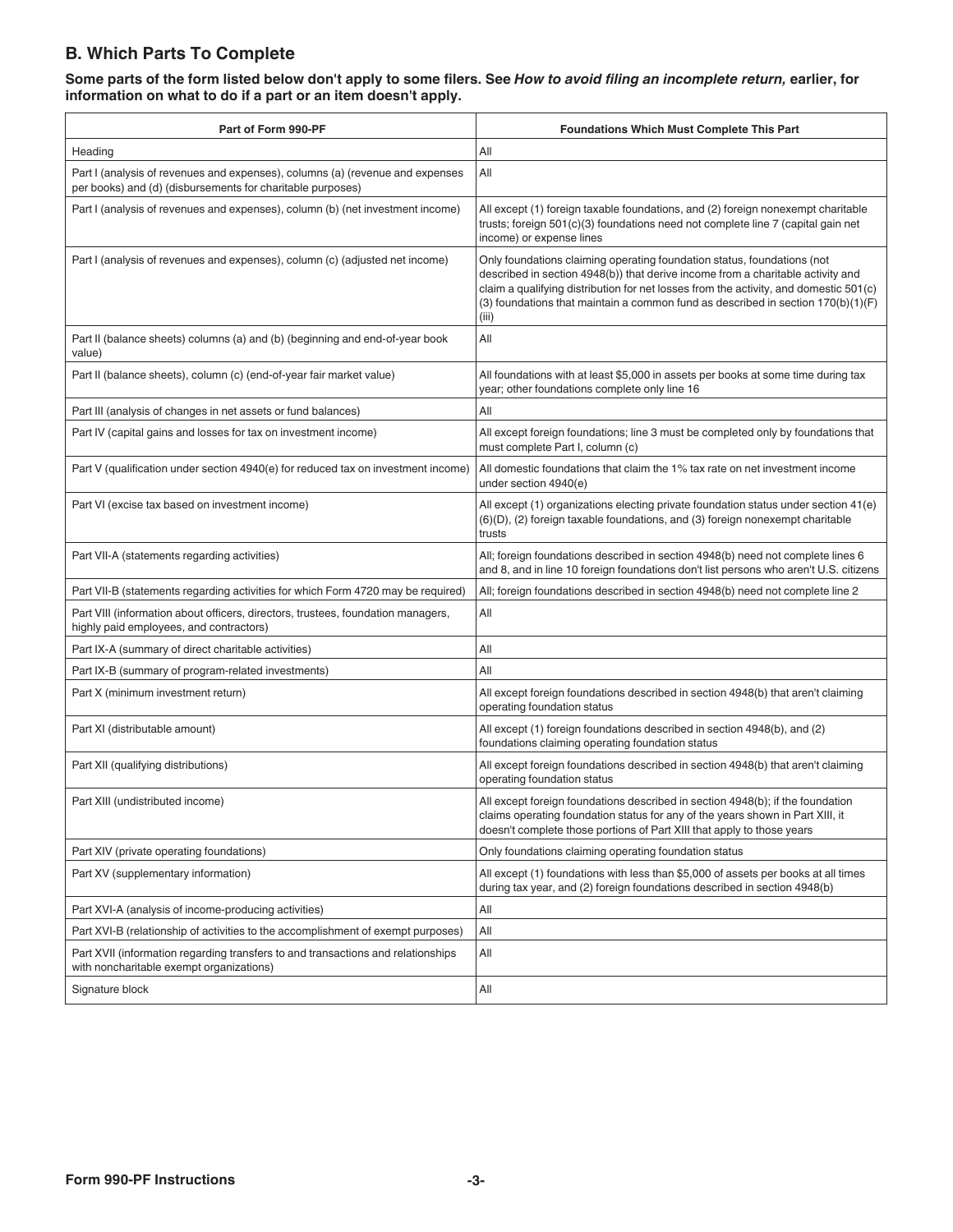<span id="page-3-0"></span>

| Step                 | Part | Step                     | Part                     |
|----------------------|------|--------------------------|--------------------------|
| 1. IV                |      |                          | 8. XII, lines 1-4        |
| 2.7.7.7.18           |      | $9. \ldots$ V&VI         |                          |
| 3. Heading           |      |                          | <b>10</b> XII. lines 5–6 |
| 4. III               |      | 11 $\ldots$ XI           |                          |
| 5. VII-A             |      | $12 \ldots$ XIII         |                          |
| $6.0001$ . $1.0001$  |      | $13$ VII-B               |                          |
| $7.7.7.7.1$ $1X-A-X$ |      | $14$ $\ldots$ XIV – XVII |                          |

### **C. Definitions**

1. A private foundation is a domestic or foreign organization exempt from income tax under section 501(a), described in section 501(c)(3), and is other than an organization described in sections 509(a)(1) through (4).

Churches, hospitals, schools, broadly publicly supported organizations, supporting organizations, and organizations that test for public safety are excluded from private foundation status by sections 509(a)(1) through (4). These organizations may be required to file Form 990, Form 990-EZ, or Form 990-N ("e-Postcard") instead of Form 990-PF.

2. A nonexempt charitable trust treated as a private foundation is a trust that isn't exempt from tax under section 501(a) and all of the unexpired interests of which are devoted to religious, charitable, or other purposes described in section 170(c)(2)(B), and for which a charitable deduction was allowed under a section of the Code listed in section 4947(a)(1).

3. A taxable private foundation is an organization that previously was recognized as being exempt under section 501(a) as an organization described in section 501(c)(3), but has lost that recognition. Though it may operate as a taxable entity, it will continue to be treated as a private foundation until that status is terminated under section 507.

4. A private operating foundation is an organization that is described under section  $4942(j)(3)$  or (5). It means any private foundation that spends at least 85% of the smaller of its adjusted net income (figured in Part I) or its minimum investment return (figured in Part X) directly for the active conduct of the exempt purpose or functions for which it is organized and operated and that also meets the assets test, the endowment test, or the support test (discussed in Part XIV). Also, certain elderly care facilities created before 1970 are treated as private operating foundations.

5. A nonoperating private foundation is a private foundation that isn't a private operating foundation. These often are referred to as "grant-making foundations."

6. A foundation manager is an officer, director, or trustee of a foundation, or an individual who has powers similar to those of officers, directors, or trustees. In the case of any act or failure to act, the term

"foundation manager" may also include employees of the foundation who have the authority to act.

7. A disqualified person is any of the following.

a. A substantial contributor (see the instructions for Part VII-A, line 10, later).

b. A foundation manager.

c. A person who owns more than 20% of a corporation, partnership, trust, or unincorporated enterprise that is itself a substantial contributor.

d. A family member of an individual described in (a), (b), or (c) above.

e. A corporation, partnership, trust, or estate in which persons described in (a), (b), (c), or (d) above own a total beneficial interest of more than 35%.

f. For purposes of section 4941 (self-dealing), a disqualified person also includes certain government officials. (See section 4946(c) and the related regulations.)

g. For purposes of section 4943 (excess business holdings), a disqualified person also includes:

i. A private foundation effectively controlled (directly or indirectly) by the same persons who control the private foundation in question; or

ii. A private foundation to which substantially all contributions were made (directly or indirectly) by one or more of the persons described in (a), (b), and (c) above, or members of their families, within the meaning of section 4946(d).

8. An organization is controlled by a foundation or by one or more disqualified persons with respect to the foundation if any of these persons may, by combining their votes or positions of authority, require the organization to make an expenditure or prevent the organization from making an expenditure, regardless of the method of control. "Control" is determined regardless of how the foundation requires the contribution to be used.

### **D. Other Forms You May Need To File**

• Form W-2, Wage and Tax Statement.

• Form W-3, Transmittal of Wage and Tax Statements.

• Form 940, Employer's Annual Federal Unemployment (FUTA) Tax Return (4947(a)(1) trusts and taxable private foundations may need to file).

• Form 941, Employer's QUARTERLY Federal Tax Return.

These forms are used to report social security, Medicare, and income taxes withheld by an employer and social security and Medicare taxes paid by an employer.

If income, social security, and Medicare taxes that must be withheld aren't withheld or aren't paid to the IRS, a trust fund recovery penalty may apply. The penalty is 100% of such unpaid taxes.

This penalty may be imposed on all persons (including volunteers (see below)) whom the IRS determines to be responsible for collecting, accounting for, and paying over these taxes, and who willfully didn't do so.

This penalty doesn't apply to any volunteer, unpaid member of any board of trustees or directors of a tax-exempt organization, if this member:

• Is solely serving in an honorary capacity;

• Doesn't participate in the day-to-day or financial activities of the organization; and

• Doesn't have actual knowledge of the failure to collect, account for, and pay over these taxes.

However, this exception doesn't apply if it results in no person being liable for the penalty.

**Form 720, Quarterly Federal Excise** 

**Tax Return.** In addition to various federal excise taxes that are paid with the filing of this form, the Patient-Centered Outcomes Research Institute fee that is imposed on health insurers and employers who maintain self-insured health plans is payable annually and reported on the Form 720 that is filed for the second quarter of each year, which is due no later than July 31 of each calendar year.

#### **Form 926, Return by a U.S. Transferor of Property to a Foreign Corporation.**

U.S. persons (including domestic corporations and trusts) must file Form 926 to report certain transfers of tangible or intangible property to a foreign corporation, as required by section 6038B.

**Form 965, Inclusion of Deferred Foreign Income Upon Transition to Participation Exemption System.** Used by U.S. persons owning (directly or indirectly) interests in certain specific foreign corporations to report amounts related to section 965(a) inclusions and section 965(c) deductions.

**Form 965-B, Corporate and Real Estate Investment Trust (REIT) Report of Net 965 Tax Liability and Electing REIT Report of 965 Amounts.** Used by U.S. corporations and REITs that own (directly or indirectly) interests in certain specified foreign corporations to report their net section 965 tax liabilities and related amounts.

**Form 990-T, Exempt Organization Business Income Tax Return.** Every organization exempt from income tax under section 501(a) with total gross income of \$1,000 or more from all trades or businesses unrelated to the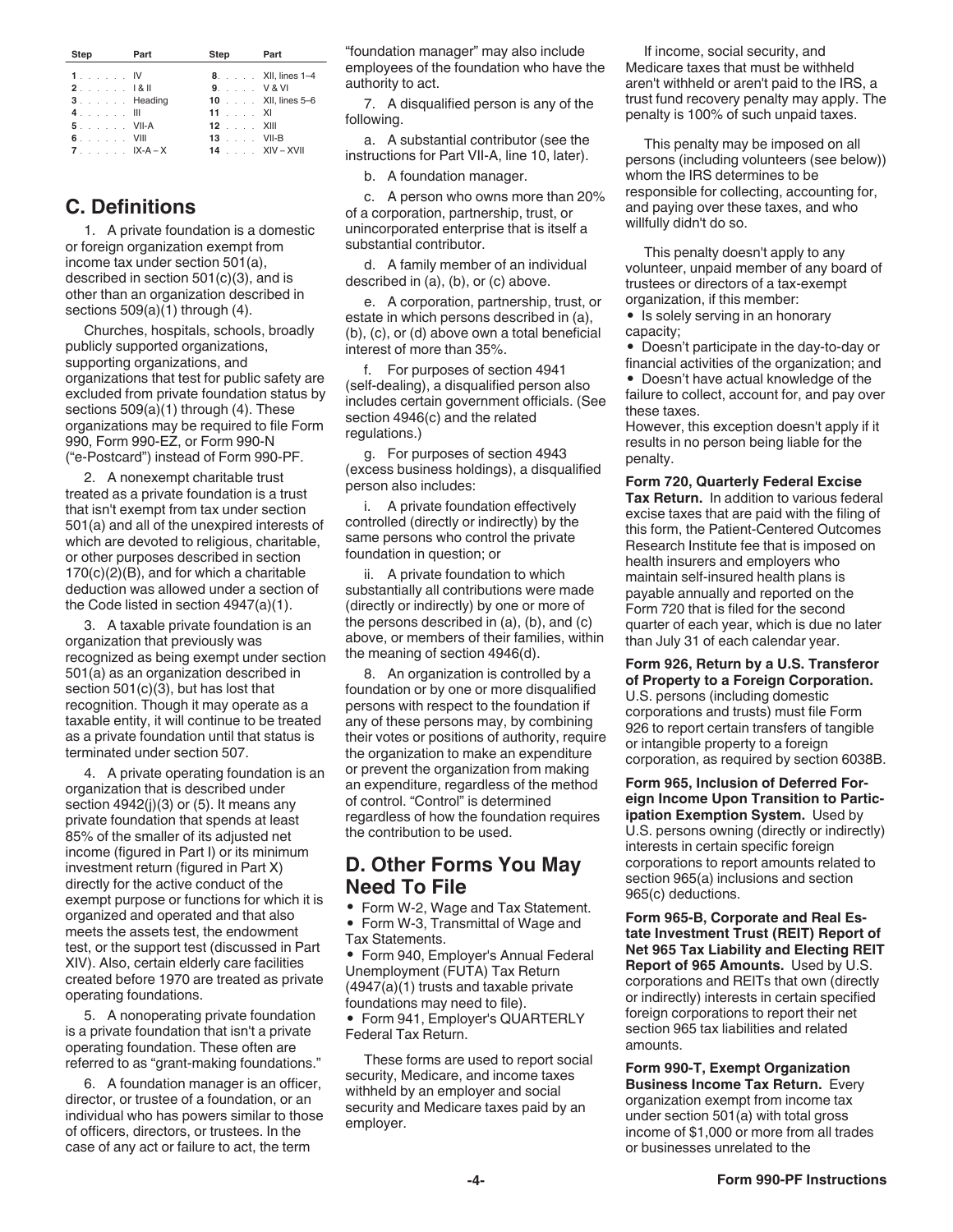organization's exempt purpose, including any addition to UBTI attributable to expenses for a qualified transportation fringe required by section 512 (a)(7), must file Form 990-T. The form is also used by tax-exempt organizations to report other additional taxes, including the additional tax figured in Part IV of Form 8621, Return by a Shareholder of a Passive Foreign Investment Company or Qualified Electing Fund.

#### **Form 990-W, Estimated Tax on Unrelated Business Taxable Income for**

**Tax-Exempt Organizations.** Use of this form is optional. It is provided only to aid you in determining your tax liability. You must use electronic funds transfer to make all depository tax deposits. See *[Electronic](#page-8-0) [Deposit Requirement](#page-8-0)*, later.

**Form 1023, Application for Recognition of Exemption Under Section 501(c)(3) of the Internal Revenue Code.** This form for recognition of exemption from federal income tax under section 501(c)(3) must be used by private foundations that don't qualify to use Form 1023-EZ or that are also requesting advance approval of individual grant procedures or recognition as an operating foundation. Form 8940 may also be used for requesting advance approval of individual grant procedures or recognition as an operating foundation.

**Form 1023-EZ, Streamlined Application for Recognition of Exemption Under Section 501(c)(3) of the Internal Revenue Code.** Certain small private foundations may apply for recognition of exemption under section 501(c)(3) using this form instead of Form 1023.

**Form 1041, U.S. Income Tax Return for Estates and Trusts.** Required of section 4947(a)(1) nonexempt charitable trusts that also file Form 990-PF. However, if the trust doesn't have any taxable income under the income tax provisions (subtitle A of the Code), it may use the filing of Form 990-PF to satisfy its Form 1041 filing requirement under section 6012. If this condition is met, check the box on line 15, Part VII-A, of Form 990-PF and don't file Form 1041.

**Form 1041-ES, Estimated Income Tax for Estates and Trusts.** Used to make estimated tax payments.

**Form 1096, Annual Summary and Transmittal of U.S. Information Returns.** Used to transmit Forms 1097, 1098, 1099, 3921, 3922, 5498, and W-2G to the IRS. Don't use it to transmit electronically.

**Form 1098 series.** Information returns to report mortgage interest, student loan interest, qualified tuition and related expenses, and a contribution of a qualified vehicle that has a claimed value of more than \$500.

**Form 1099 series.** Information returns to report acquisitions or abandonments of secured property, proceeds from broker and barter exchange transactions, cancellation of debt, dividends and distributions, certain government and state qualified tuition program payments, taxable distributions from cooperatives, interest payments, payments of long-term care and accelerated death benefits, miscellaneous income payments, distributions from an HSA, Archer MSA or Medicare Advantage MSA, original issue discount, distributions from pensions, annuities, retirement or profit-sharing plans, IRAs, insurance contracts, etc., and proceeds from real estate transactions. Also, use certain of these returns to report amounts that were received as a nominee on behalf of another person.

**Form 1120, U.S. Corporation Income Tax Return.** Filed by nonexempt taxable private foundations that have taxable income under the income tax provisions (subtitle A of the Code). Form 990-PF is also filed by these taxable foundations.

**Form 1120-POL, U.S. Income Tax Return for Certain Political Organizations.** Section 501(c) organizations must file Form 1120-POL if they are treated as having political organization taxable income under section 527(f)(1).

**Form 1128, Application To Adopt, Change, or Retain a Tax Year.** Form 1128 is used to request approval from the IRS to change a tax year or to adopt or retain a certain tax year.

**Form 2220, Underpayment of Estimated Tax by Corporations.** Form 2220 is used by corporations and trusts filing Form 990-PF to see if the foundation owes a penalty and to figure the amount of the penalty. Generally, the foundation isn't required to file this form because the IRS can figure the amount of any penalty and bill the foundation for it. However, complete and attach Form 2220 even if the foundation doesn't owe the penalty if:

• The annualized income or the adjusted seasonal installment method is used; or

• The foundation is a "large organization," (see *[O. Figuring and Paying Estimated](#page-7-0) [Tax](#page-7-0)*, later) figuring its first required installment based on the prior year's tax. If Form 2220 is attached, check the box on Form 990-PF, Part VI, line 8, and enter the amount of any penalty on this line.

**Form 2848, Power of Attorney and Declaration of Representative.** Used to authorize an individual to represent you in matters before the IRS, such as the filing of Form 1023.

**Form 3115, Application for Change in Accounting Method.** Used to request a change in either an overall method of accounting or the accounting treatment of any item, in situations not covered by Rev. Proc. 85-58, 1985-18 I.R.B. 5.

**Form 3520, Annual Return To Report Transactions With Foreign Trusts and Receipt of Certain Foreign Gifts.** Used by U.S. persons to report certain transactions with foreign trusts, ownership of foreign trusts under the grantor trust rules of sections 671–679, and receipt of certain large gifts or bequests from certain foreign persons.

**Form 4506, Request for Copy of Tax Return.** Used by the organization or designated third party to get a complete copy of the organization's return.

**Form 4506-A, Request for Public Inspection or Copy of Exempt or Political Organization IRS Form.** Used to inspect or request a copy of an exempt or political organization's return, report, notice, or exemption application by the public or the organization.

**Form 4720, Return of Certain Excise Taxes Under Chapters 41 and 42 of the Internal Revenue Code.** Is primarily used to determine the excise taxes imposed on:

- Acts of self-dealing between private foundations and disqualified persons,
- Failure to distribute income,
- Excess business holdings,
- Investments that jeopardize a
- foundation's charitable purposes,
- Making political or other noncharitable expenditures,
- Prohibited tax shelter transactions, and
- Excess executive compensation.

**Form 5471, Information Return of U.S. Persons for Certain Foreign Corporations.** Used by certain U.S. persons that are shareholders in certain foreign corporations, in compliance with sections 6038 and 6046.

**Form 5500, Annual Return/Report of Employee Benefit Plan.** Used to report information concerning employee benefit plans and Direct Filing Entities.

**Form 7004, Application for Automatic Extension of Time To File Certain Business Income Tax, Information, and Other Returns.** Nonexempt charitable trusts and taxable foundations use to request extension of time to file income tax returns.

**Form 8282, Donee Information Return.**  Required of the donee of "charitable deduction property" that sells, exchanges, or otherwise disposes of the property within 3 years after the date it received the property. Also required of any successor donee that disposes of charitable deduction property within 3 years after the date the donor gave the property to the original donee. It doesn't matter who gave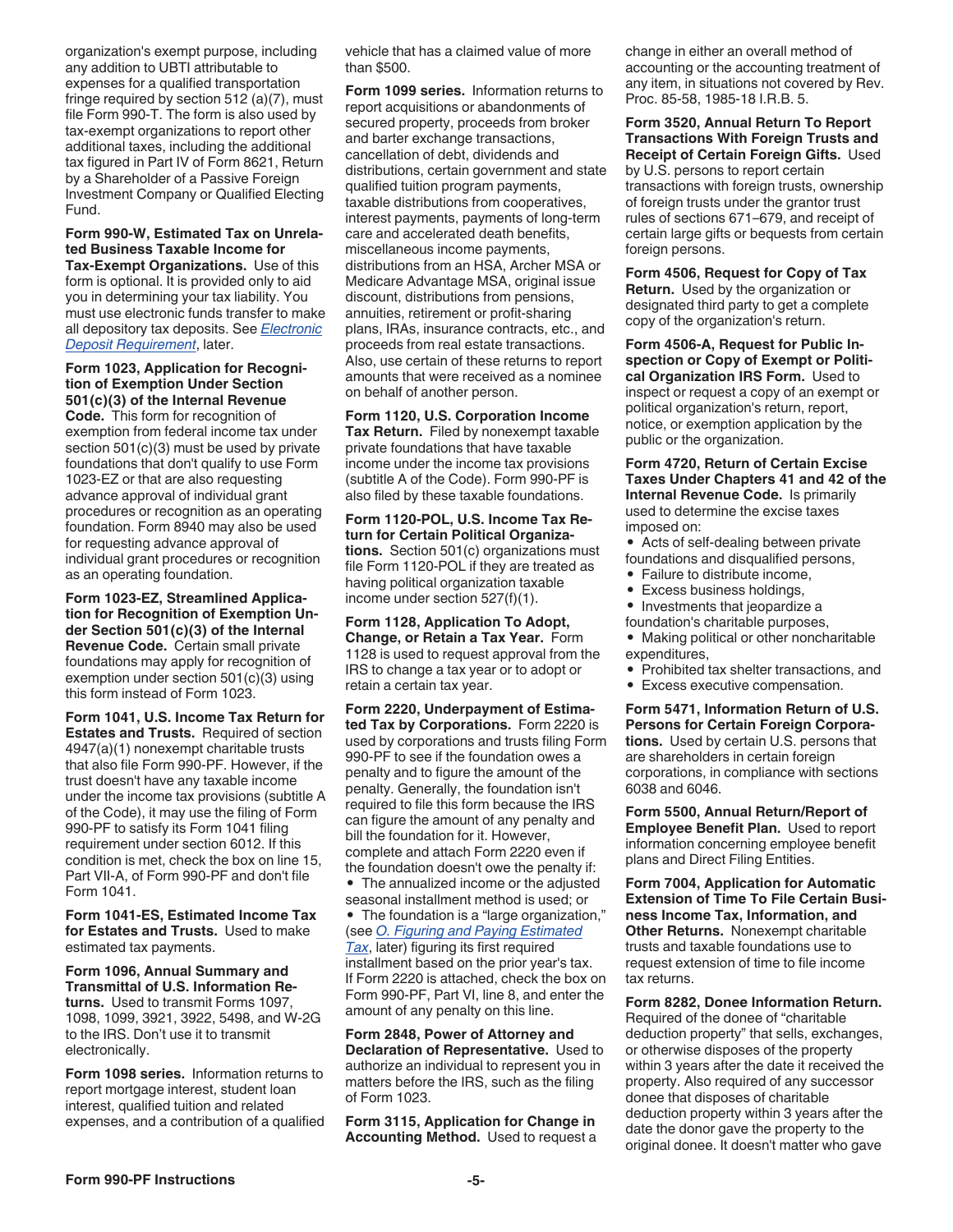<span id="page-5-0"></span>the property to the successor donee. It may have been the original donee or another successor donee.

**Form 8283, Noncash Charitable Contributions.** Donors must file Form 8283 to report information about certain noncash charitable contributions in order to substantiate a charitable deduction under section 170. The donor may need to obtain an acknowledgement by the donee foundation in Part IV of Form 8283.

#### **Form 8275, Disclosure Statement.**

Taxpayers and tax return preparers should attach this form to Form 990-PF to disclose items or positions (except those contrary to a regulation—see *Form 8275-R* below) that aren't otherwise adequately disclosed on the tax return. The disclosure is made to avoid parts of the accuracy-related penalty imposed for disregard of rules or substantial understatement of tax. Form 8275 is also used for disclosures relating to preparer penalties for understatements due to unrealistic positions or for willful or reckless conduct.

**Form 8275-R, Regulation Disclosure Statement.** Use this form to disclose any item on a tax return for which a position has been taken that is contrary to Treasury regulations.

**Form 8300, Report of Cash Payments Over \$10,000 Received in a Trade or Business.** Used to report cash amounts in excess of \$10,000 received in a single transaction (or in two or more related transactions) in the course of a trade or business (as defined in section 162).

**Form 8621, Information Return by a Shareholder of a Passive Foreign Investment Company or Qualified Electing Fund.** A U.S. person that is a direct or indirect shareholder of a passive foreign investment company (PFIC) may need to file. But see Notice 2014-28, 2014-18 I.R.B. 990, available at *[IRS.gov/irb/](https://www.irs.gov/irb/2014-18_IRB/ar01.html#d0e31) [2014-18\\_IRB/](https://www.irs.gov/irb/2014-18_IRB/ar01.html#d0e31)*, with respect to tax-exempt foundations.

**Form 8821, Tax Information Authorization.** Used to authorize an individual or organization to inspect and/or receive your confidential tax information on designated matters.

**Form 8822-B, Change of Address or Responsible Party—Business.** Used by taxpayers to notify the IRS of changes in business mailing address, business location, or responsible party.

**Form 8865, Return of U.S. Persons With Respect to Certain Foreign Partnerships.** Used by U.S. persons to report information required under section 6038 (controlled foreign partnerships), section 6038B (transfers to foreign partnerships), or section 6046A (acquisitions,

dispositions, and changes in foreign partnership interests).

**Form 8868, Application for Automatic Extension of Time To File an Exempt Organization Return.** Used by an exempt organization to request an automatic extension of time to file its return.

**Form 8870, Information Return for Transfers Associated With Certain Personal Benefit Contracts.** Used to identify those personal benefit contracts for which funds were transferred to the organization, directly or indirectly, as well as the transferors and beneficiaries of those contracts.

**Form 8886, Reportable Transaction Disclosure Statement.** Used to disclose information for each reportable transaction in which the organization participated, including but not limited to a prohibited tax shelter transaction. Exempt organizations may also be required to file Form 8886-T in such case.

**Form 8886-T, Disclosure by Tax-Exempt Entity Regarding Prohibited Tax Shelter Transaction.** Used by an exempt organization to disclose that it was a party to a prohibited tax shelter transaction.

**Form 8899, Notice of Income From Donated Intellectual Property.** Used to report income from qualified intellectual property.

**Form 8940, Request for Miscellaneous Determination.** Used by private foundations and nonexempt charitable trusts to obtain certain determinations including advance approval of individual grant procedures (section 4945(g)), advance approval of certain set-asides (section 4942(g)(2)), advance approval of voter registration activities (section 4945(f)), and termination of private foundation status (section 507(b)(1)(B)).

**Form 8992, U.S. Shareholder Calculation of Global Intangible Low-Taxed Income (GILTI).** Used to figure a U.S. shareholder's GILTI under section 951A and attached to Form 990-PF.

**FinCEN Form 114, Report of Foreign Bank and Financial Accounts.** Used by organizations formed or organized in or under the laws of the United States to report a financial interest in or signature authority over a foreign financial account if the aggregate value exceeds \$10,000 at any time during the calendar year.

### **E. Useful Publications**

The following publications may be helpful in preparing Form 990-PF or for other tax compliance purposes.

• Pub. 15 (Circular E), Employer's Tax Guide.

• Pub. 15-A, Employer's Supplemental Tax Guide (Fringe Benefits).

• Pub. 525, Taxable and Nontaxable Income.

- Pub. 526, Charitable Contributions. • Pub. 538, Accounting Periods and Methods.
- Pub. 557, Tax-Exempt Status for Your Organization.
- Pub. 561, Determining the Value of Donated Property.
- Pub. 583, Starting a Business and Keeping Records.
- Pub. 598, Tax on Unrelated Business
- Income of Exempt Organizations.
- Pub. 892, How to Appeal an IRS Decision on Tax-Exempt Status.
- Pub. 946, How To Depreciate Property.

• Pub. 966, Electronic Federal Tax Payment System: A Guide to Getting Started.

- Pub. 1771, Charitable Contributions—Substantiation and Disclosure Requirements.
- Pub. 3079, Tax-Exempt Organizations
- and Gaming. • Pub. 3833, Disaster Relief, Providing
- Assistance Through Charitable Organizations.
- Pub. 4220, Applying for  $501(c)(3)$ Tax-Exempt Status.
- Pub. 4221-PF, Compliance Guide for 501(c)(3) Private Foundations.
- Pub. 4302, A Charity's Guide to Vehicle
- Donations. • Pub. 4303, A Donor's Guide to Vehicle Donations.
- Pub. 4386, Compliance
- Checks—Examination, Audit or Compliance Check.
- Pub. 4630, Exempt Organizations Products and Services Catalog.

Publications and forms are available at no charge on the IRS website at *[IRS.gov/](https://www.irs.gov/forms-pubs) [FormsPubs](https://www.irs.gov/forms-pubs)*.

### **F. Use of Form 990-PF To Satisfy State Reporting Requirements**

Some states and local government units will accept a copy of Form 990-PF and required attachments instead of all or part of their own financial report forms.

If the organization plans to use Form 990-PF to satisfy state or local filing requirements, such as those from state charitable solicitation acts, note the following.

#### **Determine state filing requirements.**

Consult the appropriate officials of all states and other jurisdictions in which the organization does business to determine their specific filing requirements. "Doing business" in a jurisdiction may include any of the following.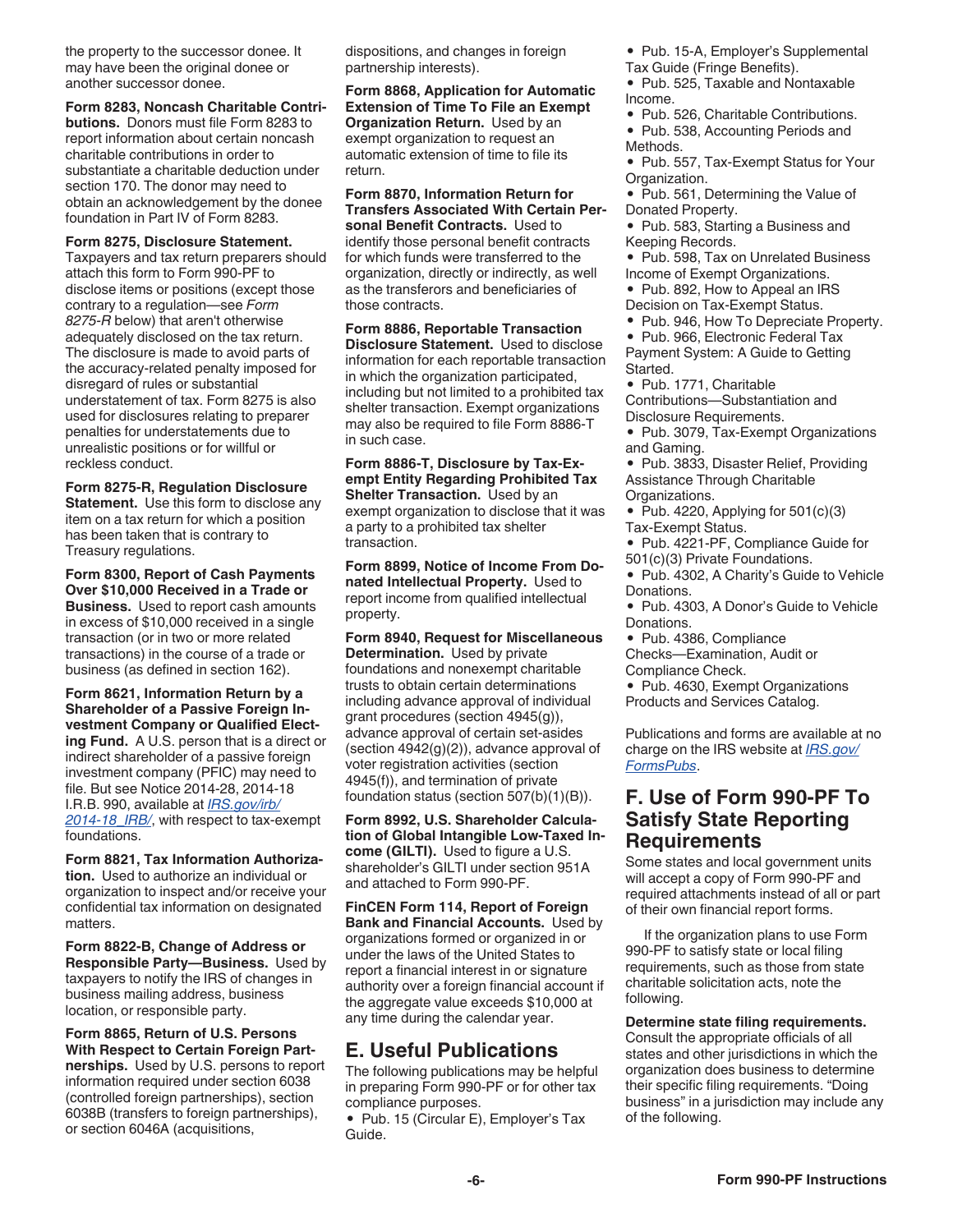- <span id="page-6-0"></span>• Soliciting contributions or grants by mail or otherwise from individuals, businesses, or other charitable organizations.
- Conducting programs.
- Having employees within that

jurisdiction. • Maintaining a checking account or owning or renting property there.

**Monetary tests may differ.** Some or all of the dollar limitations that apply to Form 990-PF when filed with the IRS may not apply when using Form 990-PF instead of state or local report forms. IRS dollar limitations that may not meet some state requirements are the \$5,000 total assets minimum that requires completion of Part II, column (c), and Part XV; and the \$50,000 minimum for listing the highest paid employees and for listing professional fees in Part VIII.

#### **Additional information may be required.** State and local filing

requirements may require attaching to Form 990-PF one or more of the following.

• Additional financial statements, such as a complete analysis of functional expenses or a statement of changes in net assets.

- Notes to financial statements.
- Additional financial schedules.
- A report on the financial statements by an independent accountant.
- Answers to additional questions and other information.

Each jurisdiction may require the additional material to be presented on forms they provide. The additional material doesn't have to be submitted with the Form 990-PF filed with the IRS.

If required information isn't provided to a state, the organization may be asked by the state to provide it or to submit an amended return even if the Form 990-PF is accepted by the IRS as complete.

**Amended returns.** If the organization submits supplemental information or files an amended Form 990-PF with the IRS, it must also submit a copy of the information or amended return to any state with which it filed a copy of Form 990-PF.

**Method of accounting.** Many states require that all amounts be reported based on the accrual method of accounting.

**Time for filing may differ.** The time for filing Form 990-PF with the IRS may differ from the time for filing state reports.

### **G. Furnishing Copies of Form 990-PF to State Officials**

The foundation managers must furnish a copy of Form 990-PF and Form 4720 (if applicable) to the Attorney General of: • Each state required to be listed in Part VII-A, line 8a;

• The state in which the foundation's principal office is located; and

The state in which the foundation was incorporated or created.

A copy of the annual return must be sent to the Attorney General at the same time the annual return is filed with the IRS.

**Other requirements.** If the Attorney General or other appropriate state official of any state requests a copy of the annual return, the foundation managers must comply with the request.

**Exceptions.** These rules don't apply to any foreign foundation that, from the date of its creation, has received at least 85% of its support (excluding gross investment income) from sources outside the United States. See *General Instruction S*, later, for other exceptions that affect this type of organization.

**Coordination with state reporting requirements.** If the foundation managers submit a copy of Form 990-PF and Form 4720 (if applicable) to a state Attorney General to satisfy a state reporting requirement, they don't have to furnish a second copy to that Attorney General to comply with the Internal Revenue Code requirements discussed in this section.

If there is a state reporting requirement to file a copy of Form 990-PF with a state official other than the Attorney General (for instance, the Secretary of State), then the foundation managers must also send a copy of the Form 990-PF and Form 4720 (if applicable) to the Attorney General of that state.

### **H. Accounting Period**

File the 2018 return for the calendar year 2018 or fiscal year beginning in 2018. If the return is for a fiscal year, fill in the beginning and ending dates of the tax year in the spaces at the top of the return.

The return must be filed on the basis of the established annual accounting period of the organization. If the organization has no established accounting period, the return should be on the calendar-year basis.

For an initial or final return or for a short tax year resulting from a change in accounting period, the 2018 form may also be used as the return for a short period (less than 12 months) ending November 30, 2018, or earlier. The 2018 form may also be used for a short period beginning after November 30, 2018, and ending before December 31, 2019 (not on or after December 31, 2019). When doing so, provide the information for designated years listed on the return, other than the tax year being reported, as if they were updated on the 2018 form. For example, provide the information in Part V, line 1, for the tax years 2014–2018, rather than for the printed years, 2013–2017.

In general, to change its accounting period, the organization must file Form 990-PF by the due date for the short period resulting from the change. At the top of this short period return, write "Change of Accounting Period."

If the organization has previously changed its accounting period within the 10-calendar-year period that includes the beginning of the short period resulting from the current change in accounting period, and it had a Form 990-PF filing requirement at any time during that 10-year period, it must also file Form 1128, Application for Change in Accounting Method, with the short-period return. See Rev. Proc. 85-58, 1985-2 C.B. 740, 1985-18 I.R.B. 5.

### **I. Accounting Methods**

Generally, you should report the financial information requested on the basis of the accounting method the foundation regularly uses to keep its books and records.

**Exception.** Complete Part I, column (d), on the cash receipts and disbursements method of accounting.

### **J. When, Where, and How To File**

This return must be filed by the 15th day of the 5th month following the close of the foundation's tax year. If the regular due date falls on a Saturday, Sunday, or legal holiday, file by the next business day. If the return is filed late, see *[M. Penalty for](#page-7-0)  [Failure To File Timely, Completely, or](#page-7-0) [Correctly](#page-7-0)*, later.

In case of a complete liquidation, dissolution, or termination, file the return by the 15th day of the 5th month following complete liquidation, dissolution, or termination.

To file the return, mail or deliver it to:

Department of the Treasury Internal Revenue Service Center Ogden, UT 84201-0027

If the organization's principal business, office, or agency is located in a foreign country or U.S. possession, mail or deliver the return to:

Internal Revenue Service Center P.O. Box 409101 Ogden, UT 84409

**Private delivery services (PDSs).** You can use certain PDSs designated by the IRS to meet the "timely mailing as timely filing/paying" rule for tax returns. Go to *[IRS.gov/PDS](https://www.irs.gov/uac/private-delivery-services-pds)* for the current list of designated services.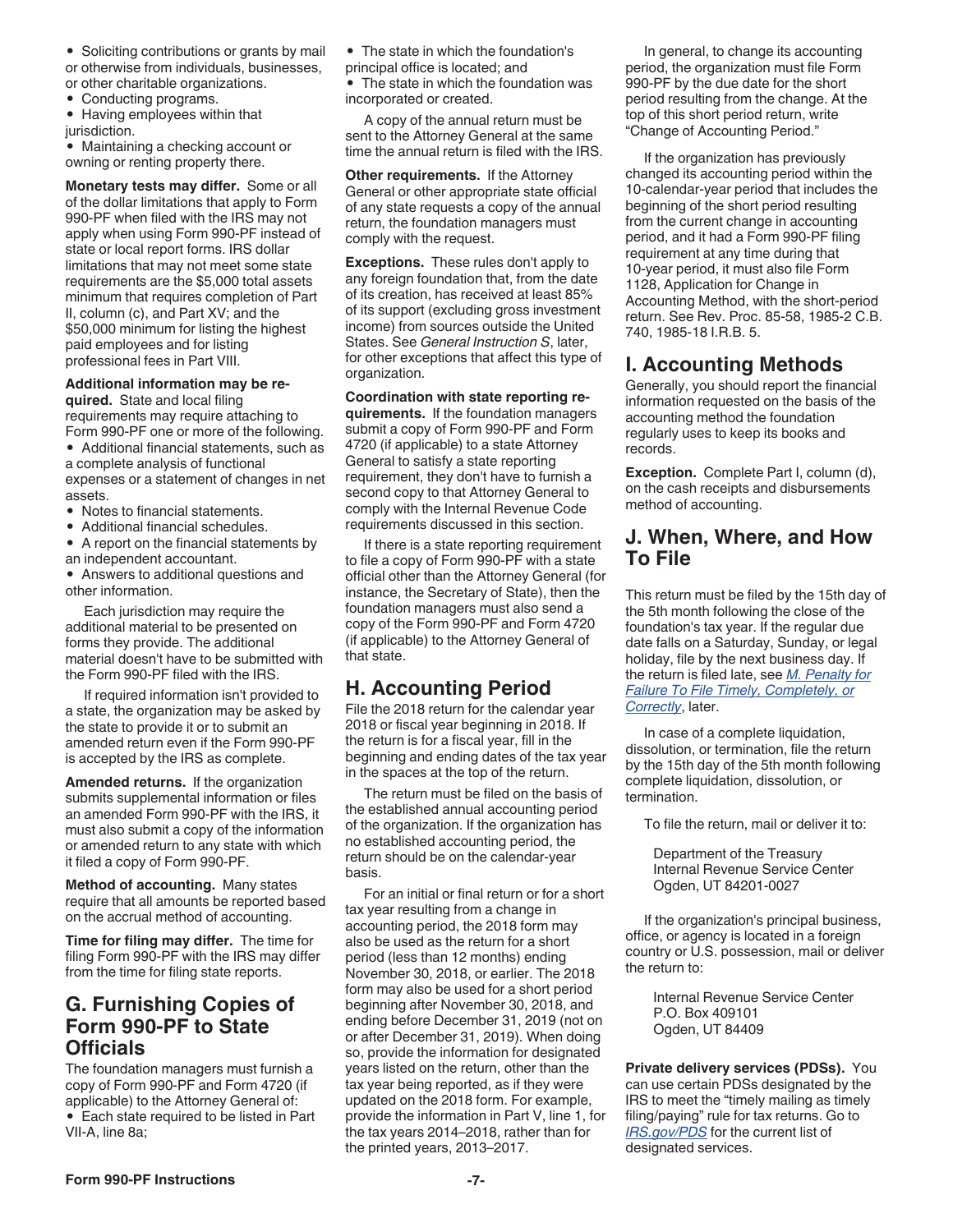<span id="page-7-0"></span>The PDSs can tell you how to get written proof of the mailing date.

For the IRS mailing address to use if you're using a PDS, go to *[IRS.gov/](https://www.irs.gov/uac/submission-processing-center-street-addresses-for-private-delivery-service-pds) [PDSStreetAddresses](https://www.irs.gov/uac/submission-processing-center-street-addresses-for-private-delivery-service-pds)*.



*PDSs can't deliver items to P.O. boxes. You must use the U.S.*  **Postal Service to mail any item to** *an IRS P.O. box address.*

### **Electronic Filing**

Generally, a private foundation may file its Form 990-PF by mail, by private delivery, or electronically. However, if the foundation files at least 250 returns during the calendar year, it must file Form 990-PF electronically. If the foundation must file a return electronically but doesn't, the organization is considered to have not filed its return. See Regulations section 301.6033-4 for more information. For additional information on the electronic filing requirement, visit *[IRS.gov/EFile](https://www.irs.gov/efile)*.

*The IRS may waive the requirements to file electronically in cases of undue hardship. For more information on filing a waiver, see Notice 2010-13, 2010-4 I.R.B. 327, available at [IRS.gov/irb/2010-04\\_IRB/](https://www.irs.gov/irb/2010-04_IRB/ar14.html) [ar14.html](https://www.irs.gov/irb/2010-04_IRB/ar14.html).* **TIP**

### **K. Extension of Time To File**

A foundation generally uses Form 8868 to request an automatic extension of time to file its return.

An automatic extension will be granted if you properly complete this form, file it, and pay any balance due by the due date for Form 990-PF.

### **L. Amended Return**

To change the organization's return for any year, file an amended return, including attachments, with the correct information. The amended return must provide all the information required by the form and instructions, not just the new or corrected information. Check "Amended return" in Item G at the top of page 1 of the form. See the instructions for Part VI, line 9, later.

If the organization files an amended return to claim a refund of tax paid under section 4940 or 4948, it must file the amended return within 3 years after the date the original return was filed, or within 2 years from the date the tax was paid, whichever date is later.

**State reporting requirements.** See *Amended returns* under *General Instruction F*, earlier.

**Need a copy of an old return or form?** Use Form 4506 to obtain a copy of a

previously filed return. You can download items from the IRS website at *[IRS.gov/](https://www.irs.gov/forms-pubs) [FormsPubs](https://www.irs.gov/forms-pubs)*.

### **M. Penalty for Failure To File Timely, Completely, or Correctly**

To avoid filing an incomplete return or having to respond to requests for missing information, see *[B. Which Parts To](#page-1-0) [Complete](#page-1-0)*, earlier.

**Against the organization.** If an organization doesn't file timely and completely, or doesn't furnish the correct information, it must pay \$20 for each day the failure continues (\$100 a day if it is a large organization), unless it can show that the failure was due to reasonable cause. The maximum penalty for each return won't exceed the smaller of \$10,000 (\$52,000 for a large organization) or 5% of the gross receipts of the organization for the year.

*Large organization.* A large organization is one that has gross receipts exceeding \$1,046,500 for the tax year.

*Gross receipts.* Gross receipts means the gross amount received during the foundation's annual accounting period from all sources without reduction for any costs or expenses.

To figure the foundation's gross receipts, complete the following. 1. Part I, line 12, column (a). 2. Add lines 6b and 10b.

3. Subtract line 6a.

**Against the responsible person.** The IRS will make written demand that the delinquent return be filed or the information furnished within a reasonable time after the mailing of the notice of the demand. The person failing to comply with the demand on or before the date specified will have to pay \$10 for each day the failure continues, unless there is reasonable cause. The maximum penalty imposed on all persons for any one return is \$5,000. If more than one person is liable for any failures, all such persons are jointly and severally liable for such failures. See section 6652(c) for further information.

**Other penalties.** Because this return also satisfies the filing requirements of a tax return under section 6011 for the tax on investment income imposed by section 4940 (or 4948 if an exempt foreign organization), the penalties imposed by section 6651 for not filing a return (without reasonable cause) also apply.

There are also criminal penalties for willful failure to file and for filing fraudulent returns and statements. See sections 7203, 7206, and 7207.

Most tax-exempt organizations, other than churches, are required to file an

annual Form 990, 990-EZ, 990-PF, or 990-N e-Postcard with the IRS. If an organization fails to file an annual return or notice for 3 consecutive years, it will automatically lose its tax-exempt status. A private foundation that loses its exemption must file income tax returns and pay income taxes and must file Form 990-PF as a taxable private foundation. For details, go to *[IRS.gov/EO](https://www.irs.gov/eo)*.

### **N. Penalties for Not Paying Tax on Time**

There is a penalty for not paying tax when due (section 6651). The penalty generally is 1/2 of 1% of the unpaid tax for each month or part of a month the tax remains unpaid, not to exceed 25% of the unpaid tax. If there was reasonable cause for not paying the tax on time, the penalty can be waived. However, interest is charged on any tax not paid on time, at the rate provided by section 6621.

**Estimated tax penalty.** The section 6655 penalty for failure to pay estimated tax applies to the tax on net investment income of domestic private foundations and section 4947(a)(1) nonexempt charitable trusts. The penalty also applies to any tax on unrelated business income of a private foundation. Generally, if a private foundation's tax liability is \$500 or more and it didn't make the required payments on time, then it is subject to the penalty.

For more details, see the discussion of Form 2220, Underpayment of Estimated Tax by Corporations, in *[D. Other Forms](#page-3-0) [You May Need To File](#page-3-0)*, earlier.

A private foundation is also subject to the section 6656 penalty for failure to deposit employment taxes when due. See sections 11 and 12 of Pub. 15 (Circular E), Employer's Tax Guide, for details.

### **O. Figuring and Paying Estimated Tax**

A domestic exempt private foundation, a domestic taxable private foundation, or a nonexempt charitable trust treated as a private foundation must make estimated tax payments for the excise tax based on investment income if it can expect its estimated tax (section 4940 tax minus allowable credits) to be \$500 or more. The number of installment payments it must make under the depository method is determined at the time during the year that it first meets this requirement. For calendar-year taxpayers, the first deposit of estimated taxes for a year generally should be made by May 15 of the year.

Although Form 990-W is used primarily to figure the installment payments of unrelated business income tax, it is also used to determine the timing and amounts of installment payments of the section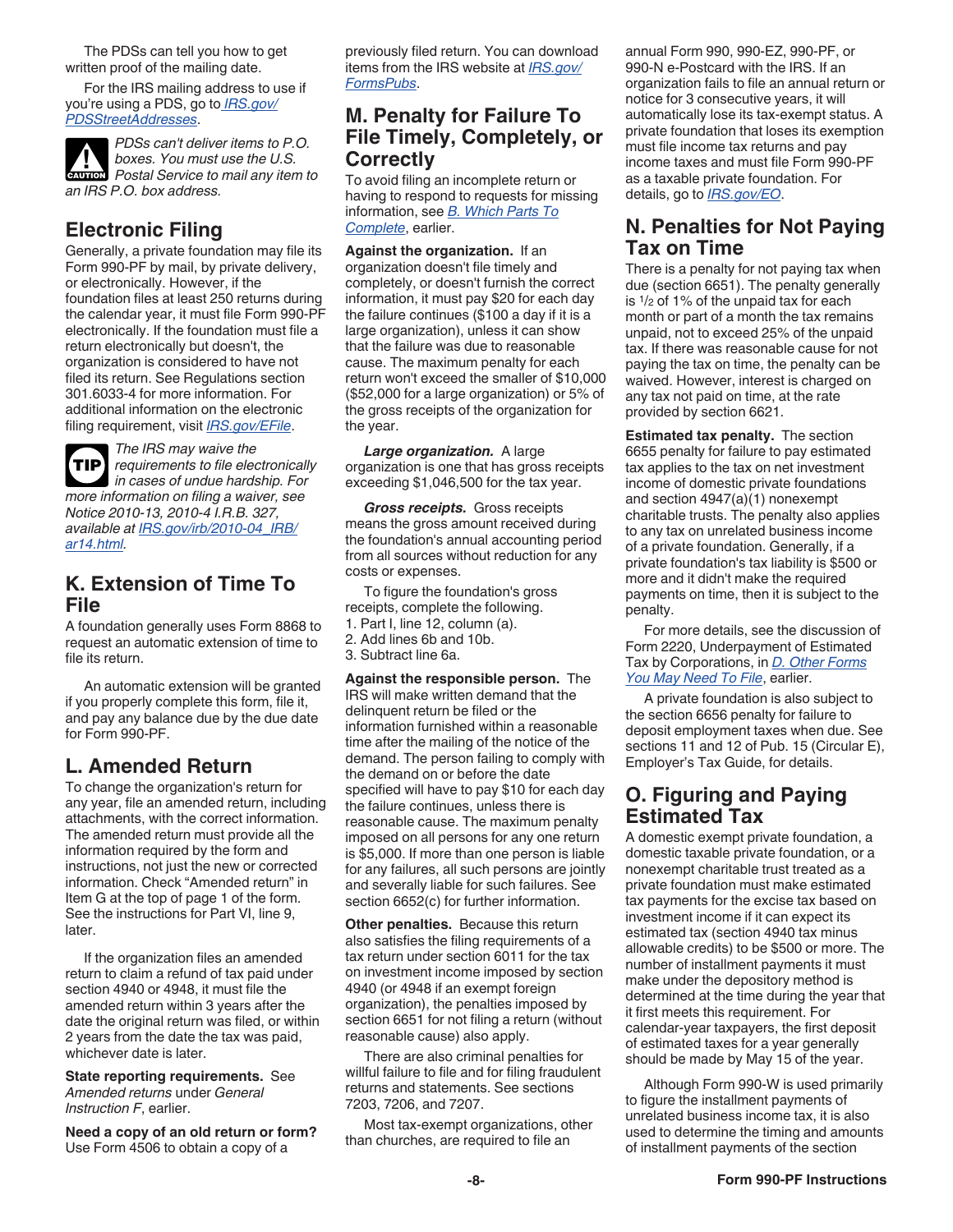<span id="page-8-0"></span>4940 tax based on investment income. Figure separately any required deposits of excise tax based on investment income and unrelated business income tax.

To figure the estimated tax for the excise tax based on investment income, apply the rules of Part VI to your estimated amounts for that part. Enter the tax you figured on line 10a of Form 990-W.

The Form 990-W line items and instructions for large organizations also apply to private foundations. For purposes of paying the estimated tax on net investment income, a "large organization" is one that had net investment income of \$1 million or more for any of the 3 tax years immediately preceding the tax year involved.

**Penalty.** A foundation that doesn't pay the proper estimated tax when due may be subject to the estimated tax penalty for the period of the underpayment. See sections 6655(b) and (d) and the Form 2220 instructions for further information.

With regard to figuring and paying employment taxes, see Pub. 15 (Circular E).

### **Special Rules**

**Section 4947(a)(1) nonexempt charitable trusts.** Form 1041-ES should be used to pay any estimated tax on income subject to tax under section 1. Form 1041-ES also contains the estimated tax rules for paying the tax on that income.

**Taxable private foundations.** Form 1120-W, Estimated Tax for Corporations, should be used to figure any estimated tax on income subject to tax under section 11. Form 1120-W contains the estimated tax rules for paying the tax on that income.

### **P. Tax Payment Methods for Domestic Private Foundations**

Whether the foundation uses the depository method of tax payment or the special option for small foundations, it must pay the tax due (see Part VI) in full by the 15th day of the 5th month after the end of its tax year.

### **Electronic Deposit Requirement**

The foundation must deposit all depository taxes (such as employment tax, excise tax, and unrelated business income tax) electronically using electronic funds transfer. Generally, such transfers are made using the Electronic Federal Tax Payment System (EFTPS). For more information about EFTPS or to enroll in EFTPS, visit the EFTPS website at *[EFTPS.gov](https://www.eftps.gov)*, or call 800-555-4477. You can also get Pub. 966, Electronic Federal Tax Payment System: A Guide To Getting

Started. See below for an exception to this rule for small foundations.

**Depositing on time.** For deposits made by EFTPS to be on time, the foundation generally must submit the transaction at least 1 business day before the date the deposit is due. See Pub. 15 (Circular E) for information on a same-day payment option under some circumstances.

### **Special Payment Option for Small Foundations**

A private foundation may pay its section 4940 tax by check or money order, payable to "United States Treasury," with the Form 990-PF or Form 8868, Application for Automatic Extension of Time To File an Exempt Organization Return, if it meets all of the following requirements.

1. The tax based on investment income shown on Part VI, line 5, of Form 990-PF is less than \$500.

2. If Form 8868 is used, the amount entered on line 3a must be less than \$500 and it must be the full balance due.

Be sure to write "2018 Form 990-PF" and the foundation's name, address, and employer identification number (EIN) on its check or money order.



*Foreign organizations should see the instructions for Part VI, line 9.*

### **Q. Public Inspection Requirements**

A private foundation must make its annual returns and exemption application available for public inspection.

#### **Definitions**

**Annual returns.** Annual returns include an exact copy of the following documents as filed with the IRS.

• Form 990-PF, including all schedules, attachments, and supporting documents, and any amended return that is 3 or fewer years old from:

1. The date the original return was filed or required to be filed, or

2. The date the return was required to be filed.

• Form 990-T, if it was used to report any tax on unrelated business income.

**Exemption application.** An application for tax exemption includes (except as described later):

• Any prescribed application form (such as Form 1023 or Form 1024),

• Any letter application where a form isn't required,

• All documents and statements the IRS requires an applicant to file with the form or letter application,

• Any statement or other supporting document submitted in support of the application, and

• Any letter or other document issued by the IRS concerning the application.

An application for tax exemption doesn't include:

• Any application for tax exemption filed before July 15, 1987, unless the private foundation filing the application had a copy of the application on July 15, 1987; or

• Any material that isn't available for public inspection under section 6104.

### **Who Must Make the Annual Returns and Exemption Application Available for Public Inspection?**

The foundation's Form 990-PF, 990-T, and exemption application must be made available to the public by the foundation and the IRS.

#### **How Does a Private Foundation Make Its Annual Returns and Exemption Application Available for Public Inspection?**

A private foundation must make its annual returns and exemption application available in three ways.

- By office visitation.
- By providing copies.
- By internet posting.

#### **Public Inspection by Office Visitation**

A private foundation must make its annual returns and exemption application available for public inspection without charge at its principal, regional, and district offices during regular business hours.

#### **Conditions that may be set for public inspection at the office.** A private foundation:

• May have an employee present,

• Must allow the individual conducting the inspection to take notes freely during the inspection, and

• Must allow an individual to make photocopies of documents at no charge but only if the individual brings photocopying equipment to the place of inspection.

**Determining if a site is a regional or district office.** A regional or district office is any office of a private foundation, other than its principal office, that has paid employees whose total number of paid hours a week are normally 120 hours or more. Include the hours worked by part-time (as well as full-time) employees in making that determination.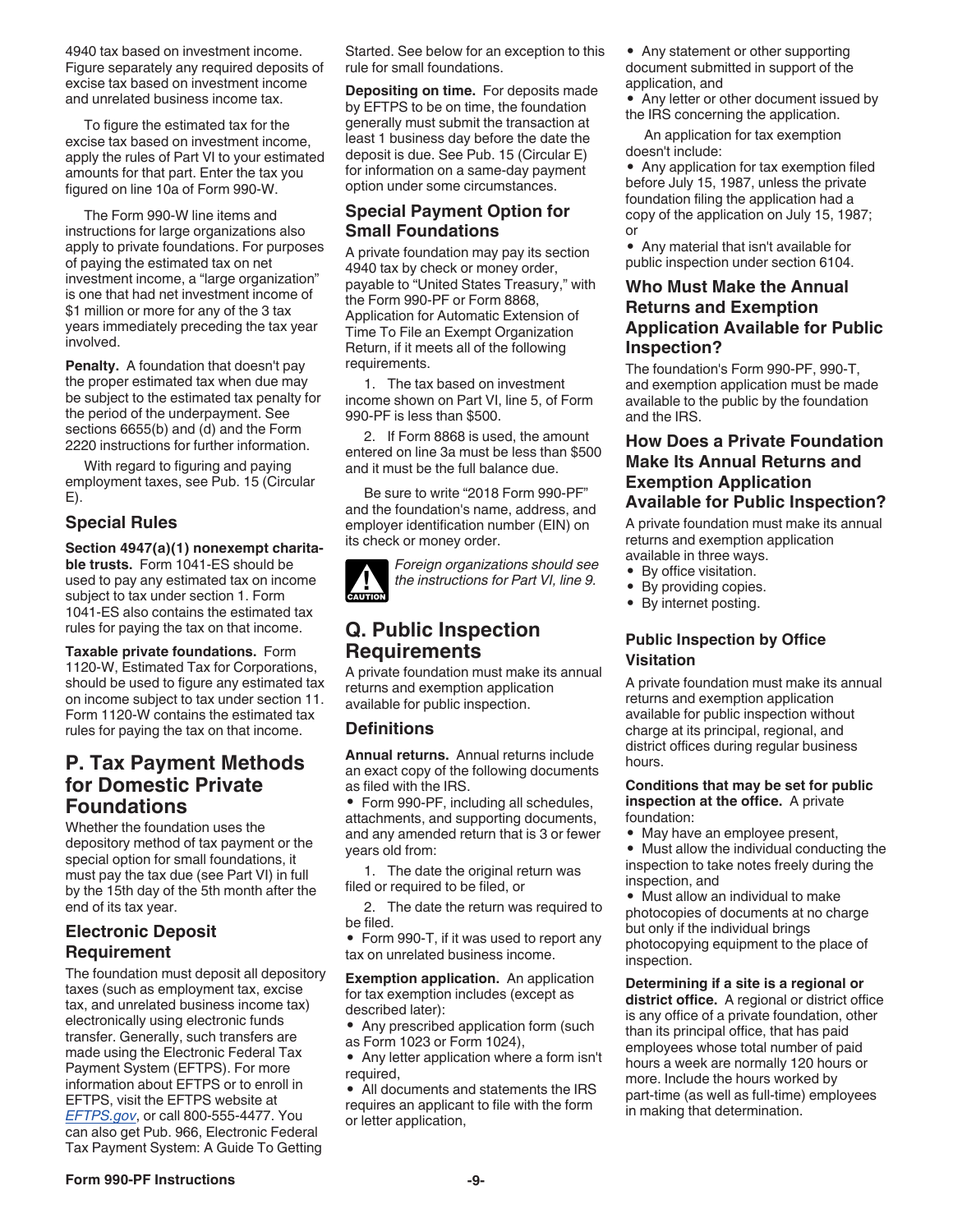#### *What sites aren't considered a regional or district office.* A site isn't

considered a regional or district office if:

1. The only services provided at the site further the foundation's exempt purposes (for example, day care, health care, or scientific or medical research); and

2. The site doesn't serve as an office for management staff, other than managers who are involved only in managing the exempt function activities at the site.

#### **What if the private foundation doesn't maintain a permanent office?** If the

private foundation doesn't maintain a permanent office, it will comply with the public inspection by office visitation requirement by making the annual returns and exemption application available at a reasonable location of its choice. It must permit public inspection:

• Within a reasonable amount of time after receiving a request for inspection (normally, not more than 2 weeks), and

• At a reasonable time of day.

*Optional method of complying.* If a private foundation that doesn't have a permanent office wishes not to allow an inspection by office visitation, it may mail a copy of the requested documents instead of allowing an inspection. However, it must mail the documents within 2 weeks of receiving the request and may charge for copying and postage only if the requester consents to the charge.

*Private foundations with a permanent office but limited or no hours.* Even if a private foundation has a permanent office but no office hours or very limited hours during certain times of the year, it must still meet the office visitation requirement. To meet this requirement during those periods when office hours are limited or not available, follow the rules above under *What if the private foundation doesn't maintain a permanent office*, earlier.

#### **Public Inspection—Providing Copies**

A private foundation must provide copies of its annual returns or exemption application to any individual who makes a request for a copy in person or in writing unless it makes these documents widely available.

**In-person requests for document copies.** A private foundation must provide copies to any individual who makes a request in person at the private foundation's principal, regional, or district offices during regular business hours on the same day that the individual makes the request.

### *Accepted delay in fulfilling an*

*in-person request.* If unusual circumstances exist and fulfilling a request on the same day places an unreasonable burden on the private foundation, it must provide copies by the earlier of:

• The next business day following the day that the unusual circumstances end, or

• The fifth business day after the date of the request.

Examples of unusual circumstances include:

• Receipt of a volume of requests (for document copies) that exceeds the private foundation's daily capacity to make copies,

• Requests received shortly before the end of regular business hours that require an extensive amount of copying, or

• Requests received on a day when the organization's managerial staff capable of fulfilling the request is conducting official duties (for instance, student registration or attending an off-site meeting or convention) instead of its regular administrative duties.

*Use of local agents for providing copies.* A private foundation may use a local agent to handle in-person requests for document copies. If a private foundation uses a local agent, it must immediately provide the local agent's name, address, and telephone number to the requester.

The local agent must:

• Be located within reasonable proximity to the principal, regional, or district office where the individual makes the request; and

• Provide document copies within the same time frames as the private foundation.

#### **Written requests for document copies.**

If a private foundation receives a written request for a copy of its annual returns or exemption application (or parts of these documents), it must give a copy to the requester. However, this rule only applies if the request:

• Is addressed to a private foundation's principal, regional, or district office;

• Is delivered to that address by mail, electronic mail (email), facsimile (fax), or a private delivery service approved by the IRS (see *[Private delivery services \(PDSs\)](#page-6-0)*, earlier); and

• Gives the address to which the document copies should be sent.

*How and when a written request is fulfilled.* Requested document copies must be mailed within 30 days from the date the private foundation receives the request.

Unless other evidence exists, a mailed request or payment is considered to be

received by the private foundation 7 days after the postmark date.

If an advance payment is required, copies must be provided within 30 days from the date payment is received.

If the private foundation requires payment in advance and it receives a request without payment or with insufficient payment, it must notify the requester of the prepayment policy and the amount due within 7 days from the date it receives the request.

A request that is transmitted to the private foundation by email or fax is considered received the day the request is transmitted successfully.

Requested documents can be emailed instead of the traditional method of mailing if the requester consents to this method.

A document copy is considered as provided on the:

- Postmark date,
- Private delivery date,
- Registration date for certified or registered mail,
- Postmark date on the sender's receipt
- for certified or registered mail, or

• Day the email is successfully transmitted (if the requester agreed to this method).

#### *Requests for parts of a document copy.* A person can request all or any

specific part or schedule of the annual returns or exemption application, and the private foundation must fulfill the person's request for a copy.

*Can an agent be used to provide copies?* A private foundation can use an agent to provide document copies for the written requests it receives. However, the agent must provide the document copies under the same conditions imposed on the private foundation itself. Also, if an agent fails to provide the documents as required, the private foundation will continue to be subject to penalties.

*Example.* The ABC Foundation retained an agent to provide copies for all written requests for documents. However, ABC Foundation received a request for document copies before the agent did.

The deadline for providing a response is referenced by the date the ABC Foundation received the request and not when the agent received it. If the agent received the request first, then a response would be referenced to the date the agent received it.

**Can a fee be charged for providing copies?** A private foundation may charge a reasonable fee for providing copies. Also, it can require the fee to be paid before providing a copy of the requested document.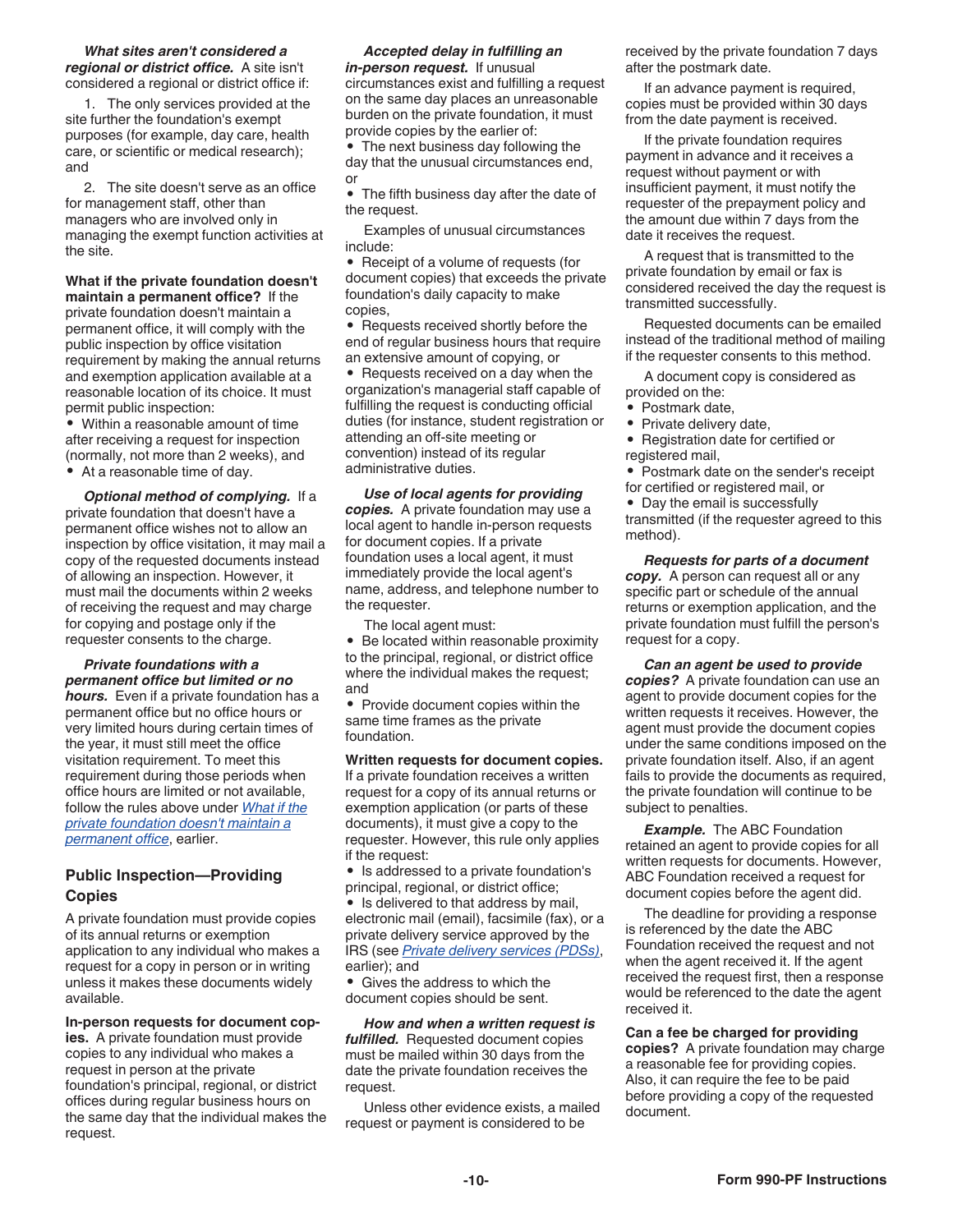<span id="page-10-0"></span>*What is a reasonable fee?* A fee is reasonable only if it is no more than the per-page copying fee charged by the IRS for providing copies, plus no more than the actual postage costs incurred to provide the copies.

*What forms of payment must the private foundation accept?* The form of payment depends on whether the request for copies is made in person or in writing.

Cash and money order must be accepted for in-person requests for document copies. The private foundation, if it wishes, may accept additional forms of payment.

Certified check, money order, and either personal check or credit card must be accepted for written requests for document copies. The private foundation, if it wishes, may accept additional forms of payment.

*Other fee information.* If a private foundation provides a requester with notice of a fee and the requester doesn't pay the fee within 30 days, the private foundation may ignore the request.

If a requester's check doesn't clear on deposit, the private foundation may ignore the request.

If a private foundation doesn't require prepayment and the requester doesn't prepay, the private foundation must receive consent from the requester if the copying and postage charge exceeds \$20.

**Private foundations subject to a harassment campaign.** If the IRS determines that a private foundation is being harassed, it isn't required to comply with any request for copies that it reasonably believes is part of the harassment campaign.

A group of requests for a private foundation's annual returns or exemption application is indicative of a harassment campaign if the requests are part of a single coordinated effort to disrupt the operations of the private foundation rather than to collect information about it.

See Regulations section 301.6104(d)-3 for more information.

#### **Requests that may be disregarded without IRS approval.** A private

foundation may disregard any request for copies of all or part of any document beyond the first two received within any 30-day period or the first four received within any 1-year period from the same individual or the same address.

#### **Making the Annual Returns and Exemption Application Widely Available**

A private foundation doesn't have to provide copies of its annual returns and/or its exemption application if it makes these documents widely available. However, it must still allow public inspection by office visitation.

**How does a private foundation make its annual returns and exemption application widely available?** A private foundation's annual returns and/or exemption application is widely available if it meets all four of the following requirements.

1. Internet posting requirement—This is met if:

• The document is posted on the foundation's website, or

• The document is posted as part of a database of like documents of other tax-exempt organizations on a website established and maintained by another entity.

2. Additional posting information requirement—This is met if:

• The website through which the document is available clearly informs readers that the document is available and provides instructions for downloading the document;

• After it is downloaded and viewed, the web document exactly reproduces the image of the annual returns or exemption application as it was originally filed with the IRS, except for any information permitted by statute to be withheld from public disclosure; and

• Any individual with access to the Internet can access, download, view, and print the document without special computer hardware or software required for that format (except software that is readily available to members of the public without payment of any fee) and without payment of a fee to the private foundation or to another entity maintaining the web page.

3. Reliability and accuracy requirements—To meet this, the entity maintaining the website must:

• Have procedures for ensuring the reliability and accuracy of the document that it posts on the page;

• Take reasonable precautions to prevent alteration, destruction, or accidental loss of the document when posted on its page; and

• Correct or replace the document if a posted document is altered, destroyed, or lost.

4. Notice requirement—To meet this, a private foundation must notify any individual requesting copies of its annual returns and/or exemption application where the documents are available (including the Internet address). If the request is made in person, the private foundation must notify the individual immediately. If the request is in writing, it must notify the individual within 7 days of receiving the request.

#### **Penalties**

A penalty may be imposed on any person who doesn't make the annual returns (including all required attachments to each return) or the exemption application available for public inspection according to the section 6104(d) rules discussed above. If more than one person fails to comply, each person is jointly and severally liable for the full amount of the penalty. The penalty amount is \$20 for each day during which a failure occurs. The maximum penalty that may be imposed on all persons for any one annual return is \$10,000. There is no maximum penalty amount for failure to make the exemption application available for public inspection.

Any person who willfully fails to comply with the section 6104(d) public inspection requirements is subject to an additional penalty of \$5,000.

#### **Requirements Placed on the IRS**

A private foundation's Form 990-PF, 990-T, and approved exemption application may be inspected by the public at an IRS office for your area or at the IRS National Office in Washington, DC.

To request a copy or to inspect a Form 990-PF, 990-T, or an approved exemption application, complete Form 4506-A, Request for Public Inspection or Copy of Exempt or Political Organization IRS Form. Generally, there is a charge for photocopying.

The IRS can provide copies of exempt organization returns on DVD. Requesters can order the complete set (for example, all Forms 990 and 990-EZ or all Forms 990-PF filed for a year) or a partial set by state or by month. If you are ordering a partial set on DVD, indicate the format (Alchemy or raw), state(s), and month(s) you are ordering. Sample DVD requests aren't available for individual states. DVDs and sample DVDs aren't available for individual exempt organizations. Complete information, including the cost, is available on the IRS website. Search "Copies of Scanned EO Returns Available" at *[IRS.gov/Charities-&-Non-Profits/Copies](https://www.irs.gov/Charities-&-Non-Profits/Copies-of-Scanned-EO-Returns-Available)[of-Scanned-EO-Returns-Available](https://www.irs.gov/Charities-&-Non-Profits/Copies-of-Scanned-EO-Returns-Available)*.

You may also call 877-829-5500 or write to the address below for details.

> Internal Revenue Service RAIVS Unit MS:6716 Ogden, UT 84201

### **R. Disclosures Regarding Certain Information and Services Furnished**

A section 501(c) organization that offers to sell or solicits money for specific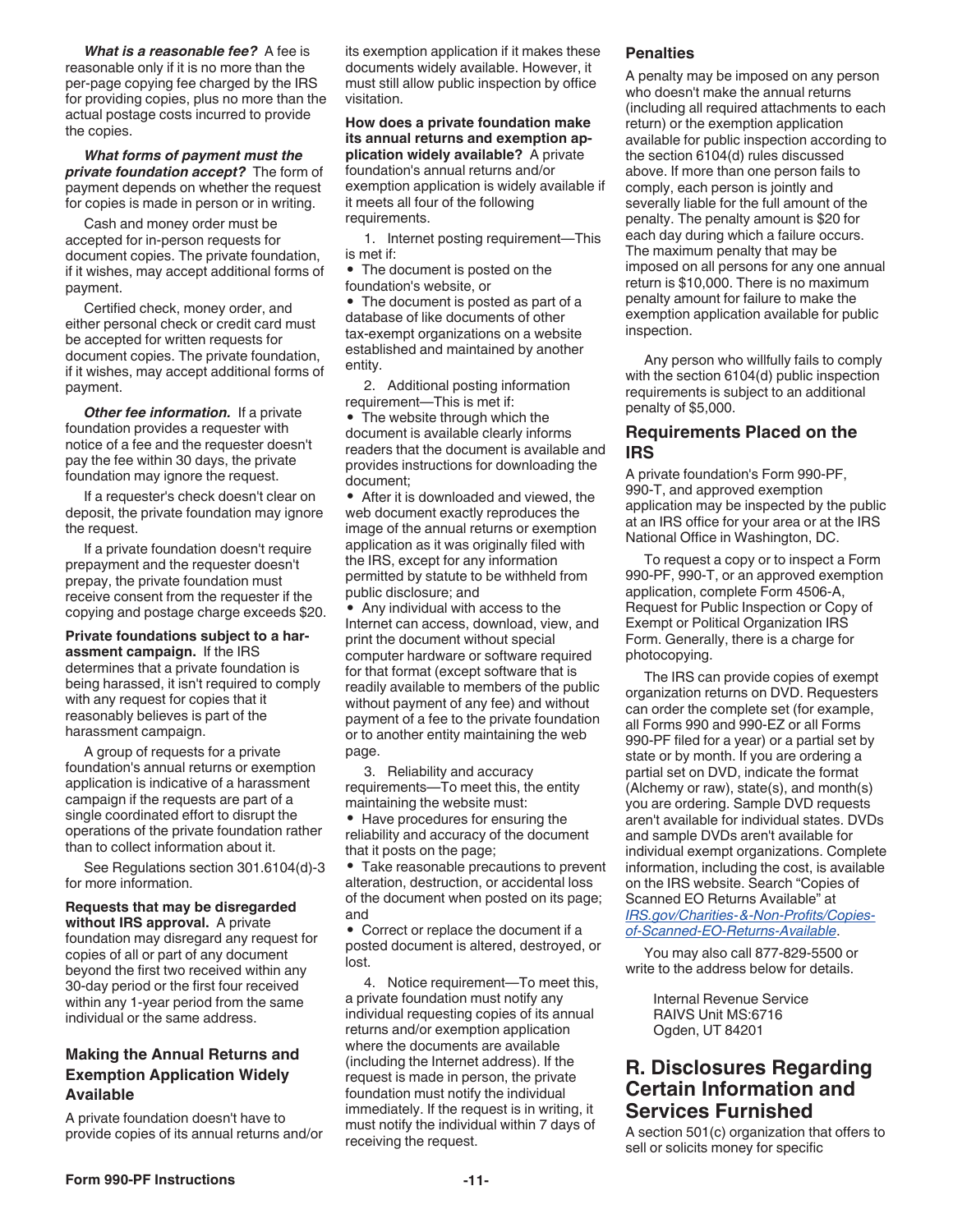<span id="page-11-0"></span>information or a routine service to any individual that could be obtained by the individual from a federal government agency free or for a nominal charge must disclose that fact conspicuously when making such offer or solicitation.

Any organization that intentionally disregards this requirement will be subject to a penalty for each day the offers or solicitations are made. The penalty is the greater of \$1,000 or 50% of the total cost of the offers and solicitations made on that day.

### **S. Organizations Organized or Created in a Foreign Country**

If the organization applies any provision of any U.S. tax treaty to figure the foundation's taxable income, tax liability, or tax credits in a manner different from these instructions, attach an explanation.

Section 4948(a) imposes a 4% tax on the gross investment income (but not capital gain net income) of an exempt foreign private foundation from U.S. sources, such as dividends, interest, rents, payments received on securities loans as defined in section 512(a)(5), and royalties. Amounts taken into income on Form 990-T are excepted. The section 4948(a) tax replaces the section 4940 tax on the net investment income of a domestic private foundation. To pay any tax due, see the instructions for Part VI, line 9. A foreign foundation doesn't complete Form 990-PF Parts IV and V.

Under section 4948(b), sections 507 and 508 and chapter 42 (other than section 4948) don't apply to a foreign organization that from the date of its creation has received at least 85% of its support (as defined in section 509(d), excluding gross investment income) from sources outside the United States. The foreign foundation's section 501(c)(3) status can be revoked, however, if it commits a violation of chapter 42 (other than section 4942) after receiving a warning of a violation from the IRS, or if it commits a willful and flagrant violation. A foreign foundation described in section 4948(b) doesn't complete Form 990-PF Parts X (unless claiming status as an operating foundation), XI, XIII, and XV, isn't required to send a copy of its annual return to a state official, and isn't required to comply with the public inspection requirements for annual returns (see *[G.](#page-6-0) [Furnishing Copies of Form 990-PF to](#page-6-0)  [State Officials](#page-6-0)* and *[Q. Public Inspection](#page-8-0)  [Requirements](#page-8-0)*, earlier). The foundation must attach a computation of the 85% test to the return.

Taxable foreign private foundations and foreign section 4947(a)(1) nonexempt charitable trusts aren't subject to excise

tax under section 4948(a) or 4940, but are subject to income tax under subtitle A of the Code.

For these purposes, U.S. territories are considered part of the United States, and thus territories' organizations aren't considered foreign organizations.

### **T. Liquidation, Dissolution, Termination, or Substantial Contraction**

If there is a liquidation, dissolution, termination, or substantial contraction (defined below) of the organization, attach the following to the return.

• A statement to the return that describes the transaction.

• A certified copy of the liquidation plan, resolution, etc. (if any) and all amendments or supplements that weren't previously filed.

• A schedule that lists the names and addresses of all recipients of assets.

• An explanation of the nature and fair market value of the assets distributed to each recipient.

**Additional requirements.** For a complete corporate liquidation or trust termination, attach a statement as to whether a final distribution of assets was made and the date it was made (if applicable).

Also, an organization must indicate: • That it has ceased to exist and check *Final return* in Item G of the Heading section on page 1 of the return; or

• That it is terminating its private foundation status under section 507(b)(1) (B), according to *U. Section 507(b)(1)(B) Termination Notice and Filing Requirements* and *[V. Payment of Section](#page-12-0)  [4940 Tax During Section 507\(b\)\(1\)\(B\)](#page-12-0) [Termination](#page-12-0)*, later; or

• That it is voluntarily terminating its private foundation status under section 507(a)(1) and owes a termination tax and send the notice (and tax payment, if applicable) required by Rev. Rul. 2003-13, 2003-4 I.R.B. 305, and Rev. Rul. 2002-28, 2002-20 I.R.B. 941, to the Manager, Exempt Organizations Determinations, at the address given in *U. Section 507(b)(1) (B) Termination Notice and Filing Requirements*, later.

**Relief from public inspection requirements.** If the organization has terminated its private foundation status under section 507(b)(1)(A), it doesn't have to comply with the notice and public inspection requirements of the return for the termination year.

#### **Filing date.** See *[J. When, Where, and](#page-6-0) [How To File](#page-6-0)*, earlier, for the filing date.

**Definitions.** The term "substantial contraction" includes any partial liquidation or any other significant

disposition of assets. However, this doesn't include transfers for full and adequate consideration or distributions of current income.

A significant disposition of assets doesn't include any disposition for a tax year if:

1. The total of the dispositions for the tax year is less than 25% of the fair market value of the net assets of the organization at the beginning of the tax year, and

2. The total of the related dispositions made during prior tax years (if a disposition is part of a series of related dispositions made during these prior tax years) is less than 25% of the fair market value of the net assets of the organization at the beginning of the tax year in which any of the series of related dispositions was made.

The facts and circumstances of the particular case will determine whether a significant disposition has occurred through a series of related dispositions. Ordinarily, a distribution described in section 170(b)(1)(F)(ii) (relating to private foundations making qualifying distributions out of corpus equal to 100% of contributions received during the foundation's tax year) won't be taken into account as a significant disposition of assets. See Regulations section 1.170A-9(h)(2).

### **U. Section 507(b)(1)(B) Termination—Notice and Filing Requirements**

A private foundation or nonexempt charitable trust (other than a foundation or trust described in section 4948(b)) may terminate its private foundation status under section 507(b)(1)(B) by meeting the requirements of public charity status under section 509(a)(1), (2), or (3) over a continuous 60-month period that begins with the beginning of a tax year of the organization. The organization must give proper notice to the IRS prior to the start of the 60-month period, and establish to the satisfaction of the IRS within 90 days after the end of the 60-month period that it so qualified.

If the organization fails to qualify as a public charity over the entire 60-month period, then it will be treated as a private foundation after the end of the 60-month period, and for any tax year within the 60-month period in which it didn't qualify as a public charity.

An organization may give the IRS notice of termination under section 507(b) (1)(B) by providing the information set forth in Regulations section 1.507-2(b)(3) to the following address.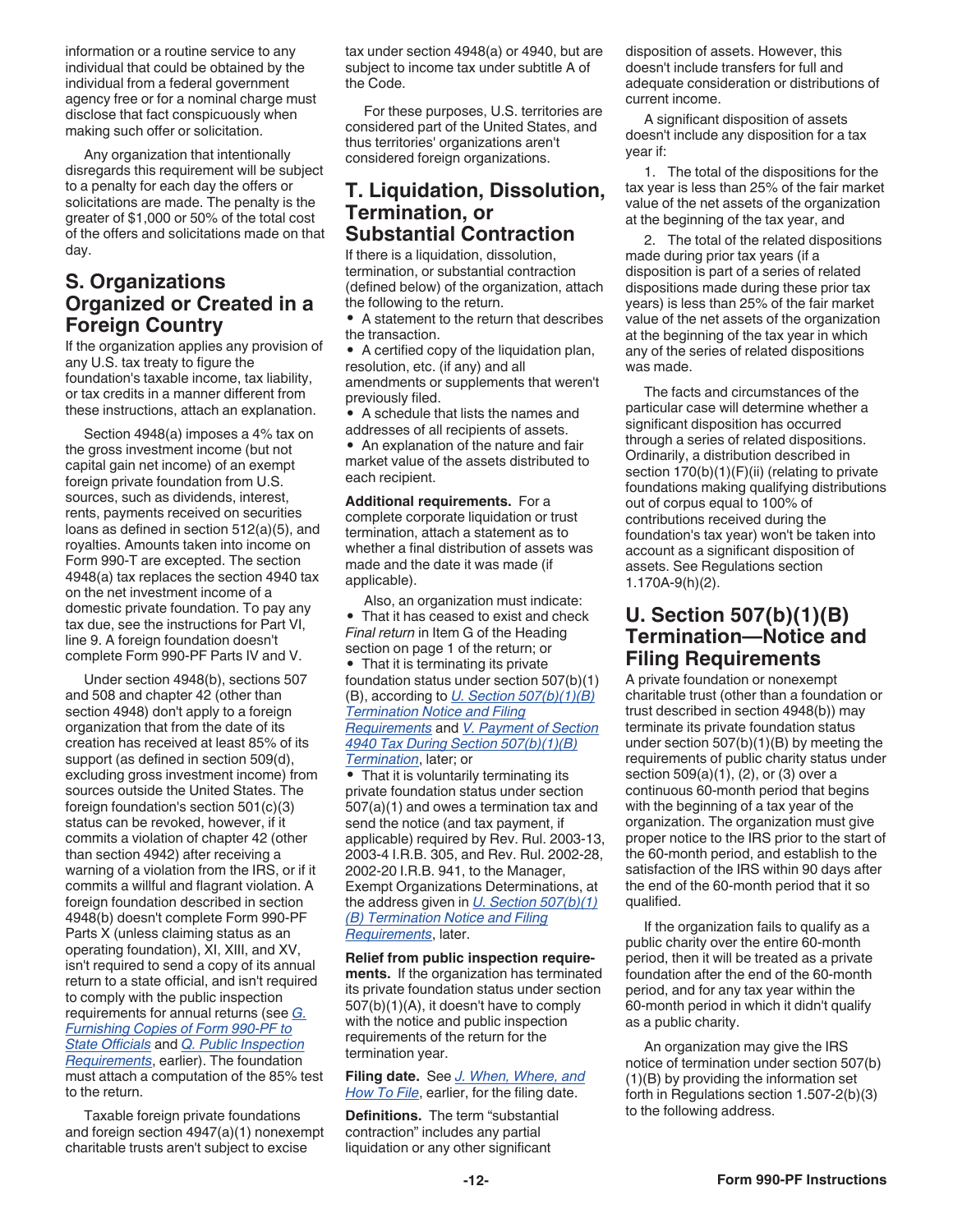<span id="page-12-0"></span>Internal Revenue Service TE/GE—EO Determinations P.O. Box 2508 Cincinnati, OH 45201

Alternatively, an organization may also give the notice with a request for an advance ruling that the organization can be expected to meet the requirements of public charity status during the 60-month period. Form 8940, Request for Miscellaneous Determination, is used for this purpose. The advantage of an advance ruling is that the organization's grantors and contributors generally can rely on it during the 60-month period, and the ruling constitutes reasonable cause for abatement of penalties for failure to pay section 4940 tax during the period. The organization itself can't rely on the ruling to avoid private foundation status during or after the 60-month period.

Although an organization terminating its private foundation status under section 507(b)(1)(B) may be regarded as a public charity for certain purposes, it is considered a private foundation for filing requirement purposes and must file an annual return on Form 990-PF. The return must be filed for each year in the 60-month termination period, if that period hasn't expired before the due date of the return.

Within 90 days after the end of the termination period, the organization must supply information to the IRS establishing that it has terminated its private foundation status and, as a result, qualifies as a public charity. This information is provided on Form 8940.

If information is furnished establishing a successful termination, then, for the final year of the termination period, the organization should comply with the filing requirements for the type of public charity it has become. See the Instructions for Form 990 and the Instructions for Schedule A (Form 990 or 990-EZ) for details on filing requirements. This applies even if the IRS hasn't confirmed that the organization has terminated its private foundation status by the time the return for the final year of the termination is due (or would be due if a return were required).

The organization will be allowed a reasonable period of time to file any private foundation returns required (for the last year of the termination period) but not previously filed if it is later determined that the organization didn't terminate its private foundation status. Interest on any tax due will be charged from the original due date of Form 990-PF, but penalties under sections 6651 and 6652 won't be assessed if Form 990-PF is filed within the period allowed by the IRS.

### **V. Payment of Section 4940 Tax During Section 507(b)(1)(B) Termination**

An organization terminating its private foundation status under section 507(b)(1) (B) may file Form 990-PF without paying the section 4940 tax based on investment income if it filed a consent under section 6501(c)(4) with its notice of termination prior to the start of the 60-month period. The consent provides that the period of limitation on the assessment of tax under chapter 42, based on investment income for any tax year in the 60-month period, won't expire until at least 1 year after the period for assessing a deficiency for the last tax year in which the 60-month period would normally expire. Any foundation not paying the tax when it files Form 990-PF must attach a copy of the signed consent.

#### If the foundation didn't file the consent, the tax must be paid in the normal manner as explained in *[O. Figuring and Paying](#page-7-0) [Estimated Tax](#page-7-0)* and *[P. Tax Payment](#page-8-0) [Methods for Domestic Private](#page-8-0)*

*[Foundations](#page-8-0)*, earlier. The organization may file a claim for refund after completing termination or during the termination period. The claim for refund must be filed on time and the organization must supply information establishing that it qualified as a public charity for the period for which it paid the tax.

### **W. Rounding, Currency, and Attachments**

**Rounding off to whole dollars.** You may round off cents to whole dollars on your return and schedules. If you do round to whole dollars, you must round all amounts. To round, drop amounts under 50 cents and increase amounts from 50 to 99 cents to the next dollar. For example, \$1.39 becomes \$1 and \$2.50 becomes \$3.

If you have to add two or more amounts to figure the amount to enter on a line, include cents when adding the amounts and round off only the total.

**Currency and language requirements.** Report all amounts in U.S. dollars. State the conversion rate used. Report all items in total, including amounts from both U.S. and non-U.S. sources. All information must be in English.

**Attachments.** Use the schedules on Form 990-PF. If you need more space, use attachments that are the same size as the printed forms.

On each attachment, write:

- "Form 990-PF,"
- The tax year,
- The corresponding schedule number or letter,
- The organization's name and EIN, and

• The information requested using the format and line sequence of the printed form.

Also, show totals on the printed forms.

## **Specific Instructions Heading**

#### **Name and Address**

If the organization operates under a name different from its legal name, give the legal name of the organization but identify its alternate name, after the legal name, by writing "aka" (also known as) and the alternate name of the organization. The address used must be that of the principal office of the foundation.

Include the suite, room, or other unit number after the street address. If the post office doesn't deliver mail to the street address and the organization has a P.O. box, show the box number instead of the street address.

#### **Item A. Employer Identification Number**

The organization should have only one EIN. If it has more than one EIN, notify the Internal Revenue Service Center at the address shown under *[J. When, Where,](#page-6-0) [and How To File](#page-6-0)*, earlier. Explain what numbers the organization has, the name and address to which each number was assigned, and the address of the organization's principal office. The IRS will then advise which number to use.

#### **Item B. Telephone Number**

Enter a foundation telephone number (including the area code) that the public and government regulators may use to obtain information about the foundation's finances and activities. This information should be available at this telephone number during normal business hours. If the foundation doesn't have a telephone, enter a telephone number of a foundation official who can provide this information during normal business hours.

#### **Item D2. Foreign Organizations**

If the foreign organization meets the 85% test of Regulations section 53.4948-1(b), then:

• Check the box in D2 in the Heading section on page 1 of Form 990-PF,

- Check the box at the top of Part XI,
- Don't fill in Parts XI and XIII,

• Don't fill in Part X unless it is claiming status as a private operating foundation, and

• Attach the computation of the 85% test to Form 990-PF.

**Note.** In addition to these requirements, foreign organizations checking the box in D1 of the Heading on Form 990-PF don't complete Part IV or Part I, line 7. See *[B.](#page-1-0)*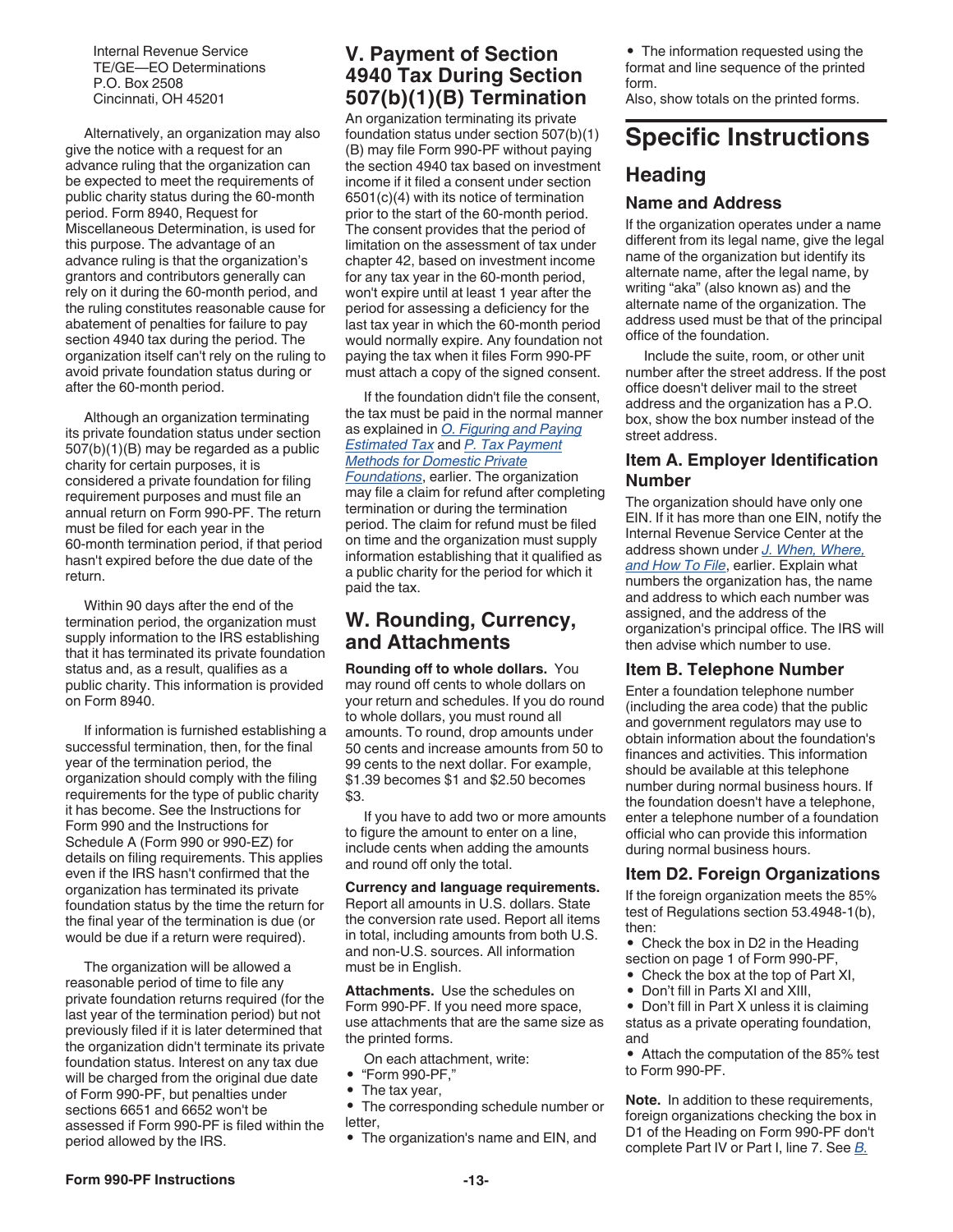<span id="page-13-0"></span>*[Which Parts To Complete](#page-1-0)*, earlier, for more details.

### **Item E. Section 507(b)(1)(A) Terminations**

A private foundation that has terminated its private foundation status under section 507(b)(1)(A) during the tax year being reported, by distributing all its net assets to one or more public charities without keeping any right, title, or interest in those assets, should check this box. See [Q.](#page-8-0) [Public Inspection Requirements](#page-8-0) and *[T.](#page-11-0)  [Liquidation, Dissolution, Termination, or](#page-11-0)  [Substantial Contraction](#page-11-0)*, earlier.

### **Item F. 60-Month Termination Under Section 507(b)(1)(B)**

Check this box if the organization is terminating its private foundation status under the 60-month provisions of section 507(b)(1)(B) during the period covered by this return. To begin such a termination, a private foundation must have given advance notice to TE/GE at the Cincinnati address given earlier and provided the information outlined in Regulations section 1.507-2(b)(3). See *[U. Section 507\(b\)\(1\)\(B\)](#page-11-0)  [Termination Notice and Filing](#page-11-0)  [Requirements](#page-11-0)*, earlier, for information regarding filing requirements during a section 507(b)(1)(B) termination.

See *[V. Payment of Section 4940 Tax](#page-12-0) [During Section 507\(b\)\(1\)\(B\) Termination](#page-12-0)*, earlier, for information regarding payment of the tax based on investment income (figured in Part VI) during a section 507(b) (1)(B) termination.

### **Item G. Initial Return of Certain Former Public Charities**

If this is the initial Form 990-PF return of a former public charity under section 170(b)  $(1)(A)(vi)$  or 509 $(a)(2)$  or 509 $(a)(3)$ , then the organization is treated as a private foundation for the tax year being reported only for purposes of section 6033 (filing Form 990-PF), section 4940 (paying excise tax on investment income), and section 507 (terminating private foundation status).

#### **Item H. Type of Organization**

Check the box for "Section 501(c)(3) exempt private foundation" if the foundation has a ruling or determination letter from the IRS in effect that recognizes its exemption from federal income tax as an organization described in section 501(c)(3) or if the organization's exemption application is pending with the IRS.

Check the "Section 4947(a)(1) nonexempt charitable trust" box if the trust is a nonexempt charitable trust treated as a private foundation. All others, check the "Other taxable private foundation" box.

### **Item I. Fair Market Value of All Assets**

In Item I in the Heading on page 1 of Form 990-PF, enter the fair market value of all assets the foundation held at the end of the tax year.



*This amount should be the same as the figure reported in Part II, line 16, column (c).*

### **Part I. Analysis of Revenue and Expenses**

### **Column Instructions**

The total of amounts in columns (b), (c), and (d) (or any combination of them, such as columns (b) and (d)) may differ from the amount in column (a).

The amounts entered in column (a) and on line 5b must be analyzed in Part XVI-A.

#### **Column (a). Revenue and Expenses per Books**

Enter in column (a) all items of revenue and expense shown in the books and records that increased or decreased the net assets of the organization. However, don't include the value of services donated to the foundation or items such as free use of equipment or facilities in contributions received. Also, don't include any expenses used to figure capital gains and losses on lines 6, 7, and 8 or expenses included in cost of goods sold on line 10b. For foundations that don't use the cash method of accounting for book purposes, charitable expenditures reported in column (a) won't necessarily match amounts reported in column (d).

#### **Column (b). Net Investment Income**

All domestic private foundations (including section 4947(a)(1) nonexempt charitable trusts) are required to pay an excise tax each tax year on net investment income.

Exempt foreign foundations are subject to an excise tax on gross investment income from U.S. sources. These foreign organizations should complete lines 3, 4, 5a, 5b, 11, 12, and 27b of column (b) and report only income derived from U.S. sources. No other income should be included. No expenses are allowed as deductions.

#### **Definitions.** See below.

*Gross investment income.* Gross investment income is the total amount of investment income that was received by a private foundation from all sources. However, it doesn't include any income subject to the unrelated business income tax. It includes interest, dividends, rents,

payments with respect to securities loans (as defined in section 512(a)(5)), royalties received from assets devoted to charitable activities, income from notional principal contracts (as defined in Regulations section 1.863-7), annuities, substantially similar income from ordinary and routine investments, and income from similar sources. Therefore, interest received on a student loan is includible in the gross investment income of a private foundation making the loan.

*Net investment income.* Net investment income is the amount by which the sum of gross investment income and the capital gain net income exceeds the allowable deductions discussed later. Tax-exempt interest on governmental obligations and related expenses are excluded.

**Investment income.** Include in column (b) all or part of any amount from column (a) that applies to investment income. However, don't include in column (b) any income and related expenses reported on Form 990-T.

For example, investment income from debt-financed property unrelated to the organization's charitable purpose and certain rents (and related expenses) treated as unrelated trade or business income should be reported on Form 990-T. Income from debt-financed property that isn't taxed under section 511 is taxed under section 4940. Thus, if the debt/basis percentage of a debt-financed property is 80%, only 80% of the gross income (and expenses) for that property is used to figure the section 511 tax on Form 990-T. The remaining 20% of the gross income (and expenses) of that property is used to figure the section 4940 tax on net investment income on Form 990-PF. (See Form 990-T and its instructions for more information.)

**Investment expenses.** Include in column (b) all ordinary and necessary expenses paid or incurred to produce or collect investment income from interest, dividends, rents, amounts received from payments on securities loans (as defined in section 512(a)(5)), royalties, income from notional principal contracts, annuities, substantially similar income from ordinary and routine investments, and income from similar sources; or for the management, conservation, or maintenance of property held for the production of income that is taxable under section 4940.

If any of the expenses listed in column (a) are paid or incurred for both investment and charitable purposes, they must be allocated on a reasonable basis between the investment activities and the charitable activities so that only expenses from investment activities appear in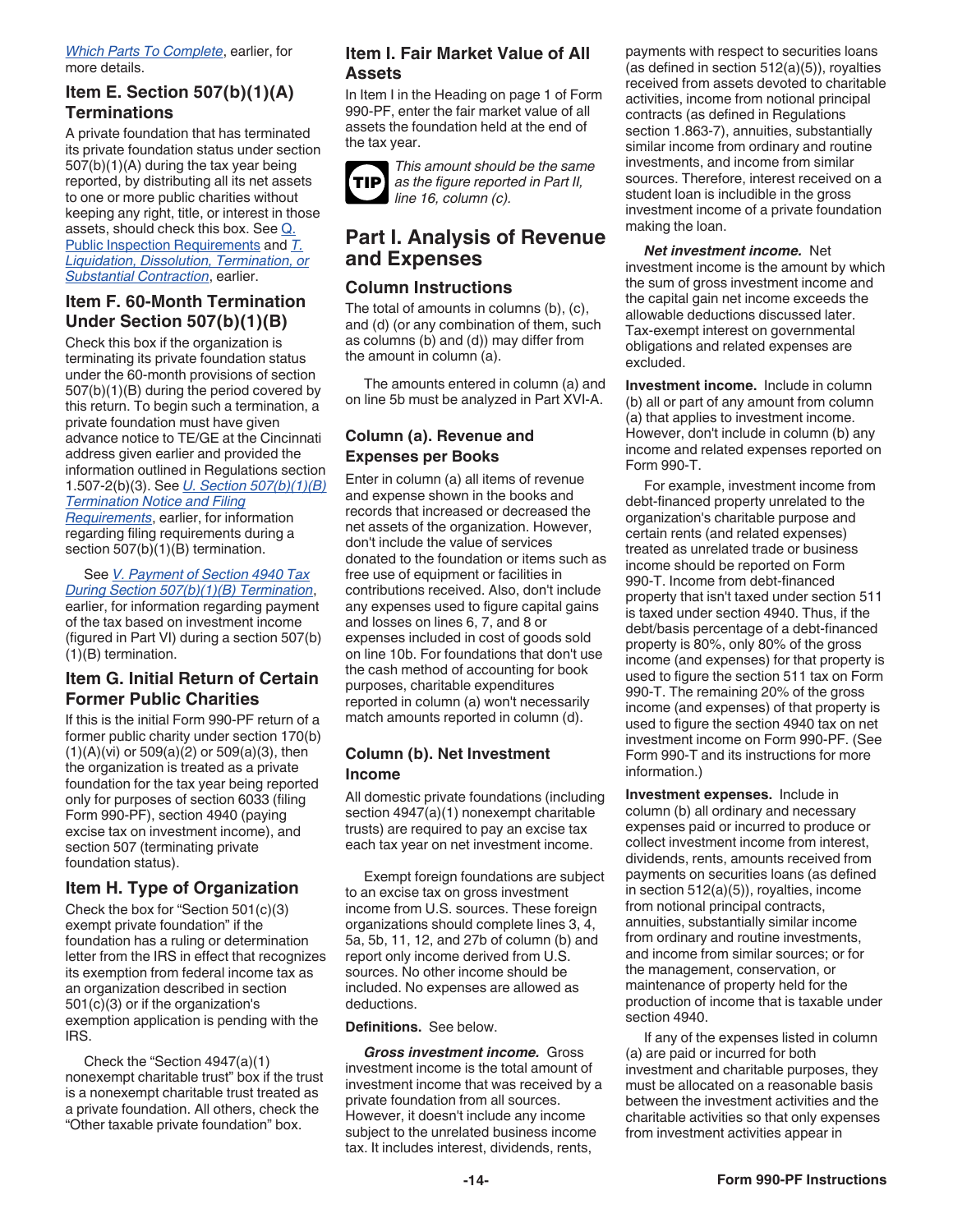<span id="page-14-0"></span>column (b). Examples of allocation methods are given in the instructions for Part IX-A.

*Limitation.* The deduction for expenses paid or incurred in any tax year for producing gross investment income earned incident to a charitable function can't be more than income earned from the function includible as gross investment income for the year.

For example, if rental income is incidentally realized in 2018 from historic buildings held open to the public, deductions for amounts paid or incurred in 2018 for the production of this income may not be more than the amount of rental income includible as gross investment income in column (b) for 2018.

*Expenses related to tax-exempt interest.* Don't include on lines 13–23 of column (b) any expenses paid or incurred that are allocable to tax-exempt interest that is excluded from lines 3 and 4.

*If the foundation is a partner in a partnership or a shareholder of an S corporation, then pertinent items of income, gain, loss, deduction, or credit from the entity's Schedule K-1 (Form 1065 or 1120S) generally should be reported in columns (b) and (c) for the tax year of the entity ending with or within the foundation's tax year. See Regulations sections 53.4940-1(c)(1) and 53.4942(a)-2(d)(1).* **TIP**

*By contrast, if the foundation is a beneficiary of a trust, distributions from the trust aren't included in income in column (c) if the trust was created and funded by a person other than the foundation, and aren't included in column (b). See Regulations section 53.4942(a)-2(d)(2) (vii) and Notice 2004-35, 2004-19 I.R.B. 889, available at [IRS.gov/irb/](https://www.irs.gov/irb/2004-19_IRB/index.html) [2004-19\\_IRB/index.html](https://www.irs.gov/irb/2004-19_IRB/index.html).*

#### **Column (c). Adjusted Net Income**



*Nonoperating private foundations should see* Nonoperating private foundations, *later, to find out if they need to complete column (c).*

**Private operating foundations.** All organizations that claim status as private operating foundations under section 4942(j)(3) or (5) must complete all lines of column (c) that apply, according to the general rules for income and expenses that apply to this column, the specific line instructions for lines 3–27c, the special rule, later, and Examples 1 and 2, later.

**General rules.** In general, adjusted net income is the amount of a private foundation's gross income that is more than the expenses of earning the income. The modifications and exclusions explained below are applied to gross

income and expenses in figuring adjusted net income.

For income and expenses, include on each line of column (c) only that portion of the amount from column (a) allocable to the adjusted net income computation.

*Income.* For column (c), include income from charitable functions, investments, related and unrelated business, and amounts set aside; short-term capital gains and losses; recoveries of amounts that were treated as qualifying distributions in prior tax years; and amounts set aside that are determined not to be needed for the purposes for which they were set aside. Don't include gifts, grants or contributions, or long-term capital gains or losses.

*Expenses.* Deductible expenses include the part of a private foundation's operating expenses paid or incurred to produce or collect gross income reported on lines 3–11 of column (c). If only part of the property produces income includible in column (c), deductions such as interest, taxes, and rent must be divided between the charitable and noncharitable uses of the property. If the deductions for property used for a charitable, educational, or other similar purpose are more than the income from the property, the excess won't be allowed as a deduction but may be treated as a qualifying distribution in Part I, column (d). See Examples 1 and 2 below.

**Special rule.** The expenses attributable to each specific charitable activity, limited by the amount of income from the activity, must be reported in column (c) on lines 13–26. If the expenses of any charitable activity exceed the income generated by that activity, only the excess of these expenses over the income should be reported in column (d).

#### *Examples.*

1. A charitable activity generated \$5,000 of income and \$4,000 of expenses. Report all income and expenses in column (c) and none in column (d).

2. A charitable activity generated \$5,000 of income and \$6,000 of expenses. Report \$5,000 of income and \$5,000 of expenses in column (c) and the excess expenses of \$1,000 in column (d).

**Nonoperating private foundations.** A foundation that doesn't claim status as a private operating foundation isn't required to complete column (c) unless either of the following applies.

1. The foundation received income from a charitable activity and wishes to claim a qualifying distribution for expenses incurred in the activity in excess of the income. The foundation must report such income only on lines 10 and/or 11 in

column (c), and any expenses relating to this income following the general rules and the special rule above. See Examples 1 and 2 above. The foundation need not report other kinds of income and expenses (such as investment income and expenses) in column (c).

2. The foundation claims status under section 170(b)(1)(F)(iii) (relating to foundations that maintain a common fund). The foundation must complete all lines of column (c) that apply.

#### **Column (d). Disbursements for Charitable Purposes**

Expenses entered in column (d) relate to activities that constitute the charitable purpose(s) of the foundation.

For amounts entered in column (d):

• Use the cash receipts and disbursements method of accounting no matter what accounting method is used in keeping the books of the foundation;

• Don't include any amount or part of an amount included in column (b) or (c); • Include on lines 13–25 all expenses, including necessary and reasonable administrative expenses, paid by the foundation for religious, charitable, scientific, literary, educational, or other public purposes, or for the prevention of cruelty to children or animals;

• Include a distribution of property at the fair market value on the date the distribution was made; and

• Include only the part entered in column (a) that is allocable to the charitable purposes of the foundation.

**Example.** An educational seminar produced \$1,000 in income that was reportable in columns (a) and (c). Expenses attributable to this charitable activity were \$1,900. Only \$1,000 of expense should be reported in column (c) and the remaining \$900 in expense should be reported in column (d).

**Qualifying distributions.** Generally, amounts paid to accomplish the foundation's exempt purposes are qualifying distributions. Special rules apply in certain situations—see the line 25, column (d), instructions.



*The total of the expenses and disbursements on line 26 is also entered on line 1a in Part XII to figure qualifying distributions.*

**Alternative to completing lines 13–25.**  If you want to provide an analysis of disbursements that is more detailed than column (d), you may attach a schedule instead of completing lines 13–25. The schedule must include all the specific items of lines 13–25, and the total from the schedule must be entered on line 26, column (d).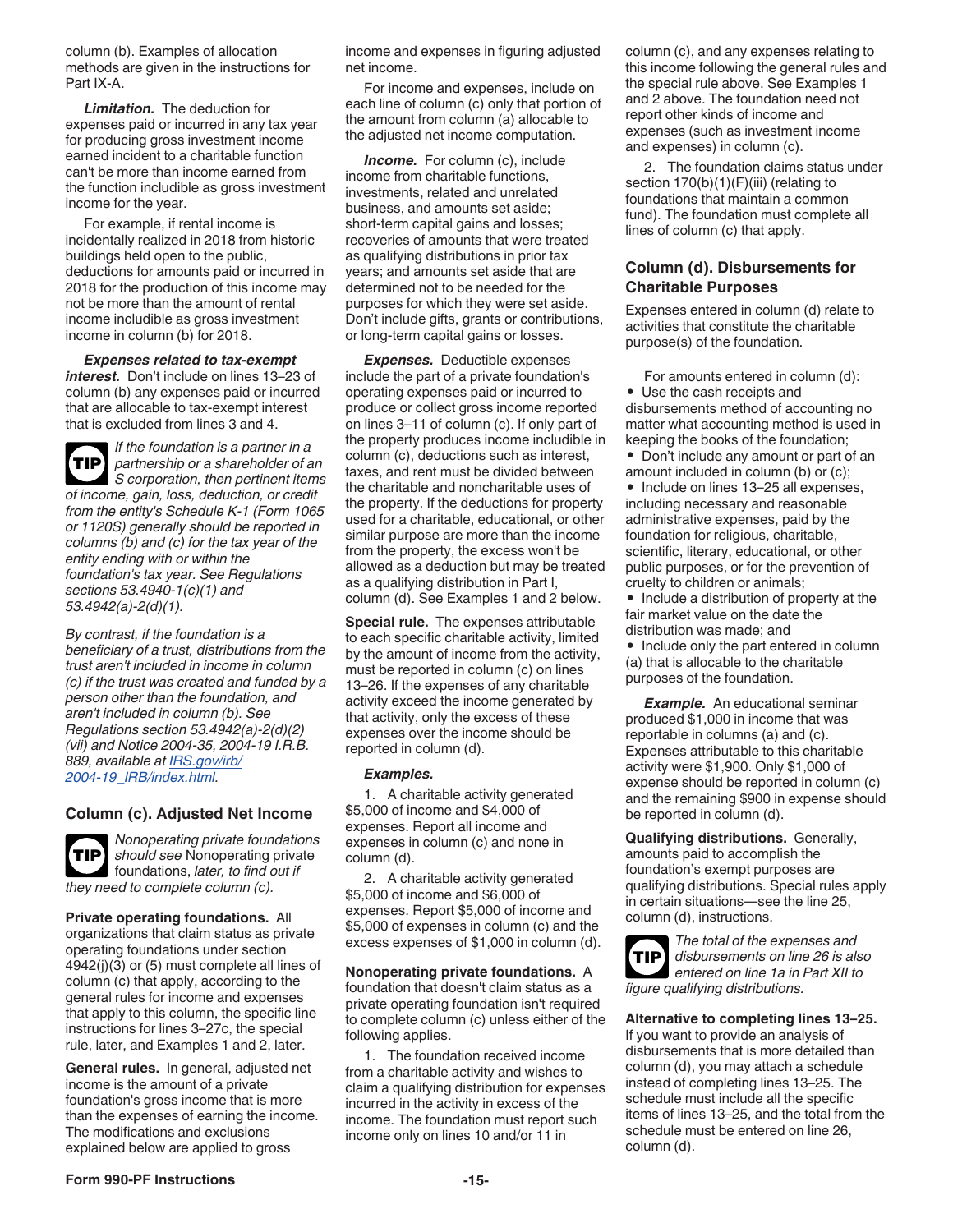#### <span id="page-15-0"></span>**Line Instructions**

**Line 1. Contributions, gifts, grants, etc., received.** Enter the total of gross contributions, gifts, grants, and similar amounts received.

*Schedule B (Form 990, 990-EZ, or 990-PF).* If money, securities, or other property valued at \$5,000 or more was received directly or indirectly from any one person during the year, complete Schedule B and attach it to the return. If the foundation isn't required to complete Schedule B (no person contributed \$5,000 or more), be sure to check the box on line 2.

To determine whether a person has contributed \$5,000 or more, total only gifts of \$1,000 or more from each person. Separate and independent gifts need not be totaled if less than \$1,000. If a contribution is in the form of property, describe the property and include its fair market value.

The term "person" includes individuals, fiduciaries, partnerships, corporations, associations, trusts, and exempt organizations.

*Split-interest trusts.* Distributions from split-interest trusts should be entered on line 1, column (a). They are a part of the amount on line 1.

*Substantiation requirements.* An organization must keep records, as required by the regulations under section 170.

Generally, a donor making a charitable contribution of \$250 or more won't be allowed a federal income tax deduction unless the donor obtains a written acknowledgment from the donee organization by the earlier of the date on which the donor files a tax return for the tax year in which the contribution was made or the due date, including extensions, for filing that return. However, see section 170(f)(8)(D) and Regulations section 1.170A-13(f) for exceptions to this rule.

The written acknowledgment the foundation provides to the donor must show:

1. The amount of cash contributed;

2. A description of any property contributed;

3. Whether the foundation provided any goods or services to the donor; and

4. A description and a good-faith estimate of the value of any goods or services the foundation gave in return for the contribution, unless:

a. The goods and services have insubstantial value, or

b. A statement is included that these goods and services consist solely of intangible religious benefits.

Generally, if a charitable organization solicits or receives a contribution of more than \$75 for which it gives the donor something in return (a quid pro quo contribution), the organization must inform the donor, by written statement, that the amount of the contribution deductible for federal income tax purposes is limited to the amount by which the contribution exceeds the value of the goods or services received by the donor. The written statement must also provide the donor with a good-faith estimate of the value of goods or services given in return for the contribution.

*Penalties.* An organization that doesn't make the required disclosure for each quid pro quo contribution will incur a penalty of \$10 for each failure, not to exceed \$5,000 for a particular fundraising event or mailing, unless it can show reasonable cause for not providing the disclosure.

*For more information.* See Regulations section 1.170A-13 for more information on charitable recordkeeping and substantiation requirements.

**Line 2.** Check this box if the foundation isn't required to attach Schedule B.

#### **Line 3. Interest on savings and temporary cash investments.** Enter in the columns below.

*In column (a).* Enter the total amount of interest income from investments reportable in Part II, line 2. These include savings or other interest-bearing accounts and temporary cash investments, such as money market funds, commercial paper, certificates of deposit, and U.S. Treasury bills or other government obligations that mature in less than 1 year.

*In column (b).* Enter the amount of interest income shown in column (a). Don't include interest on tax-exempt government obligations.

*In column (c).* Enter the amount of interest income shown in column (a). Include interest on tax-exempt government obligations.

#### **Line 4. Dividends and interest from securities.** Enter in the columns below.

*In column (a).* Enter the amount of dividend and interest income from securities (stocks and bonds) reportable in Part II, line 10. Include amounts received from payments on securities loans as defined in section 512(a)(5). Don't include any capital gain dividends reportable on line 6a. Report income from program-related investments on line 11. For debt instruments with an original issue

discount, report the original issue discount ratably over the life of the bond on line 4. See section 1272 for more information.

*In column (b).* Enter the amount of dividend and interest income and payments on securities loans from column (a). Don't include interest on tax-exempt government obligations.

*In column (c).* Enter the amount of dividend and interest income and payments on securities loans from column (a). Include interest on tax-exempt government obligations.

**Line 5a. Gross rents.** Enter in the columns below.

*In column (a).* Enter the gross rental income for the year from investment property reportable in Part II, line 11.

*In columns (b) and (c).* Enter the gross rental income from column (a).

**Line 5b. Net rental income or (loss).**  Figure the net rental income or (loss) for the year and enter that amount on the entry line to the left of column (a).

Report rents from other sources on line 11. Enter any expenses attributable to the rental income reported on line 5, such as interest and depreciation, on lines 13– 23.

**Line 6a. Net gain or (loss) from sale of assets.** Enter the net gain or (loss) per books from all asset sales not included on line 10.

For assets sold and not included in Part IV, attach a schedule showing:

- Date acquired;
- Manner of acquisition;
- Gross sales price;

• Cost, other basis, or value at time of acquisition (if donated) and which of these methods was used;

- Date sold;
- To whom sold;

• Expense of sale and cost of improvements made subsequent to acquisition; and

• Depreciation since acquisition (if depreciable property).

**Line 6b. Gross sales price for all assets on line 6a.** Enter the gross sales price from all asset sales whose net gain or loss was reported on line 6a.

**Line 7. Capital gain net income.** Enter the capital gain net income from Part IV, line 2. See the Part IV instructions.

**Line 8. Net short-term capital gain.**  Include only net short-term capital gain for the year (assets sold or exchanged that were held not more than 1 year). Don't include net long-term capital gain or net loss in column (c).

Don't include on line 8 a net gain from the sale or exchange of depreciable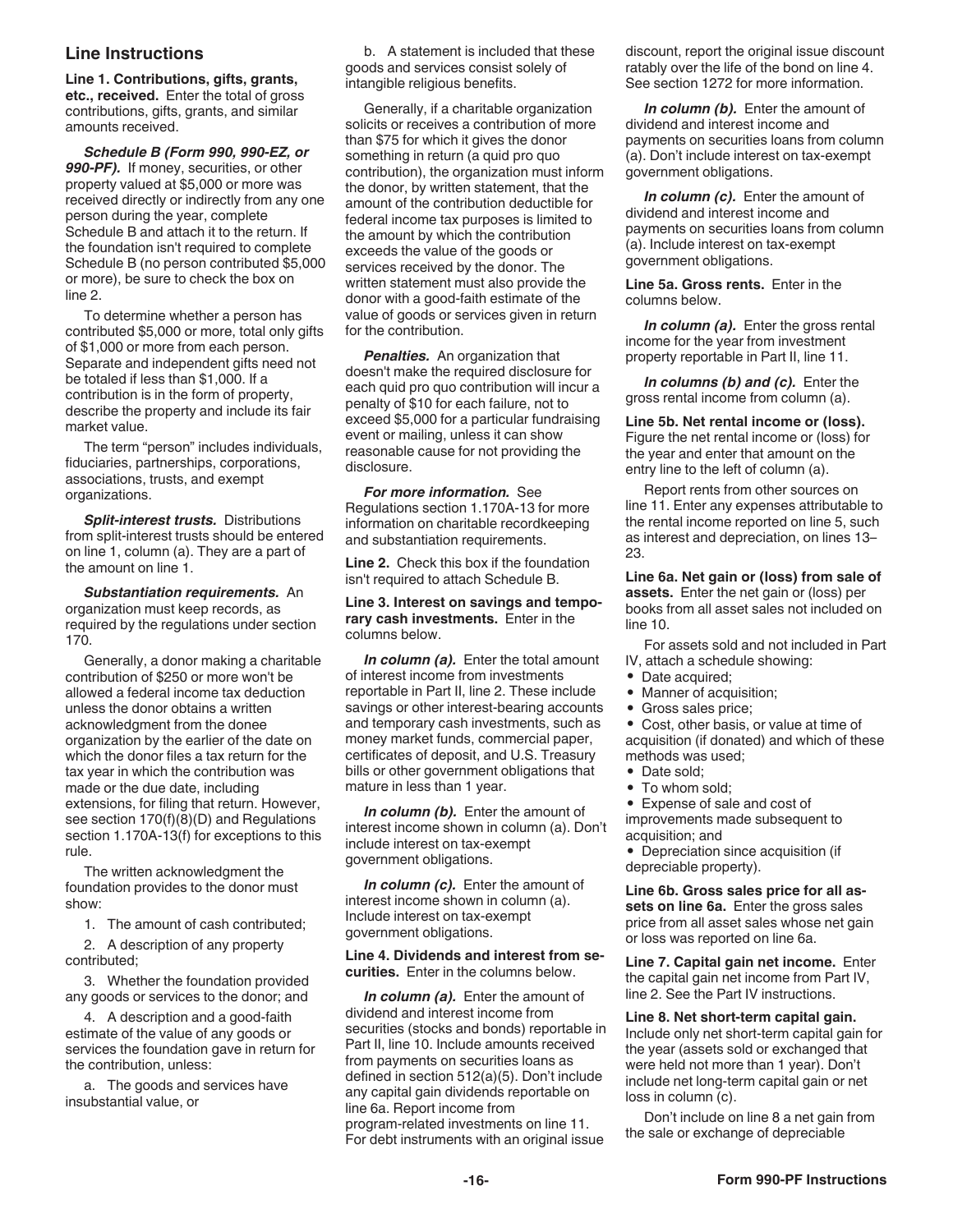<span id="page-16-0"></span>property, or land used in a trade or business (section 1231) and held for more than 1 year. However, include net loss from such property on line 23 as an Other expense.

In general, foundations may carry to line 8 the net short-term capital gain reported in Part IV, line 3. However, if the foundation had any short-term capital gain from sales of debt-financed property, add it to the amount reported in Part IV, line 3, to figure the amount to include on line 8. For information dealing with "debt-financed property," see the Instructions for Form 990-T.



*Only private operating foundations report their short-term capital gains on line 8.*

**Line 9. Income modifications.** Include on this line:

1. Amounts received or accrued as repayments of amounts taken into account as qualifying distributions;

2. Amounts received or accrued from the sale or other disposition of property to the extent that the acquisition of the property was considered a qualifying distribution for any tax year;

3. Any amount set aside for a specific project (see explanation in the instructions for Part XII) that wasn't necessary for the purposes for which it was set aside;

4. Income received from an estate, but only if the estate was considered terminated for income tax purposes due to a prolonged administration period; and

5. Amounts treated in an earlier tax year as qualifying distributions to:

• A nonoperating private foundation if the amounts weren't redistributed by the grantee organization by the close of its tax year following the year in which it received the funds, or

• An organization controlled by the distributing foundation or a disqualified person if the amounts weren't redistributed by the grantee organization by the close of its tax year following the year in which it received the funds.

**Lines 10a, b, c. Gross profit from sales of inventory.** Enter the gross sales (less returns and allowances), cost of goods sold, and gross profit or (loss) from the sale of all inventory items, including those sold in the course of special events and activities. These inventory items are the ones the organization either makes to sell to others or buys for resale.

Don't report any sales or exchanges of investments on line 10.

Don't include any profit or (loss) from the sale of capital items such as securities, land, buildings, or equipment on line 10. Enter these amounts on line 6a.

Don't include any business expenses such as salaries, taxes, rent, etc., on line 10. Include them on lines 13–23.

Attach a schedule showing the following items: gross sales, cost of goods sold, and gross profit or (loss). These items should be classified according to type of inventory sold (such as books, tapes, other educational or religious material, etc.). The totals from the schedule should agree with the entries on lines 10a–10c.

In column (c), enter the gross profit or (loss) from sales of inventory shown on line 10c, column (a).

**Line 11. Other income.** Enter the total of all the foundation's other income for the year. Attach a schedule that gives a description and the amount of the income. Include all income not reported on lines 1 through 10c. Also, see the instructions for Part XVI-A, line 11, later.

Include imputed interest on certain deferred payments figured under section 483 and any investment income not reportable on lines 3 through 5, including income from program-related investments (defined in the instructions for Part IX-B).

Don't include unrealized gains and losses on investments carried at market value. Report those as fund balance or net asset adjustments in Part III.

If you have a section 965(a) inclusion for the tax year, enter that amount on line 11. A section 965(c) deduction is not treated as an ordinary and necessary expense for purposes of section 4940(c) (3). Additionally, elections may not be made under section 965(h) to pay the tax imposed under section 4940 in eight installments. You must also complete and attach Form 965, Inclusion of Deferred Foreign Income Upon Transition to Participation Exemption System, and applicable schedules, as well as Form 965-B, Corporate and Real Estate Investment Trust (REIT) Report of Net 965 Tax Liability and Electing REIT Report of 965 Amounts. On Form 965-B, complete Part I, columns (b) through (d) only and, for purposes of Form 965-B, treat the excise tax liability as the net tax liability.

Include the foundation's GILTI under section 951A.

*In column (b).* Enter the amount of investment income included in line 11, column (a). Include dividends, interest, rents, and royalties derived from assets devoted to charitable activities, such as interest on student loans.

*In column (c).* Include all other items includible in adjusted net income not covered elsewhere in column (c).

**Line 12. Total.** Enter the total of lines 1– 11 in columns  $(a)$ – $(c)$ .

*In column (b).* Domestic organizations should enter the total of lines 3–11. Tax-exempt foreign foundations should exclude the line 7

amount from the total.

**Line 13. Compensation of officers, directors, trustees, etc.** Enter in the columns below.

*In column (a).* Enter the total compensation for the year of all officers, directors, and trustees. If none was paid, enter zero. Complete line 1 of Part VIII to show the compensation of officers, directors, trustees, and foundation managers.

*In columns (b), (c), and (d).* Enter the portion of the compensation included in column (a) that is applicable to the column. For example, in column (c), enter the portion of the compensation included in column (a) paid or incurred to produce or collect income included in column (c).

**Line 14. Other employee salaries and wages.** Enter the salaries and wages of all employees other than those included on line 13.

*Employee leasing companies and professional employer organizations.*  In some cases, an exempt organization "leases" one or more "employees" from another company, which may be in the business of leasing employees. Alternatively, the organization may enter into an agreement with a professional employer organization to perform some or all of the federal employment tax withholding, reporting, and payment functions related to workers performing services for the organization. The organization should treat employees of an employee leasing company or a professional employer organization (whether or not certified under the *[Certified Professional Employer](https://www.irs.gov/for-tax-pros/basic-tools/certified-professional-employer-organization?_ga=1.143850288.445333279.1473687520)  [Organization Program](https://www.irs.gov/for-tax-pros/basic-tools/certified-professional-employer-organization?_ga=1.143850288.445333279.1473687520)*) as the

organization's own employees and should report the compensation and other items in Part IV as if the organization had paid the officers, directors, trustees, and key employees directly.

#### **Line 15. Contributions to employee pension plans and other benefits.**

Enter the employer's share of contributions the organization paid to qualified and nonqualified pension plans and the employer's share of contributions to employee benefit programs (such as insurance, health, and welfare programs) that aren't an incidental part of a pension plan. Complete the return/report of the Form 5500 series appropriate for the organization's plan. See the Instructions for Form 5500 for information about employee welfare benefit plans required to file that form.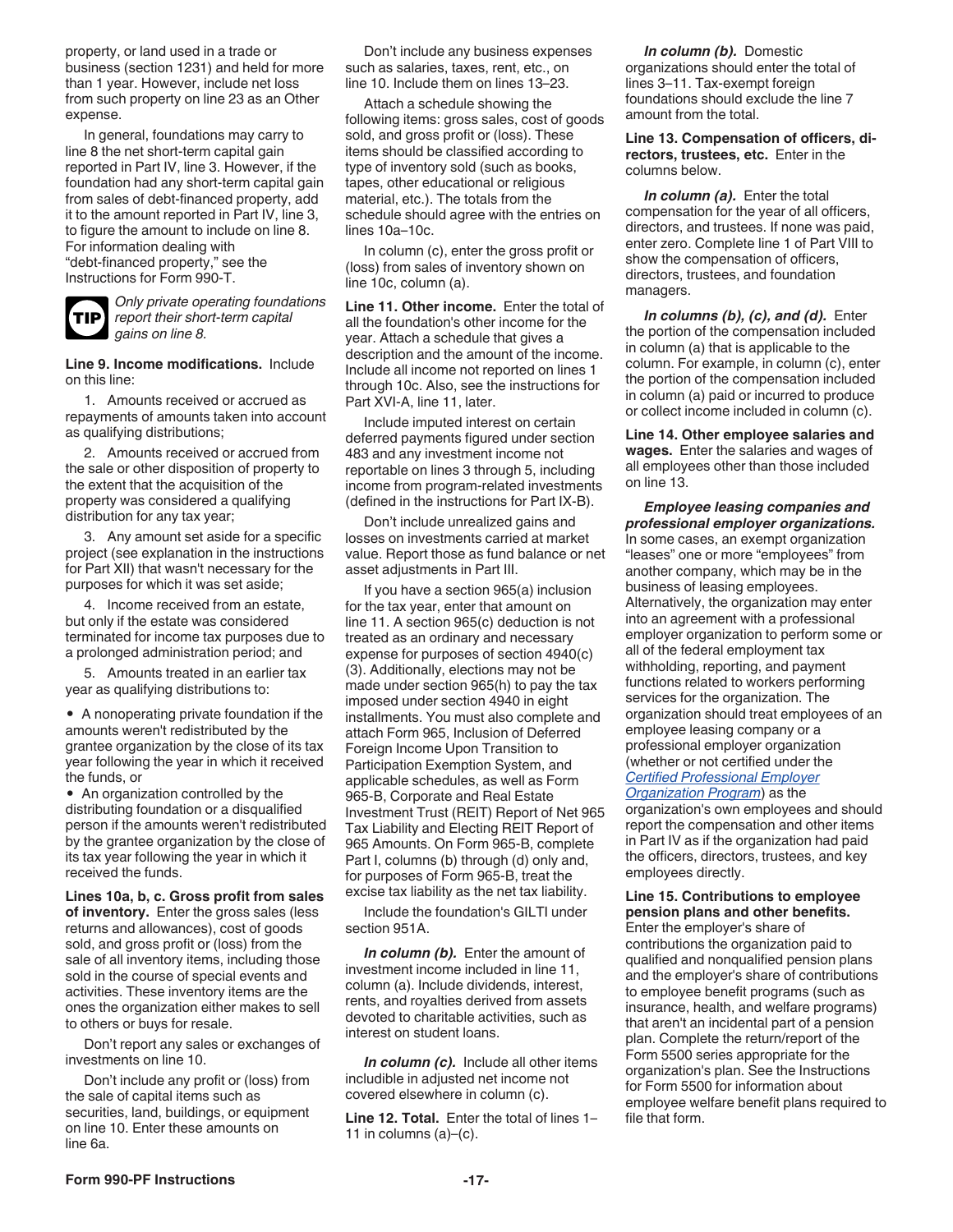<span id="page-17-0"></span>Also include the amount of federal, state, and local payroll taxes for the year, but only include those that are imposed on the organization as an employer. This includes the employer's share of social security and Medicare taxes, FUTA tax, state unemployment compensation tax, and other state and local payroll taxes. Don't include taxes withheld from employees' salaries and paid over to the various governmental units (such as federal and state income taxes and the employee's share of social security and Medicare taxes).

**Lines 16a, b, and c. Legal, accounting, and other professional fees.** On the appropriate line(s), enter the legal, accounting, auditing, and other professional fees (such as fees for fundraising or investment services) charged by outside firms and individuals who aren't employees of the foundation.

Attach a schedule for lines 16a, b, and c. Show the type of service and expense for each. If the same person provided more than one of these services, include an allocation of those expenses.

Report any fines, penalties, or judgments imposed against the foundation as a result of legal proceedings on line 23.

**Line 18. Taxes.** Attach a schedule listing the type and amount of each tax reported on line 18. Don't enter any taxes included on line 15.

*In column (a).* Enter the taxes paid (or accrued) during the year. Include all types of taxes recorded on the books, including real estate tax not reported on line 20, the tax on investment income, and any income tax.

*In column (b).* Enter only those taxes included in column (a) related to investment income taxable under section 4940. Don't include the section 4940 tax paid or incurred on net investment income or the section 511 tax on unrelated business income. Sales taxes may not be deducted separately but must be treated as a part of the cost of acquired property or as a reduction of the amount realized on disposition of the property.

*In column (c).* Enter only those taxes included in column (a) that relate to income included in column (c). Don't include any excise tax paid or incurred on the net investment income (as shown in Part VI) or any tax reported on Form 990-T.

*In column (d).* Don't include any excise tax paid on investment income (as reported in Part VI of this return or the equivalent part of a return for prior years) unless the organization is claiming status as a private operating foundation and completes Part XIV.

#### **Line 19. Depreciation and depletion.**

*In column (a).* Enter the expense recorded in the books for the year.

For depreciation, attach a schedule showing:

- A description of the property,
- The date acquired,

• The cost or other basis (exclude any land),

• The depreciation allowed or allowable in prior years,

- The method of computation,
- The rate (%) or life (years), and
- The depreciation this year.

On a separate line on the schedule, show the amount of depreciation included in cost of goods sold and not included on line 19.

*In columns (b) and (c).* A deduction for depreciation is allowed only for property used in the production of income reported in the column, and only using the straight line method of figuring depreciation. A deduction for depletion is allowed but must be figured only using the cost depletion method.

The basis used in figuring depreciation and depletion is the basis determined under normal basis rules, without regard to the special rules for using the fair market value on December 31, 1969, that relate only to gain or loss on dispositions for purposes of the tax on net investment income.

**Line 20. Occupancy.** Enter the amount paid or incurred for the use of office space or other facilities. If the space is rented or leased, enter the amount of rent. If the space is owned, enter the amount of mortgage interest, real estate taxes, and similar expenses, but not depreciation reportable on line 19. In either case, include the amount for utilities and related expenses (for example, heat, lights, water, power, telephone, sewer, trash removal, outside janitorial services, and similar services). Don't include any salaries of the organization's own employees reportable on line 14.

**Line 21. Travel, conferences, and** 

**meetings.** Enter the expenses for officers, employees, or others during the year for travel, attending conferences, meetings, etc. Include transportation (including fares, mileage allowance, or automobile expenses), meals and lodging, and related costs whether paid on the basis of a per diem allowance or actual expenses incurred. Don't include any compensation paid to those who participate.

*In column (b).* Only 50% of the expense for business meals, etc., paid or incurred in connection with travel, meetings, etc., relating to the production of investment income may be deducted in figuring net investment income (section 274(n)).

*In column (c).* Subject to the *Special rule*, earlier, limiting amounts reported in column (c) by the income generated by a charitable activity, enter the total amount of expenses paid or incurred by officers, employees, or others for travel, conferences, meetings, etc., related to income included in column (c).

#### **Line 22. Printing and publications.**

Enter the expenses for printing or publishing and distributing any newsletters, magazines, etc. Also include the cost of subscriptions to, or purchases of, magazines, newspapers, etc.

**Line 23. Other expenses.** Enter all other expenses for the year. Include all expenses not reported on lines 13–22. Attach a schedule showing the type and amount of each expense.

If a deduction is claimed for amortization, attach a schedule showing:

- Description of the amortized expenses;
- Date acquired, completed, or expended;
- Amount amortized;
- Deduction for prior years:
- Amortization period (number of months);
- Current-year amortization; and
- Total amount of amortization.

*In column (c).* In addition to the applicable portion of expenses from column (a), include any net loss from the sale or exchange of land or depreciable property that was held for more than 1 year and used in a trade or business.

A deduction for amortization is allowed but only for assets used for the production of income reported in column (c).

**Line 25. Contributions, gifts, grants paid.** Don't report on line 25 direct program expenditures that aren't contributions, gifts, or grants. These amounts should be reported on lines 13– 24.

*In column (a).* Enter the total of all contributions, gifts, grants, and similar amounts paid (or accrued) for the year. List each contribution, gift, grant, etc., in Part XV, or attach a schedule of the items included on line 25 and list:

- 1. Each class of activity;
- 2. A separate total for each activity;
- 3. Name and address of donee;
- 4. Relationship of donee if related by:
- a. Blood,
- b. Marriage,
- c. Adoption, or

d. Employment (including children of employees) to any disqualified person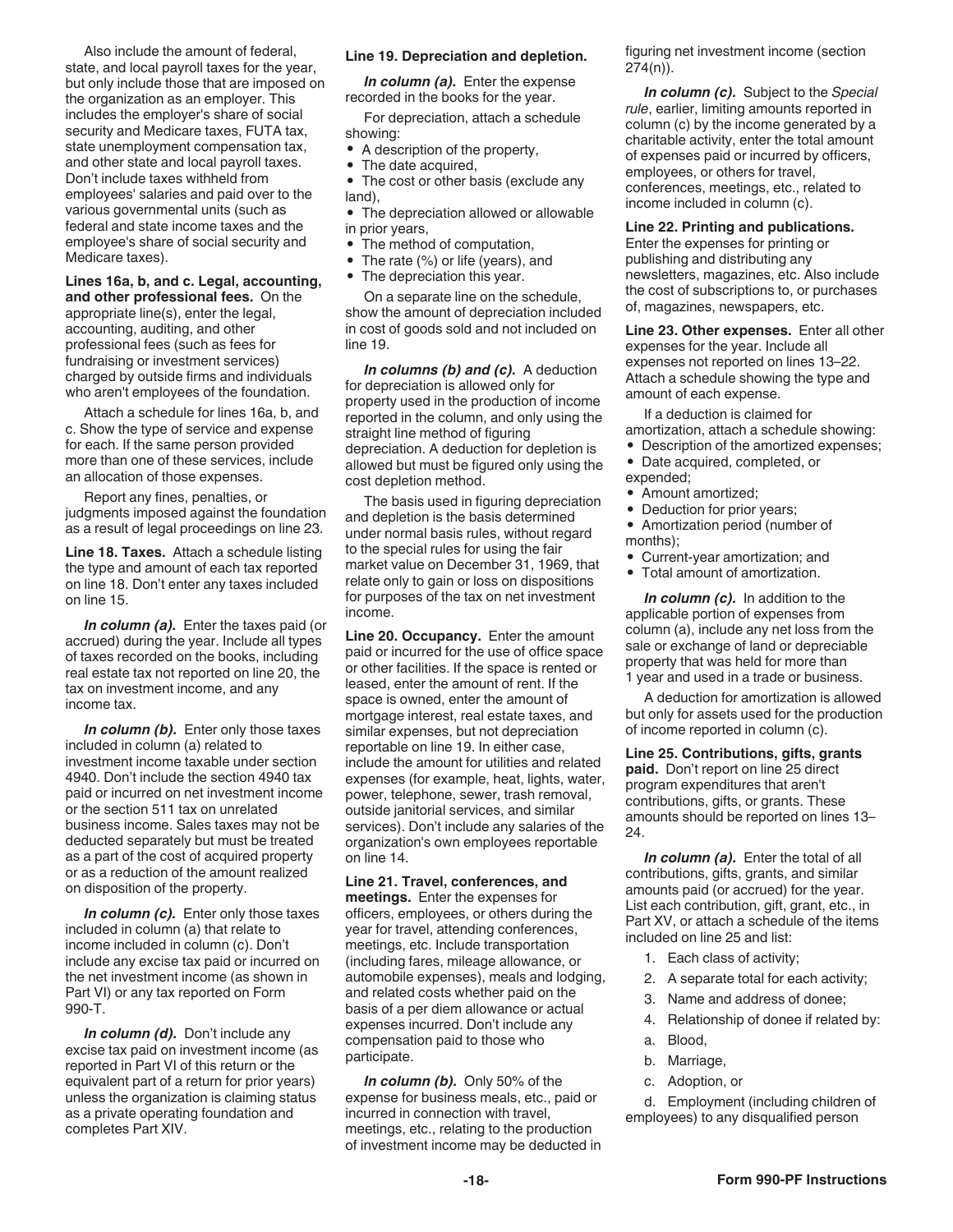<span id="page-18-0"></span>(see *General Instruction C*, earlier, for definitions); and

5. The organizational status of donee (for instance, public charity—an organization described in section 509(a)  $(1), (2),$  or  $(3)$ ).

You don't have to give the name of any indigent person who received one or more gifts or grants from the foundation unless that individual is a disqualified person or one who received a total of more than \$1,000 from the foundation during the year.

Activities should be classified according to purpose and in greater detail than merely classifying them as charitable, educational, religious, or scientific activities. For example, use identification such as payments for nursing service, for fellowships, or for assistance to indigent families.

Foundations may include, as a single entry on the schedule, the total of amounts paid as grants for which the foundation exercised expenditure responsibility. Attach a separate report for each grant.

When the fair market value of the property at the time of disbursement is the measure of a contribution, the schedule must also show:

• A description of the contributed property,

• The book value of the contributed property,

• The method used to determine the book value,

• The method used to determine the fair market value, and

• The date of the gift.

*The difference between fair market value and book value*  **TIP**

*should be shown in the books of account and as a net asset adjustment in Part III.*

*In column (d).* Enter on line 25 all contributions, gifts, and grants the foundation paid during the year with the following exceptions.

• Don't include contributions to organizations controlled by the foundation or by one or more disqualified persons, or contributions to nonoperating private foundations, unless the donee organization is exempt from tax under section 501(c)(3) and redistributes the contributions, and the foundation maintains sufficient evidence of redistribution, in accordance with section 4942(g)(3) and Regulations section 53.4942(a)-3(c).

• Don't include contributions paid from a nonoperating private foundation to a Type III supporting organization as defined under section 4943(f)(5) that isn't a functionally integrated Type III supporting organization as defined under section

#### 4943(f)(5)(B). See Regulations section 1.509(a)-4(i) and Notice 2014-4, 2014-2 I.R.B. 274, available at *[IRS.gov/irb/](https://www.irs.gov/irb/2014-2_IRB/ar14.html) [2014-2\\_IRB/ar14.html](https://www.irs.gov/irb/2014-2_IRB/ar14.html)*.

• Don't include contributions paid from a nonoperating private foundation to any supporting organization if a disqualified person of the private foundation controls the supporting organization or any of its supported organizations. See Regulations section 53.4942(a)-3(a)(3).

• Don't reduce the amount of grants paid in the current year by the amount of grants paid in a prior year returned or recovered in the current year. Report those repayments on Part I, line 9, column (c), and in Part XI, line 4.

• Don't include any payments of set-asides (see the instructions for Part XII, line 3) taken into account as qualifying distributions in the current year or any prior year. All set-asides are included in qualifying distributions (Part XII, line 3) in the year of the set-aside, regardless of when paid.

• Don't include current-year write-offs of prior years' program-related investments. All program-related investments are included in qualifying distributions (Part XII, line 1b) in the year the investment is made.

• Don't include any payments that aren't qualifying distributions as defined in section 4942(g)(1).

#### **Net Amounts**

**Line 27a. Excess of revenue over expenses and disbursements.** Subtract line 26, column (a), from line 12, column (a), and enter the result. Generally, the amount shown in column (a) on this line is also the amount by which net assets (or fund balances) have increased or decreased for the year. See the instructions for Part III, later.

**Line 27b. Net investment income.** Domestic organizations should subtract line 26, column (b), from line 12, column (b), and enter the result. Exempt foreign organizations should enter the amount shown on line 12, column (b). However, if the organization is a domestic organization and line 26, column (b), is more than line 12, column (b) (such as when expenses exceed income), enter zero (not a negative amount).

**Line 27c. Adjusted net income.**  Subtract line 26, column (c), from line 12, column (c), and enter the result.

### **Part II. Balance Sheets**

For column (b), show the book value at the end of the year. For column (c), show the fair market value at the end of the year. Attached schedules must show the end-of-year value for each asset listed in columns (b) and (c).

Foundations whose books of account included total assets of \$5,000 or more at any time during the year must complete all of columns (a), (b), and (c).

Foundations with less than \$5,000 of total assets per books at all times during the year must complete all of columns (a) and (b) and only line 16 of column (c).

**Line 1. Cash—Non-interest-bearing.**  Enter the amount of cash on deposit in checking accounts, deposits in transit, change funds, petty cash funds, and any other non-interest-bearing account. Don't include advances to employees or officers or refundable deposits paid to suppliers or others.

**Line 2. Savings and temporary cash investments.** Enter the total of cash in savings or other interest-bearing accounts and temporary cash investments, such as money market funds, commercial paper, certificates of deposit, and U.S. Treasury bills or other governmental obligations that mature in less than 1 year.

**Line 3. Accounts receivable.** On the dashed lines to the left of column (a), enter the year-end figures for total accounts receivable and allowance for doubtful accounts from the sale of goods and/or the performance of services. In columns (a), (b), and (c), enter net amounts (total accounts receivable reduced by the corresponding allowance for doubtful accounts). Claims against vendors or refundable deposits with suppliers or others may be reported here if not significant in amount. (Otherwise, report them on line 15.) Any receivables due from officers, directors, trustees, foundation managers, or other disqualified persons must be reported on line 6. Report receivables (including loans and advances) due from other employees on line 15.

**Line 4. Pledges receivable.** On the dashed lines to the left of column (a), enter the year-end figures for total pledges receivable and allowance for doubtful accounts (pledges estimated to be uncollectible). In columns (a), (b), and (c), enter net amounts (total pledges receivable reduced by the corresponding allowance for doubtful accounts).

**Line 5. Grants receivable.** Enter the total grants receivable from governmental agencies, foundations, and other organizations as of the beginning and end of the year.

**Line 6. Receivables due from officers, directors, trustees, and other disqualified persons.** Enter here (and on an attached schedule described below) all receivables due from officers, directors, trustees, foundation managers, and other disqualified persons and all secured and unsecured loans (including advances) to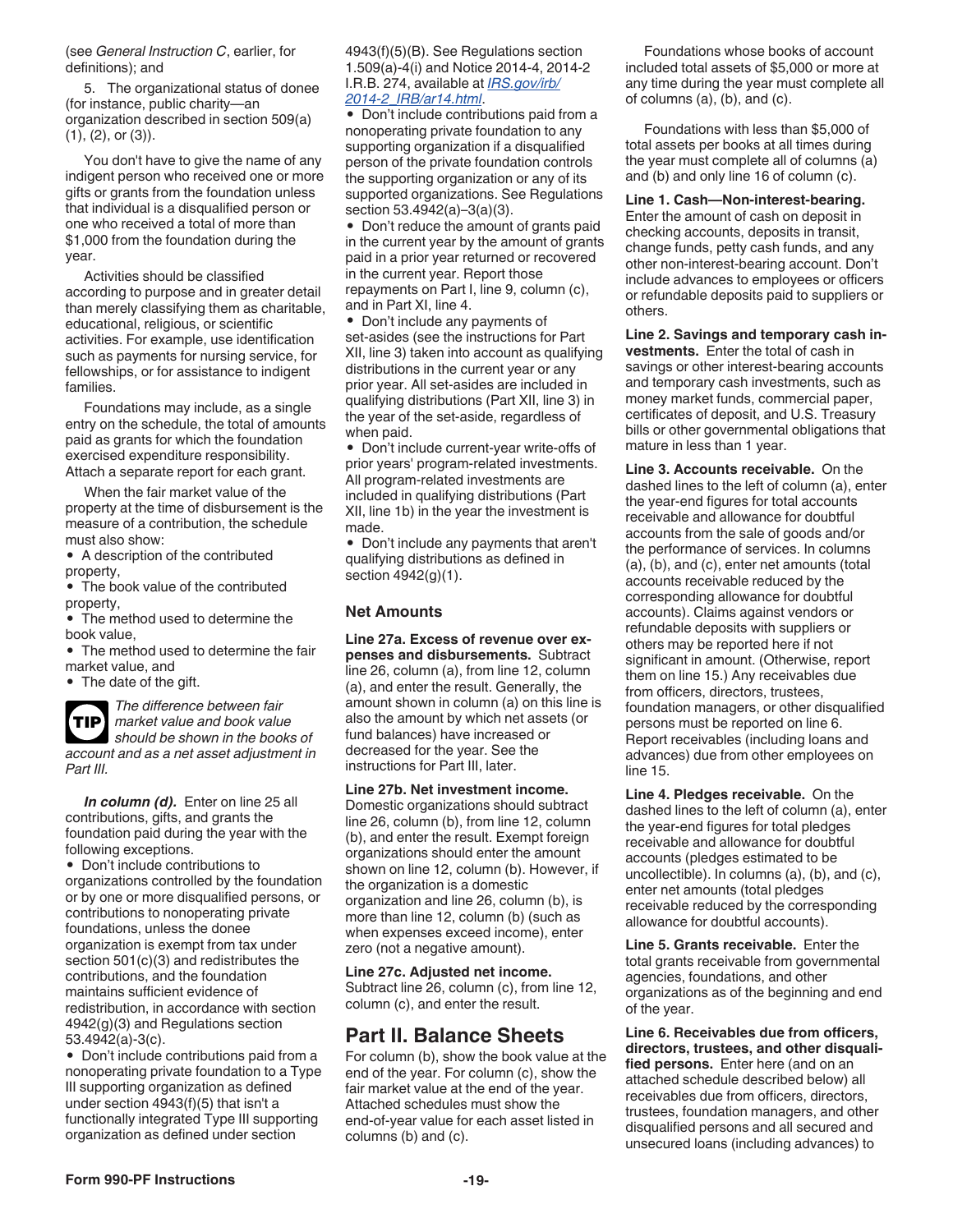such persons. Don't adjust the amounts reported by any amount(s) estimated to be uncollectible. Disqualified person is defined in *General Instruction C*, earlier.

*Attached schedules.* **1.** On the required schedule, report each loan separately, even if more than one loan was made to the same person or the same terms apply to all loans made. Salary advances and other advances for the personal use and benefit of the recipient and receivables subject to special terms or arising from transactions not functionally related to the foundation's charitable purposes must be reported as separate loans for each officer, director, etc.

**2.** Receivables that are subject to the same terms and conditions (including credit limits and rate of interest) as receivables due from the general public from an activity functionally related to the foundation's charitable purposes may be reported as a single total for all the officers, directors, etc. Travel advances made for official business of the organization may also be reported as a single total.

For each outstanding loan or other receivable that must be reported separately, the attached schedule should show the following information (preferably using columns).

- 1. Borrower's name and title.
- 2. Original amount.
- 3. Balance due.
- 4. Date of note.
- 5. Maturity date.
- 6. Repayment terms.
- 7. Interest rate.
- 8. Security provided by the borrower.
- 9. Purpose of the loan.

10. Description and fair market value of the consideration furnished by the lender (for example, cash—\$1,000; or 100 shares of XYZ, Inc., common stock— \$9,000).

The above detail isn't required for receivables or travel advances that may be reported as a single total (see the discussion of receivables in **(2)** above); however, report and identify those totals separately on the attachment.

**Line 7. Other notes and loans receivable.** On the dashed lines to the left of column (a), enter the combined total year-end figures for other notes receivable and loans receivable and the allowance for doubtful accounts.

*Notes receivable.* In columns (a), (b), and (c), enter the amount of all notes receivable not listed on line 6 and not acquired as investments. Attach a schedule similar to the one for line 6. The

schedule should also identify the relationship of the borrower to any officer, director, trustee, foundation manager, or other disqualified person.

For a note receivable from any section 501(c)(3) organization, list only the name of the borrower and the balance due on the required schedule.

*Loans receivable.* In columns (a), (b), and (c), enter the gross amount of loans receivable, minus the allowance for doubtful accounts, from the normal activities of the filing organization (such as scholarship loans). An itemized list of these loans isn't required, but attach a schedule showing the total amount of each type of outstanding loan. Report loans to officers, directors, trustees, foundation managers, or other disqualified persons on line 6 and loans to other employees on line 15.

**Line 8. Inventories for sale or use.**  Enter the amount of materials, goods, and supplies purchased or manufactured by the organization and held for sale or use in some future period.

**Line 9. Prepaid expenses and deferred charges.** Enter the amount of short-term and long-term prepayments of expenses attributable to one or more future accounting periods. Examples include prepayments of rent, insurance, and pension costs, and expenses incurred in connection with a solicitation campaign to be conducted in a future accounting period.

**Lines 10a, b, and c. Investments government obligations, corporate stock and bonds.** Enter the book value (which may be market value) of these investments.

Attach a schedule that lists each security held at the end of the year and shows whether the security is listed at cost (including the value recorded at the time of receipt in the case of donated securities) or end-of-year market value. Don't include amounts shown on line 2. Governmental obligations reported on line 10a are those that mature in 1 year or more. Debt securities of the U.S. Government may be reported as a single total rather than itemized. Obligations of state and municipal governments may also be reported as a lump-sum total. Don't combine U.S. Government obligations with state and municipal obligations on this schedule.

**Line 11. Investments—land, buildings, and equipment.** On the first dashed line to the left of column (a), enter the year-end book value (excluding accumulated depreciation), and on the second dashed line, enter the accumulated depreciation of all land, buildings, and equipment held for investment purposes, such as rental

properties. In columns (a) and (b), enter the book value of all land, buildings, and equipment held for investment less accumulated depreciation. In column (c), enter the fair market value of these assets. Attach a schedule listing these investment fixed assets held at the end of the year and showing, for each item or category listed, the original cost or other basis, accumulated depreciation, and ending book value.

**Line 12. Investments—mortgage** 

**loans.** Enter the amount of mortgage loans receivable held as investments but don't include program-related investments (see the instructions for line 15).

**Line 13. Investments—other.** Enter the amount of all other investment holdings not reported on lines 10 through 12. Attach a schedule listing and describing each of these investments held at the end of the year. Show the book value for each and indicate whether the investment is listed at cost or end-of-year market value. Don't include program-related investments (see the instructions for line 15).

**Line 14. Land, buildings, and equipment.** On the first dashed line to the left of column (a), enter the year-end book value (excluding accumulated depreciation), and on the second dashed line, enter the accumulated depreciation of all land, buildings, and equipment owned by the organization and not held for investment. In columns (a) and (b), enter the book value of all land, buildings, and equipment not held for investment less accumulated depreciation. In column (c), enter the fair market value of these assets. Include any property, plant, and equipment owned and used by the organization to conduct its charitable activities. Attach a schedule listing these fixed assets held at the end of the year and showing the original cost or other basis, accumulated depreciation, and ending book value of each item or category listed.

**Line 15. Other assets.** List and show the book value of each category of assets not reportable on lines 1 through 14. Attach a separate schedule if more space is needed.

One type of asset reportable on line 15 is program-related investments. These are investments made primarily to accomplish a charitable purpose of the filing organization with no significant purpose to produce income.

**Line 16. Total assets.** All filers must complete line 16 of columns (a), (b), and (c). These entries represent the totals of lines 1 through 15 of each column. However, foundations that have assets of less than \$5,000 per books at all times during the year need not complete lines 1 through 15 of column (c).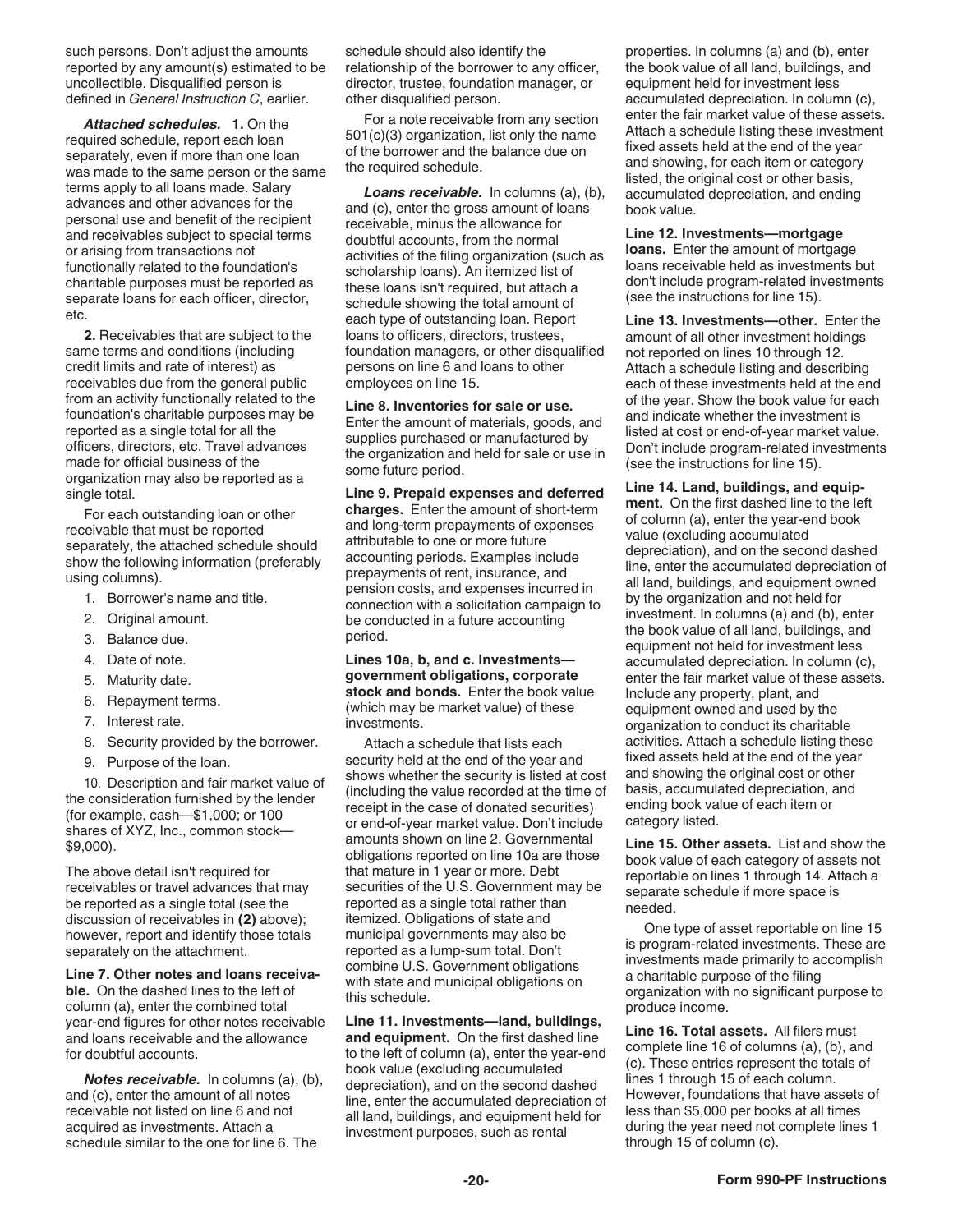

*The column (c) amount is also entered on the entry space for Item I in the Heading section on* 

**Line 17. Accounts payable and accrued expenses.** Enter the total of accounts payable to suppliers and others and accrued expenses, such as salaries payable, accrued payroll taxes, and interest payable.

**Line 18. Grants payable.** Enter the unpaid portion of grants and awards the organization has made a commitment to pay other organizations or individuals, whether or not the commitments have been communicated to the grantees.

**Line 19. Deferred revenue.** Include revenue that the organization has received but not yet earned as of the balance sheet date under its method of accounting.

**Line 20. Loans from officers, directors, trustees, and other disqualified persons.** Enter the unpaid balance of loans received from officers, directors, trustees, and other disqualified persons. For loans outstanding at the end of the year, attach a schedule that shows (for each loan) the name and title of the lender and the information listed in items 2 through 10 of the instructions for line 6, earlier.

**Line 21. Mortgages and other notes payable.** Enter the amount of mortgages and other notes payable at the beginning and end of the year. Attach a schedule showing, as of the end of the year, the total amount of all mortgages payable and, for each nonmortgage note payable, the name of the lender and the other information specified in items 2 through 10 of the instructions for line 6, earlier. The schedule should also identify the relationship of the lender to any officer, director, trustee, foundation manager, or other disqualified person.

**Line 22. Other liabilities.** List and show the amount of each liability not reportable on lines 17 through 21. Attach a separate schedule if more space is needed.

### **Lines 24 Through 31. Net Assets or Fund Balances**

**FASB Accounting Standards Codification 958, Not-for-Profit Entities (ASC 958).** ASC 958 provides standards for external financial statements certified by an independent accountant for certain types of nonprofit organizations.

While some states may require reporting according to ASC 958, the IRS does not. However, a Form 990-PF return prepared according to ASC 958 will be acceptable to the IRS.

**Foundations that follow ASC 958.**  Check the box above line 24, and complete lines 24 through 26 and lines 30 and 31. Classify and report net assets in three groups in Part II (unrestricted, temporarily restricted, and permanently restricted) based on the existence or absence of donor-imposed restrictions and the nature of those restrictions. Enter the sum of the three classes of net assets on line 30. On line 31, add the amounts on lines 23 and 30 to show total liabilities and net assets. The amount on line 16 must equal line 31.

*Effective for reporting years ending after December 15, 2017,*  **ASC 958-205, Not-for-Profit ASC 958-205, Not-for-Profit** *Entities–Presentation of Financial Statements (ASC 958), addresses reporting of donor-restricted endowments and board-designated (quasi) endowments. Further, a number of states have enacted the Uniform Prudent Management of Institutional Funds Act (UPMIFA). If the organization is subject to the UPMIFA or ASC 958, it may affect the amounts reported on lines 24 through 26.*

**Line 24. Unrestricted.** Enter the balances per books of the unrestricted class of net assets. For years ending after December 15, 2017, ASC 958 refers to "unrestricted net assets" as "net assets without donor restrictions." Unrestricted net assets are neither permanently restricted nor temporarily restricted by donor-imposed stipulations. All funds without donor-imposed restrictions must be classified as unrestricted, regardless of the existence of any board designations or appropriations.

**Line 25. Temporarily restricted.** For years ending after December 15, 2017, ASC 958 does not use the term "temporarily restricted net assets." However, this line can be used to show the balance per books of net assets with donor-imposed restrictions that may require resources to be used after a specified date (time restrictions), or used for a specified purpose (purpose restrictions), or both. A foundation may also opt to leave line 25 blank and report all net assets subject to donor-imposed restrictions on line 26.

**Line 26. Permanently restricted.** Enter the total of the balances for the permanently restricted class of net assets. If net assets with donor-imposed restrictions for time or purpose of expenditure are shown on line 25, don't include those items in the balance shown on line 26. Permanently restricted net assets (net assets with donor-imposed restrictions) are (a) assets, such as land or works of art, donated with stipulations that they be used for a specified purpose, be preserved, and not be sold; or (b) assets donated with stipulations that they are to be invested to provide a permanent source of income. The latter result from

gifts and bequests that create permanent endowment funds.

#### **Foundations that don't follow ASC**

**958.** Check the box above line 27 and report account balances on lines 27 through 31. Report capital stock, trust principal, or current funds on line 27. Report paid-in capital surplus or land, building, or equipment funds on line 28. Report retained earnings, endowment, accumulated income, or other funds on line 29.

**Line 27. Capital stock, trust principal, or current funds.** For corporations, enter the balance per books for capital stock accounts. Show par or stated value (or for stock with no par or stated value, total amount received upon issuance) of all classes of stock issued and, as yet, uncanceled. For trusts, enter the amount in the trust principal or corpus account. For foundations continuing to use the fund method of accounting, enter the fund balances for the foundation's current restricted and unrestricted funds.

**Line 28. Paid-in or capital surplus, or land, building, and equipment fund.**  Enter the balance per books for all paid-in capital in excess of par or stated value for all stock issued and uncanceled. If stockholders or others gave donations that the organization records as paid-in capital, include them here. Report any current-year donations you included on line 28 in Part I, line 1. The fund balance for the land, building, and equipment fund would be entered here.

**Line 29. Retained earnings, accumulated income, endowment, or other funds.** For corporations, enter the balance in the retained earnings, or similar account, minus the cost of any corporate treasury stock. For trusts, enter the balance per books in the accumulated income or similar account. For foundations using fund accounting, enter the total of the fund balances for the permanent and term endowment funds as well as balances of any other funds not reported on lines 27 and 28.

**Line 30. Total net assets or fund balances.** For foundations that follow FASB ASC 958, enter the total of lines 24 through 26. For all other foundations, enter the total of lines 27 through 29. Enter the beginning-of-year figure in Part III, line 1. The end-of-year figure in column (b) must agree with the figure in Part III, line 6.

**Line 31. Total liabilities and net assets/ fund balances.** Enter the total of lines 23 and 30. This amount must equal the amount for total assets reported on line 16 for both the beginning and end of the year.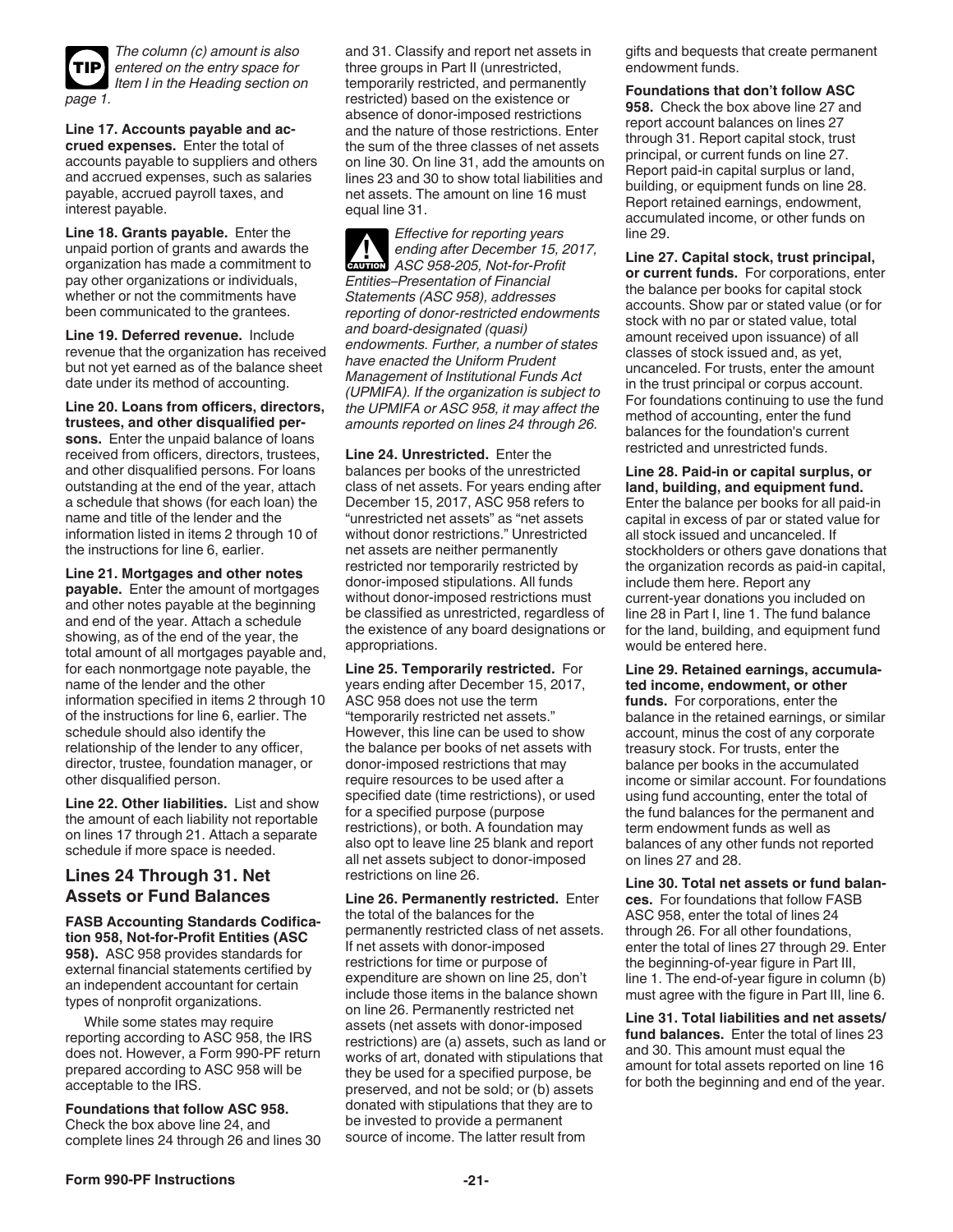### <span id="page-21-0"></span>**Part III. Analysis of Changes in Net Assets or Fund Balances**

Generally, the excess of revenue over expenses, or vice versa, accounts for the difference between the net assets at the beginning and end of the year.

On Part III, line 2, re-enter the figure from Part I, line 27(a), column (a).

On lines 3 and 5, list any changes in net assets that weren't caused by the receipts or expenses shown in Part I, column (a). For example, if a foundation follows FASB ASC 958 (formerly "SFAS 115") (ASC 320-10-35) and shows an asset in the ending balance sheet at a higher value than in the beginning balance sheet because of an increased market value (after a larger decrease in a prior year), include the increase in Part III, line 3.

If the organization uses a stepped-up basis to determine gains on sales of assets included in Part I, column (a), then include the amount of step-up in basis in Part III. If you entered a contribution, gift, or grant of property valued at fair market value in Part I, line 25, column (a), the difference between fair market value and book value should be shown in the books of account and as a net asset adjustment in Part III.

### **Part IV. Capital Gains and Losses for Tax on Investment Income**

Use Part IV to figure the amount of net capital gain to report on lines 7 and 8 of Part I.

Part IV doesn't apply to foreign organizations.

Nonoperating private foundations may not have to figure their short-term capital gain or loss on line 3. See *Nonoperating private foundations*, earlier.

**Reportable gains and losses.** Capital gains or losses include gains or losses from the sale or other disposition of property that:

• Is used for a charitable purpose (for sales or other dispositions in tax years beginning after August 17, 2006), • Is held for investment, or

• Is used in the production of income. Don't include the gain or loss that is included in figuring the foundation's unrelated business taxable income.

However, don't include gains or losses for any portion of property if:

• The property was used for 1 year or more in furthering the foundation's exempt purpose or function; and

• Immediately following the use, is exchanged for property of like kind that is to be used primarily in furthering the foundation's exempt purpose or function. Rules similar to the rules of section 1031 relating to exchange of property held for productive use or investment apply. See *Gross Investment Income*, earlier.

Capital gains and losses may arise from the deemed sale of section 1256 contracts (marked to market).

**Basis.** The basis for determining gain from the sale or other disposition of property is the larger of:

• The fair market value of the property on December 31, 1969, plus or minus all adiustments after December 31, 1969. and before the date of disposition, if the foundation held the property on that date and continuously after that date until disposition; or

• The basis of the property on the date of disposition under normal basis rules (actual basis). See sections 1011–1016.

To figure a loss, basis on the date of disposition is determined under normal basis rules.

The rules that generally apply to property dispositions reported in this part are:

- Section 1011, adjusted basis for determining gain or loss;
- Section 1012, basis of property-cost;
- Section 1014, basis of property
- acquired from a decedent;
- Section 1015, basis of property
- acquired by gifts and transfers in trust; and

• Section 1016, adjustments to basis.

*Section 1015 provides in most circumstances for a carryover basis of property acquired by gift, that is, the basis in the hands of the donor carries over to the foundation. Section 1014 generally provides for a stepped-up basis of property acquired by bequest (other than an item of income in respect of a decedent), that is, the fair market value of the property at the decedent's death.* **TIP**

*Losses.* If the disposition of investment property results in a loss, that loss may be subtracted from capital gains realized from the disposition of property during the same tax year but only to the extent of the gains. If losses are more than gains, the excess may not be subtracted from gross investment income nor may the losses be carried back or forward to other tax years.

#### **Reporting Transactions in Part IV**

**Publicly traded securities.** For sales of publicly traded securities through a broker, enter the description "publicly traded securities" on line 1, column (a). Leave columns (b), (c), and (d) blank. Total the gross sales price, the cost or other basis, and the expense of sale on all such

securities sold. Report these lump-sum figures in columns (e) through (l), as appropriate. You must maintain detailed records of each transaction in your books and records.

Publicly traded securities are securities that are listed and regularly traded on an over-the-counter market or an established exchange in which market quotations are published or otherwise readily available. Securities include:

- Common and preferred stock,
- Bonds (including governmental
- obligations), and
- Mutual fund shares.

**Other gains and losses.** For sales of anything other than publicly traded securities sold, each transaction must be listed and reported separately, completing all appropriate columns in Part IV.

### **Part V. Qualification Under Section 4940(e) for Reduced Tax on Net Investment Income**

This part is used by domestic private foundations (exempt and taxable) to determine whether they qualify for the reduced 1% tax under section 4940(e) on net investment income rather than the 2% tax on net investment income under section 4940(a).

Don't complete Part V if this is the organization's first year. A private foundation can't qualify under section 4940(e) for its first year of existence, nor can a former public charity qualify for the first year it is treated as a private foundation.

A separate computation must be made for each year in which the foundation wants to qualify for the reduced tax.

**Line 1, column (b).** Enter the amount of adjusted qualifying distributions made for each year shown. The amounts in column (b) are taken from Part XII, line 6, of the Form 990-PF for 2013–2017.

**Line 1, column (c).** Enter the net value of noncharitable-use assets for each year. The amounts in column (c) are taken from Part X, line 5, for 2013–2017.

### **Part VI. Excise Tax Based on Investment Income (Section 4940(a), 4940(b), 4940(e), or 4948)**

#### **General Rules**

**Domestic exempt private foundations.** These foundations are subject to a 2% tax on net investment income under section 4940(a). However, certain exempt operating foundations described in section 4940(d)(2) may not owe any tax, and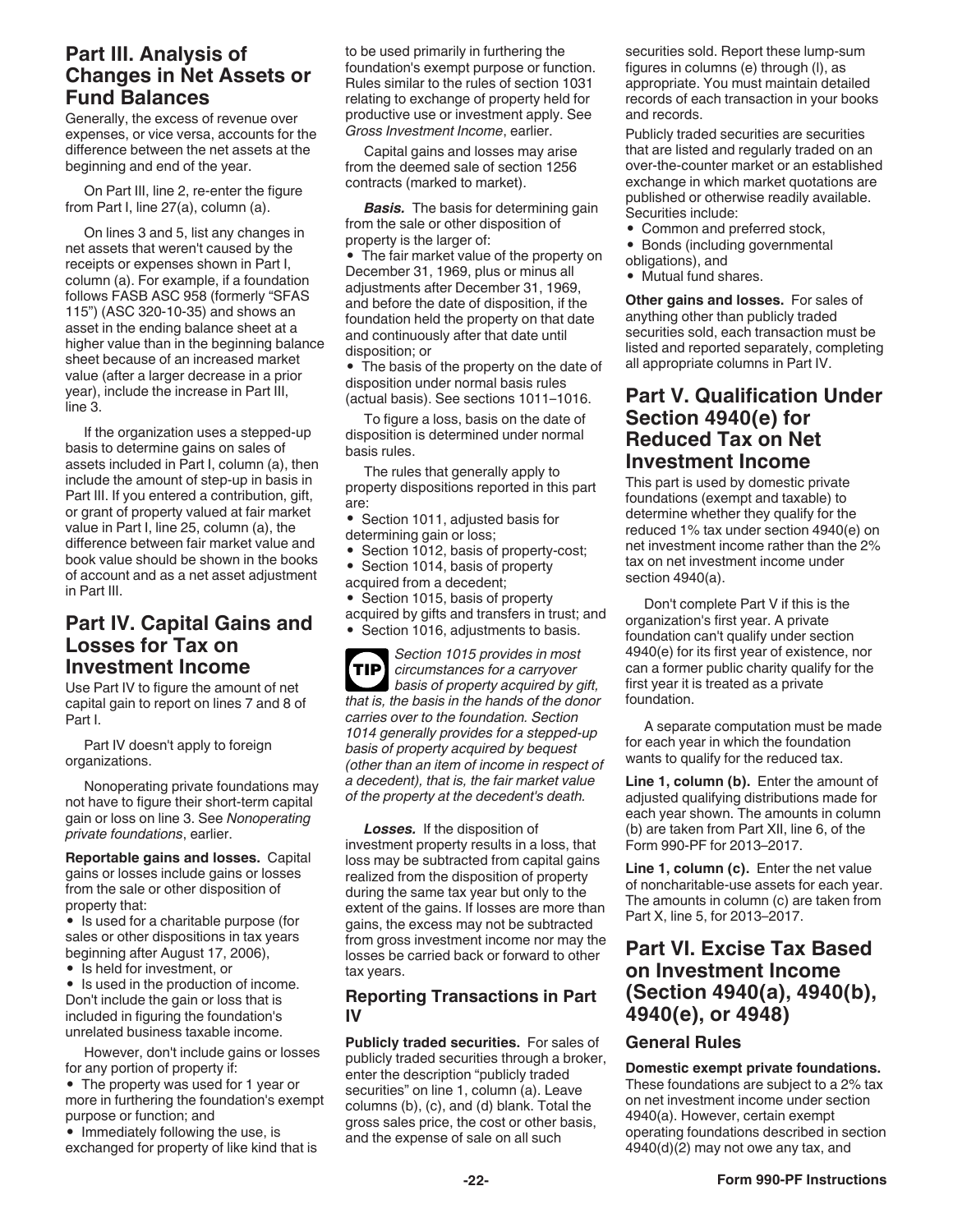<span id="page-22-0"></span>certain private foundations that meet the requirements of section 4940(e) may qualify for a reduced tax of 1% (see the Part V instructions).

**Exception.** The section 4940 tax doesn't apply to an organization making an election under section 41(e)(6)(D). Enter "N/A" on line 1 in Part VI.

**Domestic taxable private foundations and section 4947(a)(1) nonexempt charitable trusts.** These organizations are subject to a modified 2% tax on net investment income under section 4940(b). (See Part V and its instructions to find out if they meet the requirements of section 4940(e) that allows them to use a modified 1% tax on net investment income.) However, they must first figure the tax under section 4940(a) as if that tax applied to them.

**Foreign organizations.** Under section 4948, exempt foreign private foundations are subject to a 4% tax on their gross investment income derived from U.S. sources.

*Under section 871(m) added by the Hiring Incentives to Restore*  **EMPLOYMENT ACT (HIRE), a**<br> **EMPLOYMENT ACT (HIRE), a** *"dividend equivalent" is treated as a dividend from U.S. sources for certain purposes, including U.S. withholding tax rules applicable to foreign organizations. See section 871(m) for more information.*

Taxable foreign private foundations that filed Form 1040NR, U.S. Nonresident Alien Income Tax Return, or Form 1120-F, U.S. Income Tax Return of a Foreign Corporation, enter "N/A" in Part VI.

**Estimated tax.** Domestic exempt and taxable private foundations and section 4947(a)(1) nonexempt charitable trusts may have to make estimated tax payments for the excise tax based on investment income. See *General Instruction O*, earlier, for more information.

#### **Tax Computation**

*Line 1a only applies to domestic exempt operating foundations*  **described in section 4940(d)(2)**<br> **CAUTION** described in section 4940(d)(2) *that have a ruling or determination letter from the IRS establishing exempt operating foundation status. If your organization doesn't have this letter, skip line 1a.*

**Line 1a.** A domestic exempt private foundation that qualifies as an exempt operating foundation under section 4940(d)(2) isn't liable for any tax on net investment income on this return.

If your organization qualifies, check the box and enter the date of the ruling or determination letter on line 1a and enter "N/A" on line 1. Leave the rest of Part Vl blank. For the first year, the organization

must attach a copy of the ruling or determination letter establishing exempt operating foundation status. As long as the organization retains this status, enter the date of the ruling or determination letter in the space on line 1a. If the organization no longer qualifies under section 4940(d)(2), leave the date line blank and figure the section 4940 tax in the normal manner.

*Qualification.* To qualify as an exempt operating foundation for a tax year, an organization must meet the following requirements of section 4940(d)(2). • It is an operating foundation described in section 4942(j)(3).

• It has been publicly supported for at least 10 tax years or was a private operating foundation on January 1, 1983, or for its last tax year ending before January 1, 1983.

• Its governing body, at all times during the tax year, consists of individuals, at least 75% of whom aren't disqualified individuals (as defined in section 4940(d) (3)), and is broadly representative of the general public.

• It has no officer who was a disqualified individual at any time during the tax year.

**Line 1c.** Exempt foreign organizations shouldn't include net capital gain income when figuring the excise tax due under section 4948(a).

**Line 2. Section 511 tax.** Under section 4940(b), a domestic section 4947(a)(1) nonexempt charitable trust or taxable private foundation must add to the tax figured under section 4940(a) (on line 1) the tax which would have been imposed under section 511 for the tax year if it had been exempt from tax under section 501(a). If the domestic section 4947(a)(1) nonexempt charitable trust or taxable private foundation has unrelated business taxable income that would have been subject to the tax imposed by section 511, the computation of tax must be shown in an attachment. Form 990-T may be used as the attachment. All other filers, enter zero.

#### **Line 4. Subtitle A (income) tax.**

Domestic section 4947(a)(1) nonexempt charitable trusts and taxable private foundations, enter the amount of subtitle A (income) tax for the year reported on Form 1041 or Form 1120. All other filers, enter zero.

**Line 5. Tax based on investment income.** Subtract line 4 from line 3 and enter the difference (but not less than zero) on line 5. Any overpayment entered on line 10 that is the result of a negative amount shown on line 5 won't be refunded. Unless the organization is a domestic section 4947(a)(1) nonexempt charitable trust or taxable private

foundation, the amount on line 5 is the same as on line 1.

**Line 6a.** Enter the amount of 2018 estimated tax payments and any 2017 overpayment of taxes that the organization specified on its 2017 return to be credited toward payment of 2018 estimated taxes.



*Trust payments treated as beneficiary payments.* A trust may treat any part of estimated taxes it paid as taxes paid by the beneficiary. If the filing organization was a beneficiary that received the benefit of such a payment from a trust, include the amount on line 6a of Part VI and write, "Includes section 643(g) payment." See section 643(g) for more information about estimated tax payments treated as paid by a beneficiary.

**Line 6b.** Exempt foreign foundations must enter the amount of tax withheld at the source. Attach Form 1042-S, Foreign Person's U.S. Source Income Subject to Withholding, or other form that verifies the withheld tax reported on line 6b (Form 8288-A, Statement of Withholding on Dispositions by Foreign Persons of U.S. Real Property Interests, or Form 8805, Foreign Partner's Information Statement of Section 1446 Withholding Tax).

**Line 6d.** Enter the amount of any backup withholding erroneously withheld. Recipients of interest or dividend payments must generally certify their correct taxpayer identification number to the bank or other payer on Form W-9, Request for Taxpayer Identification Number and Certification. If the payer doesn't get this information, it must withhold part of the payments as "backup withholding." If the organization files Form 990-PF and was subject to erroneous backup withholding because the payer didn't realize the payee was an exempt organization and not subject to this withholding, the organization can claim credit for the amount withheld.



*Don't claim erroneous backup withholding on line 6d if you claim x* withholding on line with the Form 990-T.

**Line 8. Penalty.** Enter any penalty for underpayment of estimated tax shown on Form 2220.

**Line 9. Tax due.** Domestic foundations should see *[P. Tax Payment Methods for](#page-8-0)  [Domestic Private Foundations](#page-8-0)*, earlier.

All foreign organizations should enclose a check or money order (in U.S. funds), made payable to "United States Treasury," with Form 990-PF.

**Amended return.** If you are amending Part VI, be sure to combine any tax due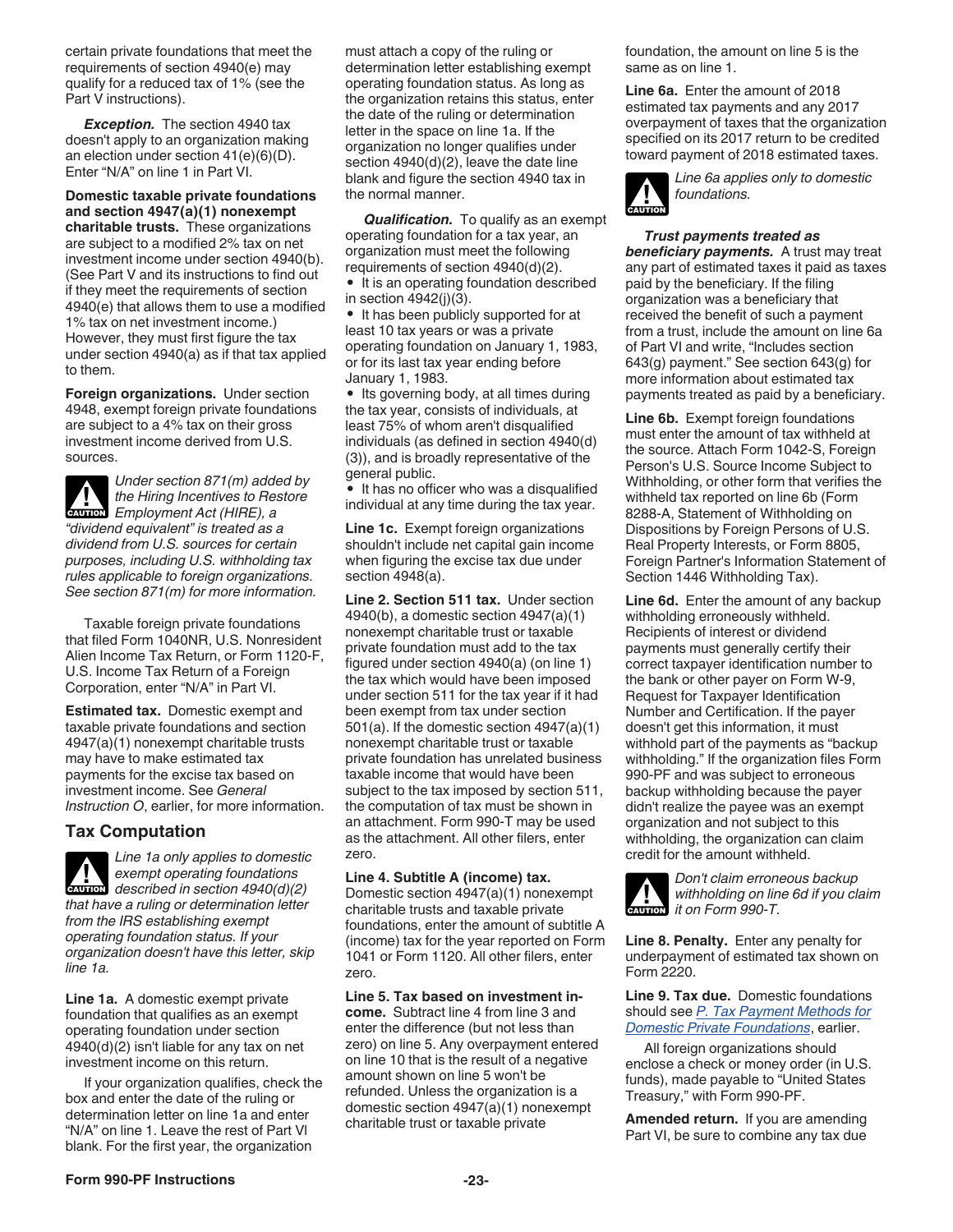<span id="page-23-0"></span>that was paid with the original return (or any overpayment credited or refunded) in the total for line 7. On the dotted line to the left of the line 7 entry space, write "Tax Paid w/ O.R." and the amount paid. If you had an overpayment, write "O.R. Overpayment" and the amount credited or refunded in brackets.

If you file more than one amended return, attach a schedule listing the tax due amounts that were paid and overpayment amounts that were credited or refunded. Write "See Attachment" on the dotted line and enter the net amount in the entry space for line 7.

### **Part VII-A. Statements Regarding Activities**

Each question in this section must be answered "Yes," "No," or "N/A" (not applicable).

Line 1. "Political purposes" include, but aren't limited to, directly or indirectly accepting contributions or making payments to influence the selection, nomination, election, or appointment of any individual to any federal, state, or local public office or office in a political organization, or the election of Presidential or Vice Presidential electors, whether or not the individual or electors are actually selected, nominated, elected, or appointed.

Line 3. A "conformed copy" of an organizational document is one that agrees with the original document and all its amendments. If copies aren't signed, attach a written declaration signed by an officer authorized to sign for the organization, certifying that they are complete and accurate copies of the original documents.

**Note.** If you are filing electronically, send a conformed copy of the changes to the IRS at the address listed in *[U. Section](#page-11-0) [507\(b\)\(1\)\(B\) Termination Notice and Filing](#page-11-0) [Requirements](#page-11-0)*, earlier.

**Line 6.** For a private foundation to be exempt from income tax, its governing instrument must include provisions that require it to act or refrain from acting so as not to engage in an act of self-dealing (section 4941) or subject the foundation to the taxes imposed by sections 4942 (failure to distribute income), 4943 (excess business holdings), 4944 (investments which jeopardize charitable purpose), and 4945 (taxable expenditures). A private foundation may satisfy these section 508(e) requirements either by express language in its governing instrument or by application of state law that imposes the above requirements on the foundation or treats these requirements as being contained in the governing instrument. If an organization claims it satisfies the requirements of section 508(e) by

operation of state law, the provisions of state law must effectively impose the section 508(e) requirements on the organization. See Rev. Rul. 75-38, 1975-1 C.B. 161, for a list of states with legislation that satisfies the requirements of section 508(e).

However, if the state law doesn't apply to a governing instrument that contains mandatory directions conflicting with any of its requirements and the organization has such mandatory directions in its governing instrument, then the organization hasn't satisfied the requirements of section 508(e) by the operation of that legislation.

Line 6 doesn't apply to foreign foundations described in section 4948(b).

**Line 8a.** In the space provided list all states:

1. To which the organization reports in any way about its organization, assets, or activities; and

2. With which the organization has registered (or which it has otherwise notified in any manner) that it intends to be, or is, a charitable organization or that it is, or intends to be, a holder of property devoted to a charitable purpose.

Attach a separate list if you need more space.

Line 8 doesn't apply to foreign foundations described in section 4948(b).

**Line 8b.** If the organization hasn't furnished a copy of its Form 990-PF to the Attorney General (or his or her designate) of each state required to be listed in the response to line 8a, then explain in an attached statement why not. If the Attorney General (or his or her designate) won't accept such filings, then so state.

**Line 9.** If the organization claims status as a private operating foundation for 2018 and, in fact, meets the private operating foundation requirements for that year (as reflected in Part XIV), any excess distributions carryover from 2017 or prior years may not be carried over to 2018 or any year after 2018 even if it doesn't meet the private operating foundation requirements. See *[Part XIII. Undistributed](#page-31-0) [Income](#page-31-0)*, later.

**Line 10. Substantial contributors.** If you answer "Yes," attach a schedule listing the names and addresses of all persons who became substantial contributors during the year.

The term "substantial contributor" means any person whose contributions or bequests during the current tax year and prior tax years total more than \$5,000 and are more than 2% of the total contributions and bequests received by the foundation from its creation through the close of its tax year. An individual is treated as

making all contributions and bequests made by the individual's spouse (section  $507(d)(2)(B)(iii)$ . In the case of a trust, the term "substantial contributor" also means the creator of the trust (section 507(d)(2) (A)).

The term "person" includes individuals, trusts, estates, partnerships, associations, corporations, and other exempt organizations.

Each contribution or bequest must be valued at fair market value on the date it was received.

Any person who is a substantial contributor on any date will remain a substantial contributor for all later periods.

However, a person will cease to be a substantial contributor with respect to any private foundation if:

1. The person, and all related persons, made no contributions to the foundation during the 10-year period ending with the close of the tax year;

2. The person, or any related person, was never the foundation's manager during this 10-year period; and

3. The aggregate contributions made by the person, and related persons, are determined by the IRS to be insignificant compared to the aggregate amount of contributions to the foundation by any other person and the appreciated value of contributions held by the foundation.

The term "related person" includes any other person who would be a disqualified person because of a relationship with the substantial contributor (section 4946). When the substantial contributor is a corporation, the term also includes any officer or director of the corporation. The term "substantial contributor" doesn't include public charities (organizations described in section  $509(a)(1)$ ,  $(2)$ , or  $(3)$ ).

A foreign foundation described in section 4948(b) should report only substantial contributors that are U.S. citizens.

**Line 11. Controlled entities.** Answer "Yes" if at any time during the tax year the foundation owned a controlled entity. A controlled entity is an entity in which the foundation owns more than 50% of the:

1. Stock (by vote or value) in a corporation,

2. Interest (of profit or capital) in a partnership, or

3. Beneficial interest of any other entity.

The foundation must apply section 318 in determining its ownership of stock in a corporation and use similar principles in determining its ownership interests in other entities.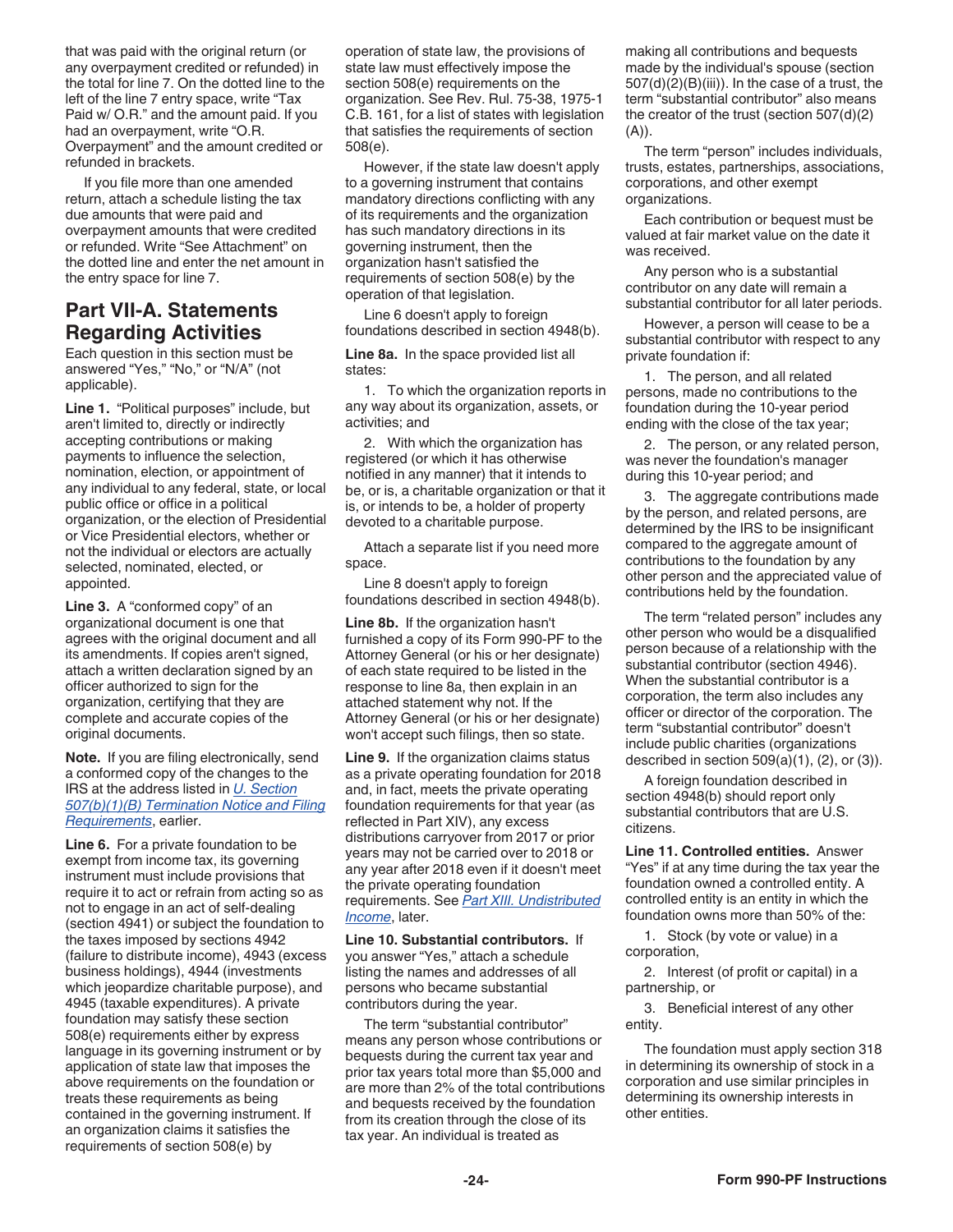#### *Attached schedule of controlled*

<span id="page-24-0"></span>*entities.* If at any time during the tax year the foundation was the controlling organization of a controlled entity under section 512(b)(13), attach a schedule listing the name, address, and EIN of each controlled entity and stating whether the controlled entity is an excess business holding.

**Attached schedule for transfers to controlled entities.** If at any time during the tax year, the foundation made any loans or transfers to a corporation, partnership, or other entity, which it controlled within the meaning of section 512(b)(13), attach a schedule using the format provided in the sample schedule, [Line 11—Example A Statement of](#page-25-0)  [Information Regarding Transfers to a](#page-25-0) [Controlled Entity](#page-25-0), later. In column (c), describe each loan or transfer. In column (d), enter the amount for each loan or transfer to each controlled entity.

**Attached schedule for transfers from controlled entities.** If at any time during the tax year, the foundation received any transfers of funds or payments from a controlled entity within the meaning of section 512(b)(13), attach a schedule using the format provided in the sample schedule, Line 11-Example B Statement [of Information Regarding Transfers From](#page-25-0)  [a Controlled Entity,](#page-25-0) later. In column (c), describe each transfer or payment received, including payment of interest, annuities, royalties, rents, dividends, fees or other payments for services, contributions to capital, and loans. In column (d), enter the amount of each loan or transfer from each controlled entity.

**Note.** For both schedules, if additional space is needed, make a copy of the schedule, and enter one total amount on the first page of the schedule.

**Line 12. Distribution to a donor advised fund.** If a distribution was made from the foundation to a donor advised fund over which the foundation or a disqualified person had advisory privileges, then in an attachment state whether the foundation treated any distribution to a donor advised fund as a qualifying distribution, and explain how the distributions will be used to accomplish a purpose described in section 170(c)(2)(B).

**Line 13. Public inspection requirements and website address.** All domestic private foundations (including section 4947(a)(1) nonexempt charitable trusts treated as private foundations) are subject to the public inspection requirements. See *[Q. Public Inspection](#page-8-0) [Requirements](#page-8-0)*, earlier, for information on making the foundation's annual returns and exemption application available for public inspection.

Enter the foundation's website address if the foundation has a website. Otherwise, enter "N/A."

**Line 15. Section 4947(a)(1) trusts.**  Section 4947(a)(1) nonexempt charitable trusts that file Form 990-PF instead of Form 1041 must complete this line. The trust should include exempt-interest dividends received from a mutual fund or other regulated investment company as well as tax-exempt interest received directly.

**Line 16. Foreign accounts.** Answer "Yes" if either (1) or (2) below applies.

1. At any time during the calendar year ending with or within the foundation's tax year, the foundation had an interest in, or signature or other authority over, a financial account in a foreign country (such as a bank account, securities account, or other financial account); and

a. The combined value of all such accounts was more than \$10,000 at any time during the calendar year; and

b. The accounts weren't with a U.S. military banking facility operated by a U.S. financial institution.

2. The foundation owns more than 50% of the stock in any corporation that would answer "Yes" to item 1 above.

If "Yes," electronically file FinCEN Form 114, Report of Foreign Bank and Financial Accounts (FBAR), with the Department of the Treasury using the FinCEN's BSA E-Filing System. Because FinCEN Form 114 isn't a tax form, don't file it with Form 990-PF.

Go to *[www.fincen.gov](https://www.fincen.gov)* for more information.

*If you are required to file FinCEN Form 114 but don't do so, you*  **Porm 114 but don't do so, you**<br> **CAUTION** may have to pay a penalty of up to *\$10,000 (more in some cases).*

Enter the name of each foreign country in which a foreign account described on line 16 is located.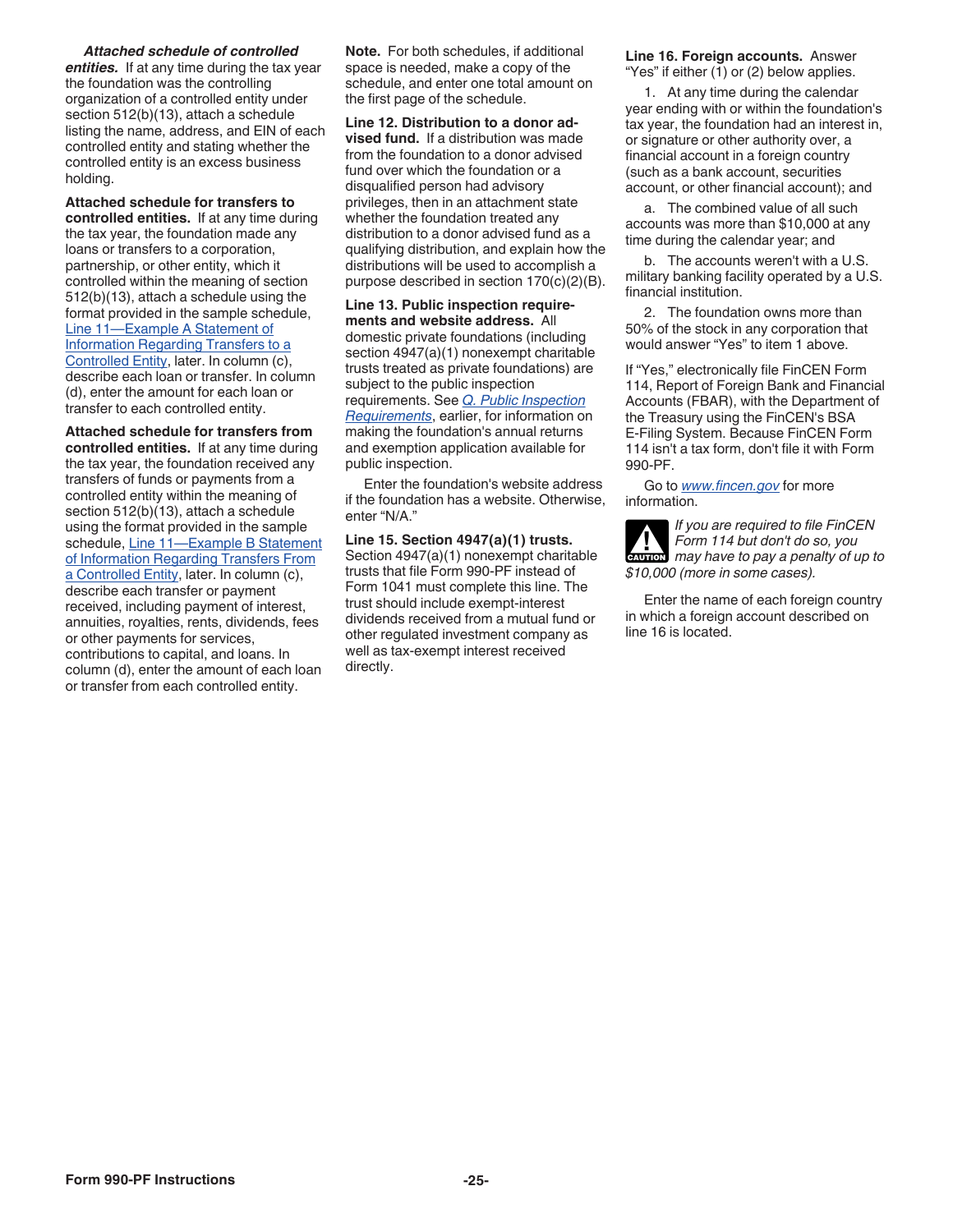### <span id="page-25-0"></span>**Line 11—Example A Statement of Information Regarding Transfers to a Controlled Entity**

|       | $(A)$<br>Name and address of each controlled entity | (B)<br>Employer<br>identification<br>number | (C)<br>Description of transfer | (D)<br><b>Amount of</b><br>transfer |
|-------|-----------------------------------------------------|---------------------------------------------|--------------------------------|-------------------------------------|
| a     |                                                     |                                             |                                |                                     |
| b     |                                                     |                                             |                                |                                     |
| с     |                                                     |                                             |                                |                                     |
| d     |                                                     |                                             |                                |                                     |
| е     |                                                     |                                             |                                |                                     |
| Total |                                                     |                                             |                                |                                     |

### **Line 11—Example B Statement of Information Regarding Transfers From a Controlled Entity**

|       | (A)<br>Name and address of each controlled entity | (B)<br>Employer<br>identification<br>number | (C)<br><b>Description of transfer</b> | (D)<br><b>Amount of</b><br>transfer |
|-------|---------------------------------------------------|---------------------------------------------|---------------------------------------|-------------------------------------|
| a     |                                                   |                                             |                                       |                                     |
| b     |                                                   |                                             |                                       |                                     |
| c     |                                                   |                                             |                                       |                                     |
| d     |                                                   |                                             |                                       |                                     |
| e     |                                                   |                                             |                                       |                                     |
| Total |                                                   |                                             |                                       |                                     |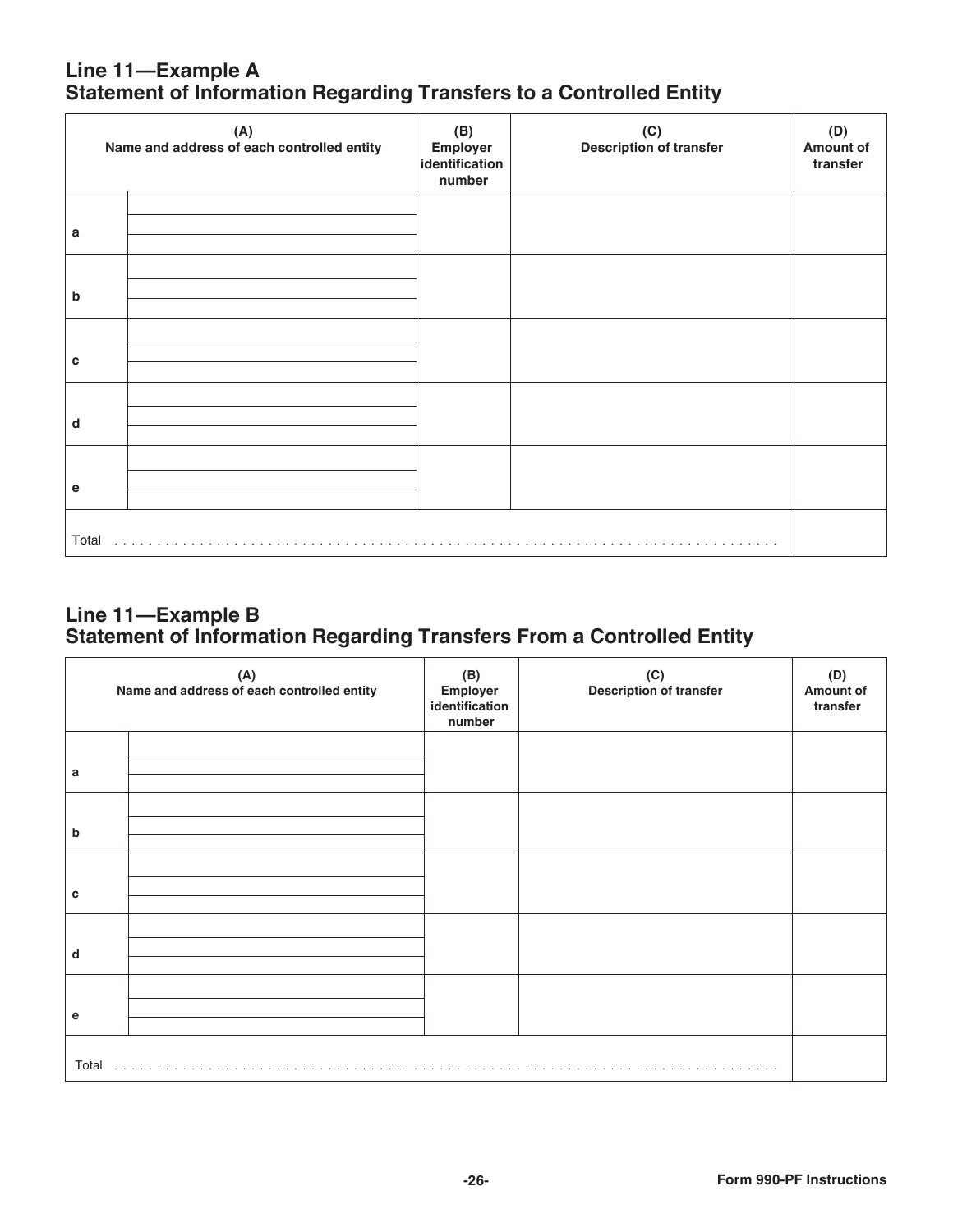### <span id="page-26-0"></span>**Part VII-B. Statements Regarding Activities for Which Form 4720 May Be Required**

The purpose of these questions is to determine whether there is any initial excise tax due under sections 4941–4945, 170(f)(10), 4960, and 4965. If the answer is "Yes" to the question on line 1b, 1c, 2b, 3b, 4a, 4b, 5b, 6b, 7b, or 8, complete and file Form 4720 unless an exception applies. Foundations described in section 4948(b) must complete Part VII-B (except line 2) and file Form 4720, but chapter 42 taxes don't apply to such foundations (except section 4948). Organizations in a 60-month termination under section 507(b)(1)(B) must complete this part but might not be liable for private foundation excise taxes—see *[U. Section 507\(b\)\(1\)\(B\)](#page-11-0) [Termination Notice and Filing](#page-11-0)  [Requirements](#page-11-0)* and *[V. Payment of Section](#page-12-0)  [4940 Tax During Section 507\(b\)\(1\)\(B\)](#page-12-0) [Termination](#page-12-0)*, earlier.

**Line 1. Self-dealing.** The activities listed in lines 1a(1)–(6) are considered self-dealing under section 4941 unless one of the exceptions applies. See *[IRS.gov/Charities/Foundations/Acts of](https://www.irs.gov/Charities-&-Non-Profits/Private-Foundations/Acts-of-self-dealing-by-private-foundation) [Self-Dealing](https://www.irs.gov/Charities-&-Non-Profits/Private-Foundations/Acts-of-self-dealing-by-private-foundation)*.

The terms "disqualified person" and "foundation manager" are defined under *General Instruction C*, earlier.

**Line 1b.** If you answered "Yes" to any of the questions in 1a, you should answer "Yes" to 1b unless all of the acts engaged in were acts excepted by the regulations under section 4941 or other guidance, including Notices published in the Internal Revenue Bulletin relating to disaster assistance.

**Line 2a.** Under section 4942, a foundation (other than an operating foundation) must make qualifying distributions of its distributable amount for a tax year by the end of the following tax year. Otherwise, the foundation's undistributed income as of the end of the following tax year is generally subject to tax until corrected. Parts X through XIII are used in determining whether the foundation has met its requirements under section 4942.

**Line 2b. Taxes on failure to distribute income.** If you answer "No" to the question on line 2b, attach a statement explaining:

• All the facts regarding the incorrect valuation of assets; and

• The actions taken (or planned) to comply with section 4942(a)(2)(B), (C), and (D) and the related regulations.

Foreign foundations described in section 4948(b) need not complete line 2. **Line 3a.** A private foundation generally is subject to tax under section 4943 if it owns any excess business holdings. In general, the holdings of a private foundation, combined with the holdings of related foundations and other disqualified persons, can't exceed 20% of the voting stock of a corporation, the profits interest in a partnership, or the beneficial remainder interest in a trust. (See "disqualified person" under *General Instruction C*, earlier.) Regardless of the holdings of disqualified persons, however, a foundation is permitted to own holdings that don't exceed 2% of either the voting stock or value of all outstanding shares of all classes of stock in a corporation. A similar exception applies to a beneficial or profits interest in any business enterprise that is a trust or partnership.

Section 4943(g), added by the Bipartisan Budget Act of 2018, Pub. L. No. 115-123, 132 Stat. 64 (2018), provides an exception for certain limited holdings to independently operated businesses. In general, the excess business holdings provisions of section 4943(a) shall not apply with respect to the holdings of a private foundation in any business enterprise which meets all the requirements of section 4943(g)(2), (3), and (4).

The requirements of section 4943(g)(2) are met if:

1. 100% of the voting stock in the business enterprise is held by the private foundation at all times during the tax year, and

2. All of the private foundation's ownership interests were acquired by means other than purchase, such as a gift or bequest.

The requirements of section 4943(g)(3) are met if the business enterprise, no later than 120 days after the close of the tax year, distributes an amount equal to its net operating income for such tax year to the private foundation. For purposes of this paragraph, the net operating income of any business enterprise for any tax year is an amount equal to the gross income of the business enterprise for the tax year, reduced by the sum of:

1. The deductions allowed by chapter 1 for the tax year that are directly connected with the production of such income,

2. The tax imposed by chapter 1 on the business enterprise for the tax year, and

3. An amount for a reasonable reserve for working capital and other business needs of the business enterprise.

The requirements of section 4943(g)(4) are met if, at all times during the tax year:

1. No substantial contributor (as defined in section  $4958(c)(3)(C)$ ) to the private foundation or family member (as determined under section 4958(f)(4)) of such a contributor is a director, officer, trustee, manager, employee, or contractor of the business enterprise (or an individual having powers or responsibilities similar to any of the foregoing);

2. At least a majority of the board of directors of the private foundation are persons who are not (i) directors or officers of the business enterprise, or (ii) family members of a substantial contributor to the private foundation; and

3. There is no loan outstanding from the business enterprise to a substantial contributor to the private foundation or to any family member of such a contributor.

This provision does not apply to any donor advised fund treated as a private foundation by section 4943(e), a supporting organization treated as a private foundation by section 4943(f), a trust described in section 4947(a)(1), or a trust described in section 4947(a)(2).

Section 4943(g) shall apply to tax years beginning after December 31, 2017.

For more information about excess business holdings, see the Instructions for Form 4720.

**Line 4. Taxes on investments that jeopardize charitable purposes.** In general, an investment that jeopardizes any of the charitable purposes of a private foundation is one for which a foundation manager didn't exercise ordinary business care to provide for the long- and short-term financial needs of the foundation in carrying out its charitable purposes. For more details, see the regulations under section 4944.

**Line 5. Taxes on taxable expenditures and political expenditures.** In general, payments made for the activities described on lines 5a(1)–(5) are taxable expenditures. Go to *[IRS.gov/Charities/](https://www.irs.gov/irm/part7/irm_07-027-019.html) [Foundations/Taxable Expenditures of](https://www.irs.gov/irm/part7/irm_07-027-019.html) [Private Foundations](https://www.irs.gov/irm/part7/irm_07-027-019.html)*.

**Line 5a(2).** Under section 4955, a section 501(c)(3) organization must pay an excise tax for any amount paid or incurred on behalf of or in opposition to any candidate for public office. The organization must pay an additional excise tax if it doesn't correct the expenditure timely.

A manager of a section 501(c)(3) organization who knowingly agrees to a political expenditure must pay an excise tax unless the agreement isn't willful and there is reasonable cause. A manager who doesn't agree to a correction of the political expenditure may have to pay an additional excise tax.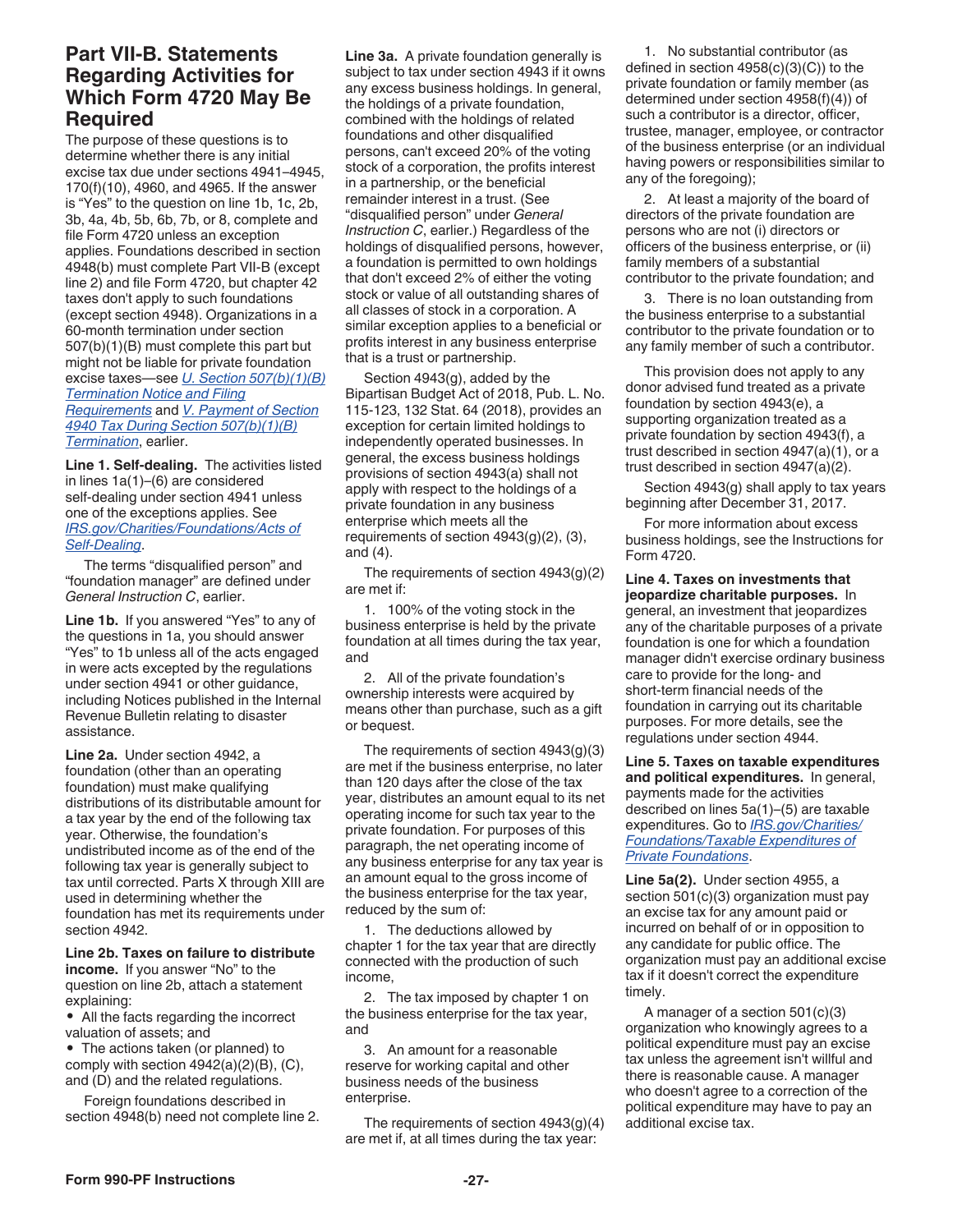<span id="page-27-0"></span>A section 501(c)(3) organization will lose its exempt status if it engages in political activity.

A political expenditure that is treated as an expenditure under section 4955 isn't treated as a taxable expenditure under section 4945.

For purposes of the section 4955 tax, when an organization promotes a candidate for public office (or is used or controlled by a candidate or prospective candidate), amounts paid or incurred for the following purposes are political expenditures.

• Remuneration to the individual (or candidate or prospective candidate) for speeches or other services.

• Travel expenses of the individual.

• Expenses of conducting polls, surveys, or other studies, or preparing papers or other material for use by the individual.

• Expenses of advertising, publicity, and fundraising for such individual.

• Any other expense that has the primary effect of promoting public recognition or otherwise primarily accruing to the benefit of the individual.

See the regulations under section 4945 for more information.

**Line 5a(3).** Answer "Yes" if the organization made a grant to an individual for travel, study, or similar purposes. Such purposes include scholarships, fellowships, certain prizes and awards, and grants to achieve a specific objective, produce a report or similar product, or improve a literary, artistic, musical, scientific, teaching, or other similar skill of the grantee. Similar purposes don't include grants to individuals in relief of poverty or distress (other than grants of the type described above), or prizes or awards that don't finance any future activities of the recipient.

A grant to an individual for travel, study, or similar purposes is a taxable expenditure under section 4945(d)(3) unless the foundation awarded the grant on an objective and nondiscriminatory basis under a procedure approved in advance by the IRS, as required under section 4945(g). The foundation may request approval of its procedure in the process of applying for exemption with Form 1023 (Schedule H), or thereafter with Form 8940, Request for Miscellaneous Determination.

**Line 5a(4).** Except as discussed below, a grant by a private foundation to a public charity described in section 509(a)(1), (2), or (3) or to an exempt operating foundation (as defined in section 4940(d) (2) and the instructions for Part VI) isn't a taxable expenditure if the private foundation doesn't earmark the grant for any of the activities described in lines 5a(1)–(5), and there is no oral or written

agreement by which the grantor foundation may cause the grantee to engage in any such prohibited activity or to select the grant recipient.

A grant made to a section 509(a)(3) Type III supporting organization (as defined in section 4943(f)(5)) that isn't a functionally integrated supporting organization (as defined in section 4943(f) (5)(B)) is a taxable expenditure unless you exercise expenditure responsibility. Check "Yes" on line 5a(4) if you made a grant to such an organization. See Regulations section 1.509(a)-4(i) and Notice 2014-4, 2014-2 I.R.B. 274, available at *[IRS.gov/](https://www.irs.gov/irb/2014-2_IRB/ar14.html) [irb/2014-2\\_IRB/ar14.html](https://www.irs.gov/irb/2014-2_IRB/ar14.html)*, for more information about whether an organization is functionally integrated.

A grant made to any other supporting organization (including a functionally integrated Type III), if a disqualified person of the private foundation controls the supporting organization or any of its supported organizations, is also a taxable expenditure unless you exercise expenditure responsibility. Check "Yes" on line 5a(4) if you made a grant to such an organization. See Regulations sections 53.4942(a)-3(a)(3) and 53.4945-5(a) for more information.

**Line 5b.** If you answered "Yes" to any of the questions in 5a, you should answer "Yes" to 5b unless all of the transactions engaged in were "excepted" transactions. Excepted transactions are described in Regulations section 53.4945-2 through 53.4945-5 and appear in Notices published in the Internal Revenue Bulletin relating to disaster assistance. For example, see Pub. 3833, Disaster Relief.

**Line 6b.** Check "Yes" if, in connection with any transfer of funds to a private foundation, the foundation directly or indirectly pays premiums on any personal benefit contract, or there is an understanding or expectation that any person will directly or indirectly pay these premiums.

Report the premiums it paid and the premiums paid by others, but treated as paid by the private foundation, on Form 8870, Information Return for Transfers Associated With Certain Personal Benefit Contracts, and pay the excise tax (which is equal to premiums paid) on Form 4720.

For more information, see Form 8870 and Notice 2000-24, 2000-17 I.R.B. 952.

**Line 7a.** Answer "Yes" if the foundation was a party to a prohibited tax shelter transaction (PTST) as described in section 4965(e) at any time during the tax year.

**PTST.** In general, a PTST means any listed transaction and any prohibited reportable transaction.

**Listed transaction.** A listed transaction, within the meaning of section 6707A(c)(2), is a transaction that is the same as, or substantially similar to, any transaction that has been specifically identified by the Secretary in published guidance as a tax avoidance transaction for purposes of section 6011.

#### **Prohibited reportable transaction.**

Prohibited reportable transaction means any confidential transaction or any transaction with contractual protection (as defined under regulations prescribed by the Secretary) (see Regulations section 1.6011-4(b)(3) and (4)) which is a reportable transaction (as defined in section 6707A(c)(1)).

If the answer to this question is **"Yes,"**  the foundation **must also** file Form 8886-T, Disclosure by Tax-Exempt Entity Regarding Prohibited Tax Shelter Transactions.

**Line 7b.** Answer "Yes" if the foundation answered "Yes" to 7a, and it had net income or received proceeds attributable to the PTST during the tax year.

If the foundation answers "Yes" to both lines 7a and 7b, it may be required to file Form 4720 and pay tax with respect to each PTST. The foundation's managers also may be required to file Form 4720 and pay tax with respect to the relevant PTSTs.

**Line 8.** See the instructions for Form 4720, Schedule N, to determine if you paid to any covered employee more than \$1 million in remuneration or paid an excess parachute payment during the year. Remuneration paid to a covered employee includes any remuneration paid by a related organization.

### **Part VIII. Information About Officers, Directors, Trustees, Foundation Managers, Highly Paid Employees, and Contractors**

**Line 1. List of officers, directors, trustees, etc.** List the names, addresses, and other information requested for those who were officers, directors, and trustees (or any person who had responsibilities or powers similar to those of officers, directors, or trustees) of the foundation at any time during the year. Each must be listed whether or not they receive any compensation from the foundation. Give the address at which officers, etc., prefer the IRS to contact them.

Also include on this list any officers or directors (or any person who had responsibilities or powers similar to those of officers or directors) of a disregarded entity owned by the foundation who aren't officers, directors, etc., of the foundation.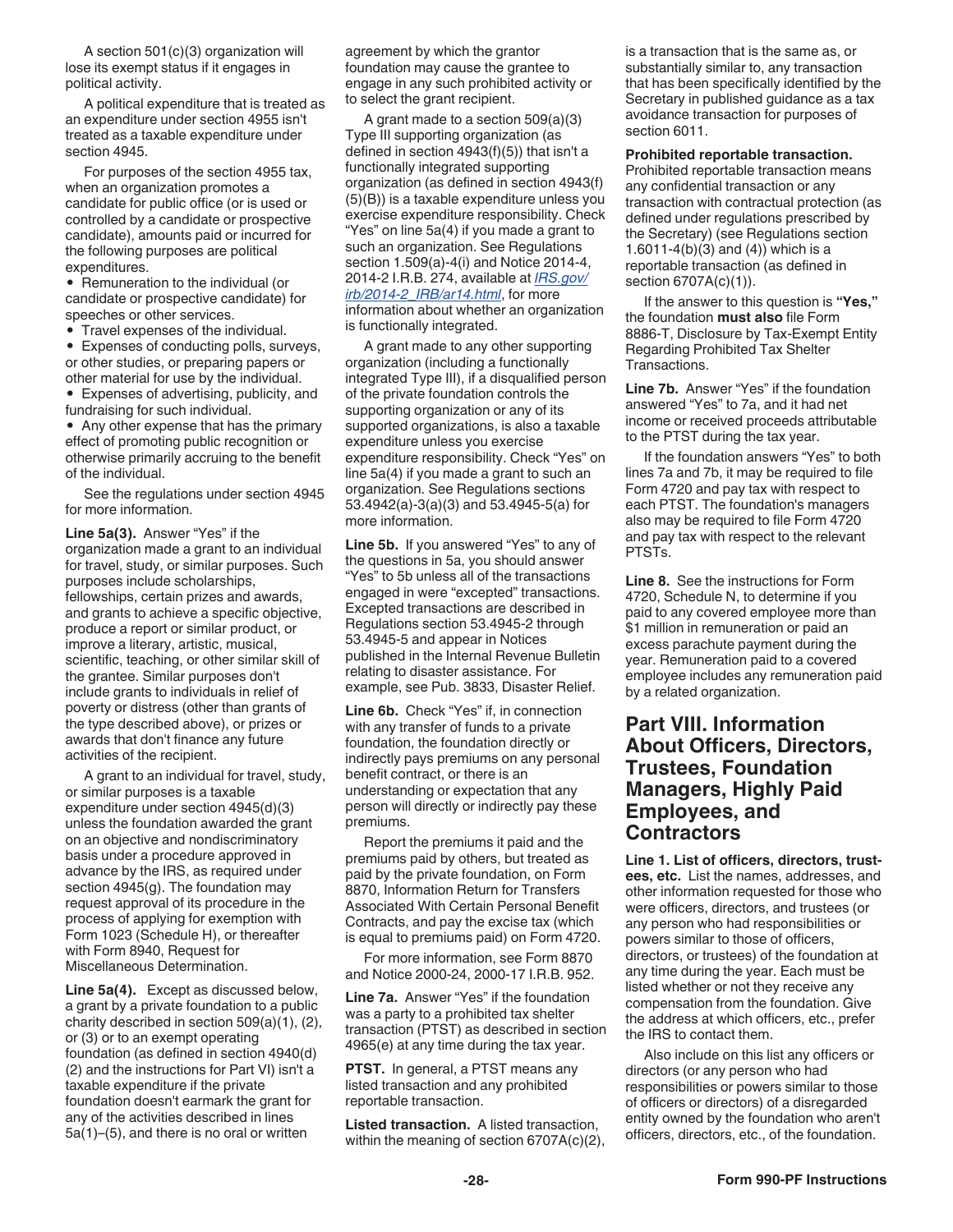<span id="page-28-0"></span>If the foundation (or disregarded entity) pays any other person, such as a management services company, for the services provided by any of the foundation's officers, directors, or trustees (or any person who had responsibilities or powers similar to those of officers, directors, or trustees), report the compensation and other items on Part VIII as if you had paid the officers, etc., directly. Also, see Announcement 2001-33, 2001-17 I.R.B. 1137.

Show all forms of compensation earned by each listed officer, etc. In addition to completing Part VIII, if you want to explain the compensation of one or more officers, directors, and trustees, you may provide an attachment describing the person's entire 2018 compensation package.

Enter zero in columns (c), (d), and (e) if no compensation was paid. Attach a schedule if more space is needed.

*Column (b).* A numerical estimate of the average hours per week devoted to the position is required for the answer to be considered complete.



*Phrases such as "as needed" or "as required" are unacceptable*  **A** *entries for column (b).*<br> **CAUTION** *entries for column (b).* 

*Column (c).* Enter salary, fees, bonuses, and severance payments received by each person listed. Include current-year payments of amounts reported or reportable as deferred compensation in any prior year.

*Column (d).* Include all forms of deferred compensation and future severance payments (whether or not funded or vested, and whether or not the deferred compensation plan is a qualified plan under section 401(a)). Include payments to welfare benefit plans (employee welfare benefit plans covered by Part I of Title 1 of the Employee Retirement Income Security Act of 1974 (ERISA), providing benefits such as medical, dental, life insurance, apprenticeship and training, scholarship funds, severance pay, disability, etc.) on behalf of the officers, etc. Reasonable estimates may be used if precise cost figures aren't readily available.

Unless the amounts are reported in column (c), report, as deferred compensation in column (d), salaries and other compensation earned during the period covered by the return, but not yet paid by the date the foundation files its return.

*Column (e).* Enter both taxable and nontaxable fringe benefits, expense account and other allowances (other than de minimis fringe benefits described in section 132(e)). See Pub. 525, Taxable

and Nontaxable Income, for more information. Examples of allowances include amounts for which the recipient didn't account to the organization or allowances that were more than the payee spent on serving the organization. Include payments made in connection with indemnification arrangements, the value of the personal use of housing, automobiles, or other assets owned or leased by the organization (or provided for the organization's use without charge).

**Line 2. Compensation of five highest-paid employees.** Fill in the information requested for the five employees (if any) of the foundation (or disregarded entity that the foundation owns) who received the greatest amount of annual compensation over \$50,000. Don't include employees listed on line 1. Also enter the total number of other employees who received more than \$50,000 in annual compensation.

Show each listed employee's entire compensation package for the period covered by the return. Include all forms of compensation that each listed employee received in return for his or her services. See the line 1 instructions for more details on includible compensation.

**Line 3. Five highest-paid independent contractors for professional services.**  Fill in the information requested for the five highest-paid independent contractors (if any), whether individuals or professional service corporations or associations, to whom the organization paid more than \$50,000 for the year to perform personal services of a professional nature for the organization (for example, attorneys, accountants, and doctors). Also show the total number of all other independent contractors who received more than \$50,000 for the year for performing professional services.

### **Part IX-A. Summary of Direct Charitable Activities**

List the foundation's four largest programs as measured by the direct and indirect expenses attributable to each that consist of the direct active conduct of charitable activities. Whether any expenditure is for the direct active conduct of a charitable activity is determined, generally, by the definitions and special rules of section 4942(j)(3) and the related regulations, which define a private operating foundation.

Except for significant involvement grant programs, described below, don't include in Part IX-A any grants or expenses attributable to administering grant programs, such as reviewing grant applications, interviewing or testing applicants, selecting grantees, and

reviewing reports relating to the use of the grant funds.

Include scholarships, grants, or other payments to individuals as part of an active program in which the foundation maintains some significant involvement. Related administrative expenses should also be included. Examples of active programs and definitions of the term "significant involvement" are provided in Regulations sections 53.4942(b)-1(b)(2) and 53.4942(b)-1(d).

Don't include any program-related investments (reportable in Part IX-B) in the description and expense totals.

Include qualified set-asides for direct charitable activities reported on line 3 of Part XII. Also, include in Part IX-A amounts paid or set aside to acquire assets used in the direct active conduct of charitable activities. Don't include current-year expenditures of amounts previously reported as set-asides in Part IX-A.

Expenditures for direct charitable activities include, among others, amounts paid or set aside to:

1. Acquire or maintain the operating assets of a museum, library, or historic site or to operate the facility;

2. Provide goods, shelter, or clothing to indigent or disaster victims if the foundation maintains some significant involvement in the activity rather than merely making grants to the recipients;

3. Conduct educational conferences and seminars;

4. Operate a home for the elderly or disabled;

5. Conduct scientific, historic, public policy, or other research with significance beyond the foundation's grant program that doesn't constitute a prohibited attempt to influence legislation;

6. Publish and disseminate the results of such research, reports of educational conferences, or similar educational material;

7. Support the service of foundation staff on boards or advisory committees of other charitable organizations or on public commissions or task forces;

8. Provide technical advice or assistance to a governmental body, a governmental committee, or subdivision of either, in response to a written request by the governmental body, committee, or subdivision;

9. Conduct performing arts performances; or

10. Provide technical assistance to grantees and other charitable organizations. This assistance must have significance beyond the purposes of the grants made to the grantees and must not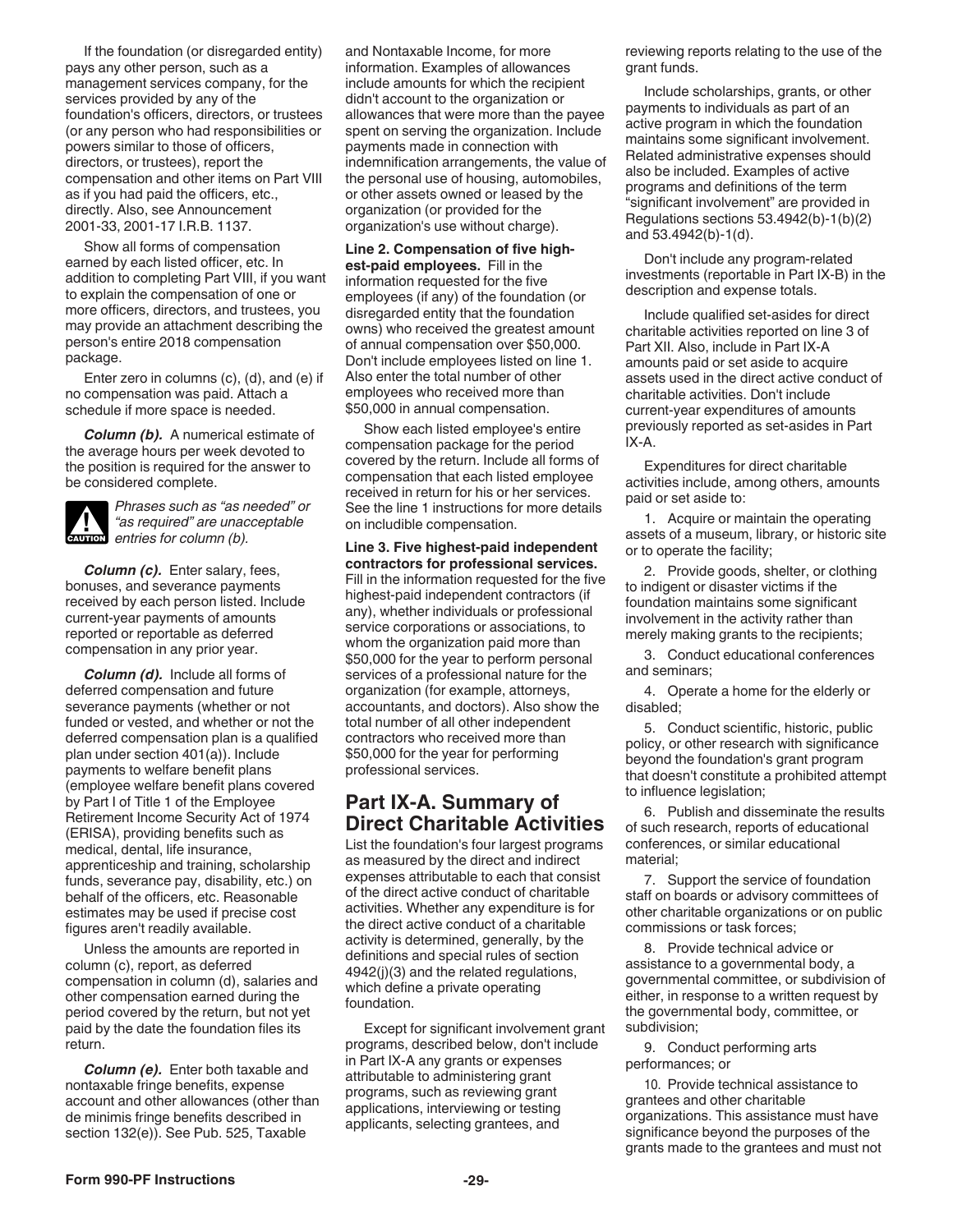<span id="page-29-0"></span>consist merely of monitoring or advising the grantees in their use of the grant funds. Technical assistance involves the furnishing of expert advice and related assistance regarding, for example:

a. Compliance with governmental regulations,

b. Reducing operating costs or increasing program accomplishments,

c. Fundraising methods, and

d. Maintaining complete and accurate financial records.

Report both direct and indirect expenses in the expense totals. Direct expenses are those that can be specifically identified as connected with a particular activity. These include, among others, compensation and travel expenses of employees and officers directly engaged in an activity, the cost of materials and supplies utilized in conducting the activity, and fees paid to outside firms and individuals in connection with a specific activity.

Indirect (overhead) expenses are those that aren't specifically identified as connected with a particular activity but that relate to the direct costs incurred in conducting the activity. Examples of indirect expenses include:

• Occupancy expenses;

- Supervisory and clerical compensation;
- Repair, rental, and maintenance of equipment;

• Expenses of other departments or cost centers (such as accounting, personnel, and payroll departments or units) that service the department or function that incurs the direct expenses of conducting an activity; and

• Other applicable general and administrative expenses, including the compensation of top management, to the extent reasonably allocable to a particular activity.

No specific method of allocation is required. The method used, however, must be reasonable and must be used consistently.

Examples of acceptable allocation methods include:

• Compensation allocated on a time basis;

• Employee benefits allocated on the basis of direct salary expenses;

• Travel, conference, and meeting expenses charged directly to the activity

that incurred the expense; • Occupancy expenses allocated on a space-utilized basis; and

• Other indirect expenses allocated on the basis of direct salary expenses or total direct expenses.

### **Part IX-B. Summary of Program-Related Investments**

**Program-related investment.** Section 4944(c) and corresponding regulations define a program-related investment as one that is made primarily to accomplish a charitable purpose of the foundation and no substantial purpose of which is to produce investment income or a capital gain from the sale of the investment. Examples of program-related investments include educational loans to individuals and low-interest loans to other section 501(c)(3) organizations.

**General instructions.** Report all program-related investments made in the current tax year. Don't report any investments made in a prior year even if they were still held by the foundation in the current tax year.

Report in the amount column only the amounts of program-related investments that may be treated as qualifying distributions. Don't report in the amount column (1) the amount of a loan guarantee except to the extent that the foundation makes a guarantee payment that would be a qualifying distribution, or (2) the amount of a program-related investment in an organization described in the exceptions set forth in the Part I, line 25, column (d) instructions. If an amount isn't reportable in the amount column, then report it in the column describing the program-related investment.

Investments consisting of loans to individuals (such as educational loans) aren't required to be listed separately but may be grouped with other program-related investments of the same type. Loans to other section 501(c)(3) organizations and all other types of program-related investments must be listed separately on lines 1 through 3 or on an attachment.

**Lines 1 and 2.** List the two largest program-related investments made by the foundation in 2018, if any, whether or not the investments were still held by the foundation at the end of the year. If none, enter "NONE."

#### **Line 3.** Combine all other

program-related investments and enter the total on line 3 in the Amount column. List the individual investments or groups of investments included (attach a schedule, if necessary).



*The total of lines 1 through 3 in the Amount column must equal the amount reported on line 1b of Part* 

### **Part X. Minimum Investment Return**

**Who must complete this section?** All domestic foundations must complete Part X.

Foreign foundations that checked Item D2 in the Heading don't have to complete Part X unless claiming status as a private operating foundation.

Private operating foundations described in section 4942(j)(3) or 4942(j) (5) must complete Part X in order to complete Part XIV.

**Overview.** A private foundation that isn't a private operating foundation must pay out, as qualifying distributions, its distributable amount, as determined in Part XI. The distributable amount is the minimum investment return with certain adjustments. An organization's minimum investment return, as determined in Part X, is 5% of the total fair market value (less acquisition indebtedness) of its noncharitable-use assets.

**Minimum investment return.** In figuring the minimum investment return, include only those assets that aren't actually used or held for use by the organization for a charitable, educational, or other similar function that contributed to the charitable status of the foundation. Cash on hand and on deposit is considered used or held for use for charitable purposes only to the extent of the reasonable cash balances reported in Part X, line 4. See the instructions for lines 1b and 4, later.

Assets held for the production of income or for investment aren't considered to be used directly for charitable functions even though the income from the assets is used for charitable functions. It is a factual question whether an asset is held for the production of income or for investment rather than used or held for use directly by the foundation for charitable purposes.

For example, an office building used to provide offices for employees engaged in managing endowment funds for the foundation isn't considered an asset used for charitable purposes.

*Dual-use property.* When property is used both for charitable and other purposes, the property is considered used entirely for charitable purposes if 95% or more of its total use is for that purpose. If less than 95% of its total use is for charitable purposes, a reasonable allocation must be made between charitable and noncharitable uses.

*Excluded property.* Certain assets are excluded entirely from the computation of the minimum investment return. These include pledges of grants and contributions to be received in the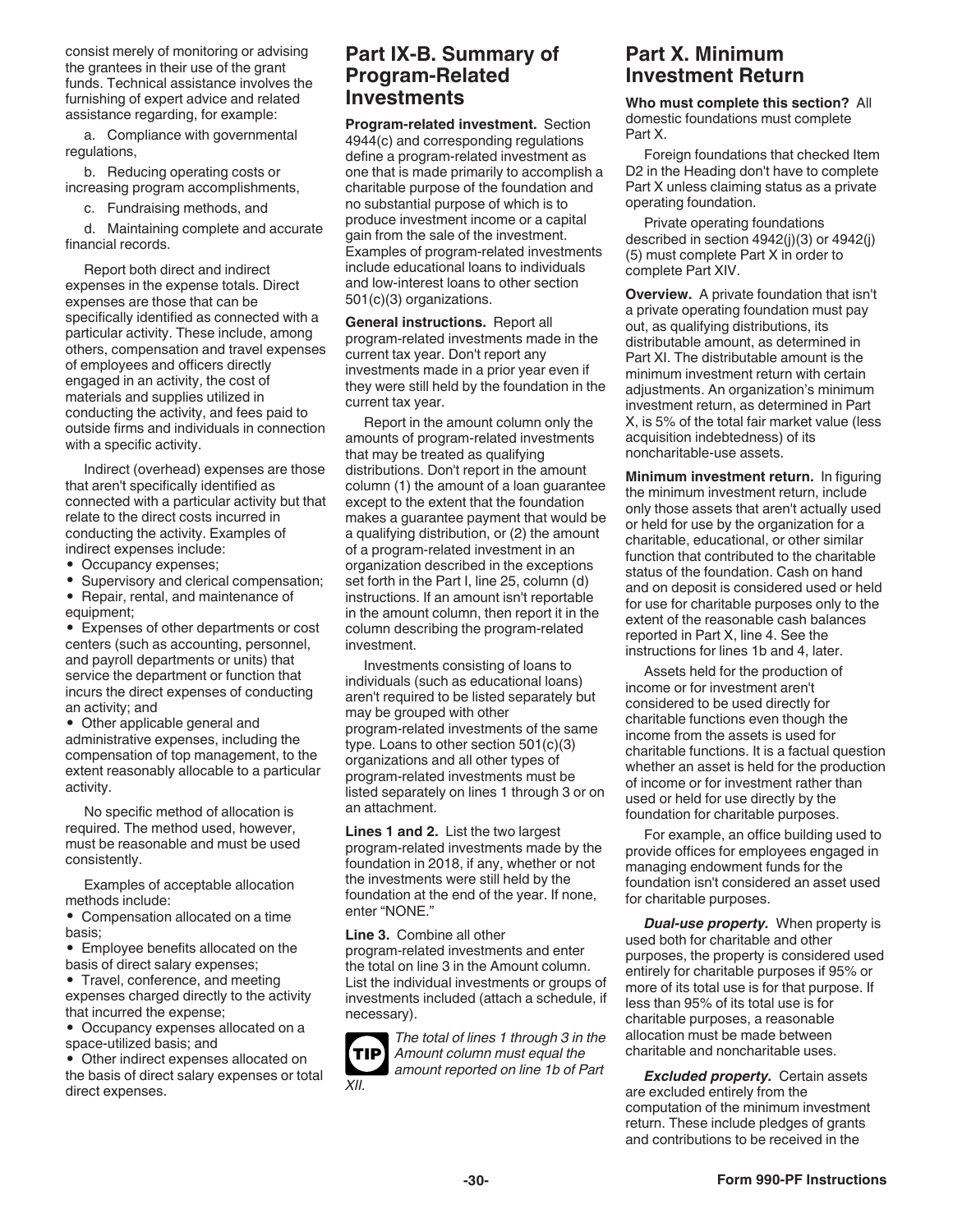future and future interests in estates and trusts.

**Line 1a. Average monthly fair market value of securities.** If market quotations are readily available, a foundation may use any reasonable method to determine the average monthly fair market value of securities such as common and preferred stock, bonds, and mutual fund shares, as long as that method is consistently used. For example, a value for a particular month might be determined by the closing price on the first or last trading days of the month or an average of the closing prices on the first and last trading days of the month. Market quotations are considered readily available if a security is any of the following.

• Listed on the New York or American Stock Exchange or any city or regional exchange in which quotations appear on a daily basis, including foreign securities listed on a recognized foreign national or regional exchange.

• Regularly traded in the national or regional over-the-counter market for which published quotations are available. • Locally traded, for which quotations can be readily obtained from established brokerage firms.

If securities are held in trust for, or on behalf of, a foundation by a bank or other financial institution that values those securities periodically using a computer pricing system, a foundation may use that system to determine the value of the securities. The system must be acceptable to the IRS for federal estate tax purposes.

The foundation may reduce the fair market value of securities only to the extent that it can establish that the securities could only be liquidated in a reasonable period of time at a price less than the fair market value because of:

• The size of the block of the securities, • The fact that the securities held are securities in a closely held corporation, or • The fact that the sale of the securities

would result in a forced or distress sale.

Any reduction in value allowed under these provisions may not be more than 10% of the fair market value (determined without regard to any reduction in value).

Also, see Regulations sections 53.4942(a)-2(c)(4)(i)(b), (c), and (iv)(a), relating to the rules summarized above and to the general rules for valuing other assets.

**Line 1b. Average of monthly cash balances.** Figure cash balances on a monthly basis by averaging the amount of cash on hand on the first and last days of each month. Include all cash balances and amounts that may be used for charitable purposes (see *Line 4. Cash deemed held for charitable activities*, later) or set aside and taken as a qualifying distribution (see *[Part XII. Qualifying](#page-31-0)  [Distributions](#page-31-0)*, later).

**Line 1c. Fair market value of all other assets.** The foundation must report on line 1c the value of all assets other than charitable-use assets, publicly traded securities, cash, and certain "excluded assets" described in Regulations section 53.4942(a)-2(c)(2). The foundation must value the assets reported on line 1c annually, except that real estate may be valued every 5 years if the independent appraisal procedures discussed under *5-year valuation*, below, are followed. Alternatively, an annual valuation may be made by private foundation employees or by any other person even if that person is a disqualified person. If the IRS accepts an annual valuation, it is valid only for the tax year for which it is made. A new valuation is required for the next tax year.

*5-year valuation.* A written, certified, and independent appraisal of the fair market value of any real estate, including any improvements, may be determined on a 5-year basis by a qualified person.

The qualified person may not be a disqualified person (see *General Instruction C*, earlier) with respect to the private foundation or an employee of the foundation.

Commonly accepted valuation methods must be used in making the appraisal. A valuation based on acceptable methods of valuing property for federal estate tax purposes will be considered acceptable.

The appraisal must include a closing statement that, in the appraiser's opinion, the appraised assets were valued according to valuation principles regularly employed in making appraisals of such property, using all reasonable valuation methods. The foundation must keep a copy of the independent appraisal for its records. If a valuation is reasonable, the foundation may use it for the tax year for which the valuation is made and for each of the 4 following tax years.

Any valuation of real estate by a certified, independent appraisal may be replaced during the 5-year period by a subsequent 5-year certified, independent appraisal or by an annual valuation as described above. The most recent valuation should be used to figure the foundation's minimum investment return.

If the valuation is made according to the above rules, the IRS will continue to accept it during the 5-year period for which it applies even if the actual fair market value of the property changes during the period. For specific rules, see Regulations section 53.4942(a)-2(c)(4)(iv)(b).

*Valuation date.* An asset required to be valued annually may be valued as of any day in the private foundation's tax year, provided the foundation values the asset as of that date in all tax years. However, a valuation of real estate determined on a 5-year basis by a certified, independent appraisal may be made as of any day in the first tax year of the foundation to which the valuation applies.

*Assets held for less than a tax year.*  To determine the value of an asset held less than 1 tax year, divide the number of days the foundation held the asset by the number of days in the tax year. Multiply the result by the fair market value of the asset.

**Line 1e. Reduction claimed for blockage or other factors.** If the fair market value of any securities, real estate holdings, or other assets reported on lines 1a and 1c reflects a blockage discount, marketability discount, or other reduction from full fair market value because of the size of the asset holding or any other factor, enter on line 1e the aggregate amount of the discounts claimed. Attach an explanation that includes the following information for each asset or group of assets involved.

1. A description of the asset or asset group (for example, 20,000 shares of XYZ, Inc., common stock).

2. For securities, the percentage of the total issued and outstanding securities of the same class that is represented by the foundation's holding.

3. The fair market value of the asset or asset group before any claimed blockage discount or other reduction.

4. The amount of the discount claimed.

5. A statement that explains why the claimed discount is appropriate in valuing the asset or group of assets for section 4942 purposes.

In the case of securities, there are certain limitations on the size of the reduction in value that can be claimed. See the instructions for Part X, line 1a.

**Line 2. Acquisition indebtedness.**  Enter the total acquisition indebtedness that applies to assets included on line 1. For details, see section 514(c)(1).

**Line 4. Cash deemed held for charitable activities.** Foundations may exclude from the assets used in the minimum investment return computation the reasonable cash balances necessary to cover current administrative expenses and other normal and current disbursements directly connected with the charitable, educational, or other similar activities. The amount of cash that may be excluded is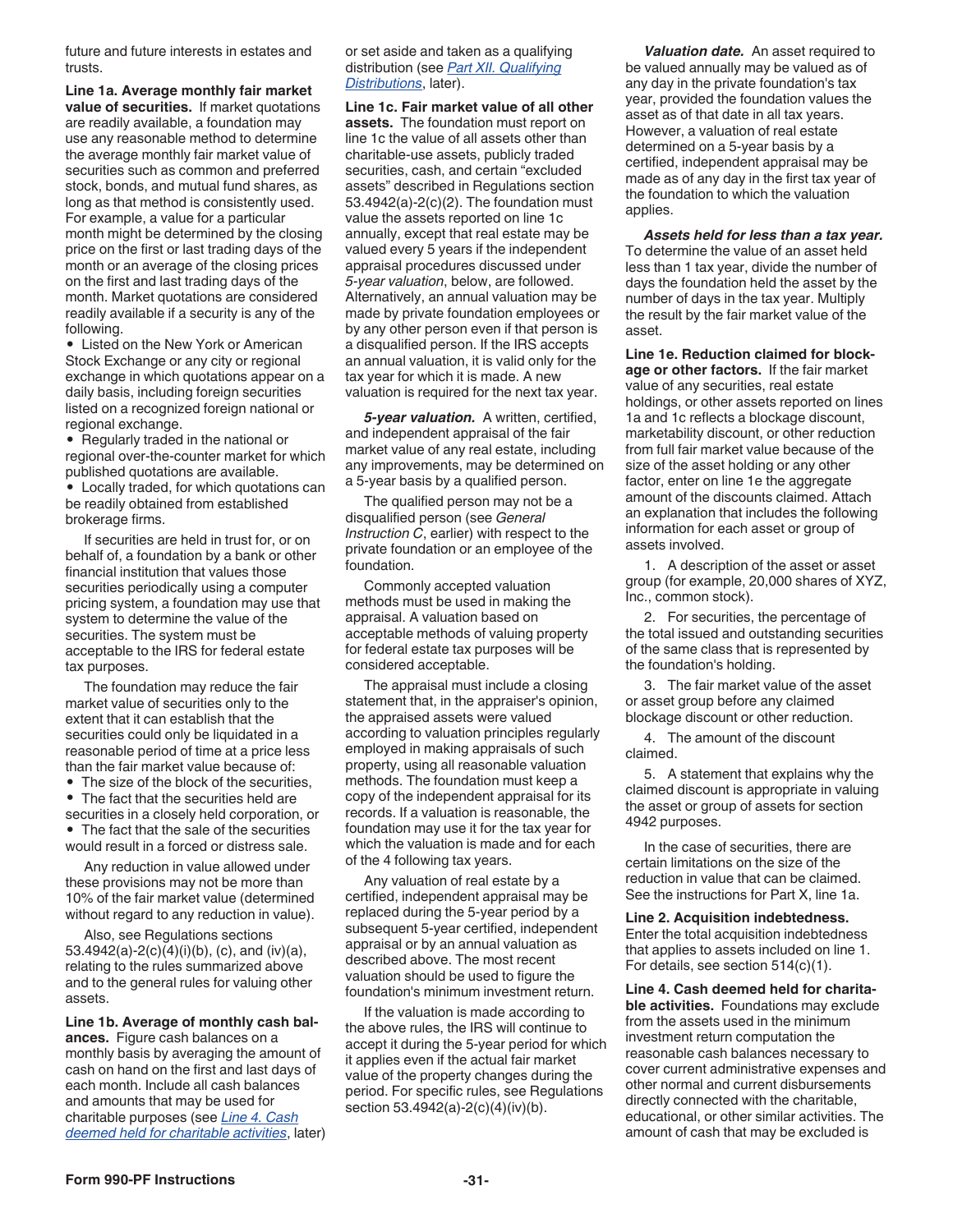<span id="page-31-0"></span>generally 1.5% of the fair market value of all assets (minus any acquisition indebtedness) as figured in Part X, line 3. However, if under the facts and circumstances an amount larger than the deemed amount is necessary to pay expenses and disbursements, then you may enter the larger amount instead of 1.5% of the fair market value on line 4. If you use a larger amount, attach an explanation.

**Line 6. Short tax periods.** If the foundation's tax period is less than 12 months, determine the applicable percentage by dividing the number of days in the short tax period by 365 (or 366 in a leap year). Multiply the result by 5% (0.05). Then multiply the modified percentage by the amount on line 5 and enter the result on line 6.

### **Part XI. Distributable Amount**

If the organization is claiming status as a private operating foundation described in section  $4942(i)(3)$  or  $(i)(5)$  or if it is a foreign foundation that checked Item D2 in the Heading on page 1, check the box in the Heading for Part XI. You don't need to complete this part. See the Part XIV instructions for more details on private operating foundations.

Section 4942(j)(5) foundations are classified as private operating foundations for purposes of section 4942 only if they meet the requirements of Regulations section 53.4942(b)-1(a)(2).

The distributable amount for 2018 is the amount that the foundation must distribute by the end of 2019 as qualifying distributions to avoid the 30% tax on the undistributed portion.

**Line 4.** Enter the total of recoveries of amounts treated as qualifying distributions for any year under section 4942(g). Include recoveries of part or all (as applicable) of grants previously made, proceeds from the sale or other disposition of property whose cost was treated as a qualifying distribution when the property was acquired, and any amount set aside under section 4942(g) to the extent it is determined that this amount isn't necessary for the purposes of the set-aside.

**Line 6. Deduction from distributable amount.** If the foundation was organized before May 27, 1969, and its governing instrument or any other instrument continues to require the accumulation of income after a judicial proceeding pursuant to section 508(e) to reform the instrument has terminated, then the income required to be accumulated must be subtracted from the distributable amount beginning with the first tax year

after the tax year in which the judicial proceeding was terminated.

### **Part XII. Qualifying Distributions**

"Qualifying distributions" are amounts spent or set aside for religious, educational, or similar charitable purposes. The total amount of qualifying distributions for any year is used to reduce the distributable amount for specified years to arrive at the undistributed income (if any) for those years. Foreign foundations described in section 4948(b) not claiming operating foundation status need not complete this part.

**Line 1a. Expenses, contributions, gifts, etc.** Enter the amount from Part I, line 26, column (d).

**Line 1b. Program-related investments.** Enter the total of the Amount column from Part IX-B. See the Part IX-B instructions for the definition of program-related investments.

**Line 3. Amounts set aside.** Amounts set aside may be treated as qualifying distributions only if the private foundation establishes to the satisfaction of the IRS that the amount will be paid for the specific project within 60 months from the date of the first set-aside and meets (1) or (2) below.

1. The project can be better accomplished by a set-aside than by the immediate payment of funds (suitability test).

2. The private foundation meets the requirements of section 4942(g)(2)(B)(ii) (cash distribution test).

**Set-aside under item 1.** For any set-aside under (1) above, the private foundation must apply for IRS approval by the end of the tax year in the amount of the set-aside. The request for approval is submitted with Form 8940, Request for Miscellaneous Determination, under sections 507, 509(a), 4940, 4942, 4945, and 6033. The Instructions for Form 8940 provide what information is required to be included with the set-aside ruling request. Submit the completed Form 8940, user fee payment, and all other required information as directed in the Instructions for Form 8940.

*Set-aside under item 2.* For any set-aside under (2) above, the private foundation must attach a schedule to its annual information return showing how the requirements are met. A schedule is required for the year of the set-aside and for each subsequent year until the set-aside amount has been distributed. See Regulations section 53.4942(a)-3(b) (7)(ii) for specific requirements.

**Line 5. Reduced tax on investment income under section 4940(e).** If the organization doesn't qualify for the 1% tax under section 4940(e), enter zero. See Parts V and VI of the instructions.

### **Part XIII. Undistributed Income**

If you checked Item D2 in the Heading on page 1, don't fill in this part.

If the organization is a private operating foundation for any of the years shown in Part XIII, don't complete the portions of Part XIII that apply to those years. If there are excess qualifying distributions for any tax year, don't carry them over to a year in which the organization is a private operating foundation or to any later year. For example, if a foundation made excess qualifying distributions in 2016 and became a private operating foundation in 2018, the excess qualifying distributions from 2016 could be applied against the distributable amount for 2017 but not to any year after 2017.

The purpose of this part is to enable the foundation to comply with the rules for applying its qualifying distributions for the year 2018. In applying the qualifying distributions, there are three basic steps.

1. Reduce any undistributed income for 2017 (but not below zero).

2. The organization may use any part of or all remaining qualifying distributions for 2018 to satisfy elections. For example, if undistributed income remained for any year before 2017, it could be reduced to zero or, if the foundation wished, the distributions could be treated as distributions out of corpus.

3. If no elections are involved, apply remaining qualifying distributions to the 2018 distributable amount on line 4d. If the remaining qualifying distributions are greater than the 2018 distributable amount, the excess is treated as a distribution out of corpus on line 4e.

If for any reason the 2018 qualifying distributions don't reduce any 2017 undistributed income to zero, the amount not distributed is subject to a 30% tax. If the 2017 income remains undistributed at the end of 2019, it could be subject again to the 30% tax. Also, see section 4942(b) for the circumstances under which a second-tier tax could be imposed.

**Excess distribution carryovers.** An excess of qualifying distributions is created for a particular tax year (and available as a carryover for the 5 succeeding years) if the total qualifying distributions treated as made out of the undistributed income for the year or out of corpus with respect to the year (other than amounts distributed in satisfaction of section 170(b)(1)(F)(ii) or 4942(g)(3) or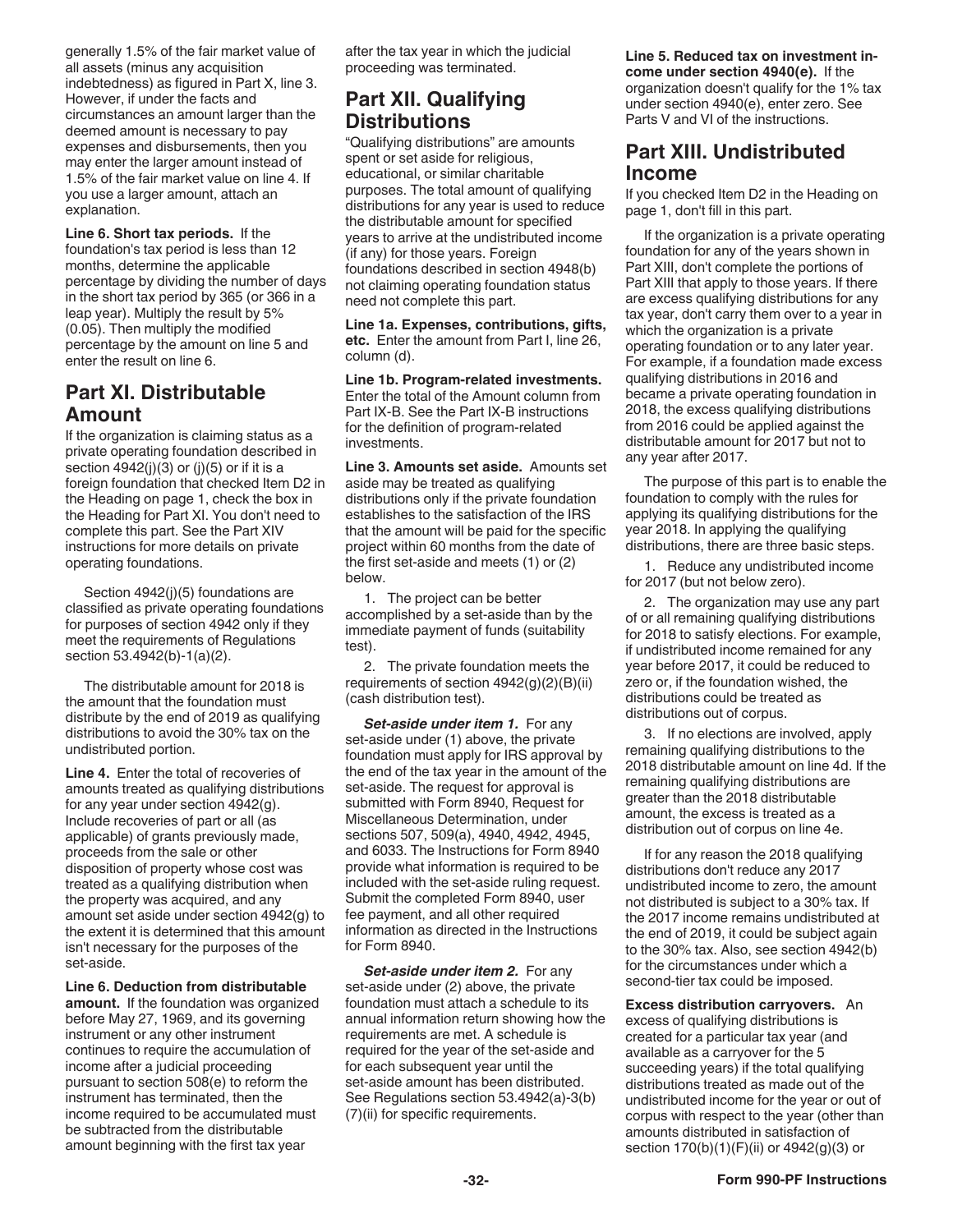<span id="page-32-0"></span>applied to a prior tax year by election) exceeds the distributable amount for the year. See Regulations section 53.4942(a)-3(e)(2). Thus, in no case does the excess for the particular tax year exceed the qualifying distributions for the year less the distributable amount for the year.

*Example.* X Foundation has an excess distribution carryover of \$100,000 from 5 years ago that will expire to the extent that it isn't used in its current tax year. For its current tax year, X Foundation has a distributable amount of \$110,000, qualifying distributions also of \$90,000, and no undistributed income from prior years. X Foundation doesn't elect to distribute any part of its qualifying distributions in satisfaction of section 170(b)(1)(F)(ii) or 4942(g)(3). Under these circumstances, X Foundation has no excess distributions for its current tax year. X Foundation may apply \$20,000 of its \$100,000 carryover from 5 years ago to its undistributed income in the current tax year, but the remaining \$80,000 must expire. X Foundation can't create an excess distribution for its current tax year by electing to treat all or part of its qualifying distributions for the current year as made out of corpus and applying the \$100,000 carryover from the prior year in satisfaction of its distributable amount for the current year.

**Line 1. Distributable amount.** Enter the distributable amount for 2018 from Part XI, line 7.

**Line 2. Undistributed income.** Enter the distributable amount for 2017 and amounts for earlier years that remained undistributed at the beginning of the 2018 tax year.

**Line 2b.** Enter the amount of undistributed income for years before 2017.

**Line 3. Excess distributions carryover to 2018.** If the foundation has made excess distributions out of corpus in prior years, which haven't been applied in any year, enter the amount for each year. Don't enter an amount for a particular year if the organization was a private operating foundation for any later year.

**Lines 3a through 3e.** Enter the amount of any excess distribution made on the line for each year listed. Don't include any amount that was applied against the distributable amount of an earlier year or that was already used to meet pass-through distribution requirements. (See *[Line 7. Distributions out of corpus for](#page-33-0)  [2018 pass-through distributions](#page-33-0)*, later.)

**Line 3f.** This amount can be applied in 2018.

**Line 4. Qualifying distributions.** Enter the total amount of qualifying distributions made in 2018 from Part XII, line 4, on the line next to column (a). The total of the amounts applied on lines 4a through 4e is equal to the qualifying distributions made in 2018.

**Line 4a.** The qualifying distributions for 2018 are first used to reduce any undistributed income remaining from 2017. Enter only enough of the 2018 qualifying distributions to reduce the 2017 undistributed income to zero.

**Lines 4b and 4c.** If there are any 2018 qualifying distributions remaining after reducing the 2017 undistributed income to zero, one or more elections can be made under Regulations section 53.4942(a)-3(d) (2) to apply all or part of the remaining qualifying distributions to any undistributed income remaining from years before 2017 or to apply to corpus.

*A foundation may make a corpus election on line 4c in order to*  **z**<br>*qualify under section 170(b)(1)(F) (ii) for the benefit of its contributors, or in order for a foundation grantor to the foundation to obtain a qualifying distribution under section 4942(g)(3), as described in the Part XIII, line 7, instructions. A foundation can't make a corpus election on line 4c in an attempt to create or increase an excess distributions carryover for the current year on line 10e by applying excess distribution carryovers to its current-year distributable amount on line 5. See Regulations section 53.4942(a)-3(e)(2).*

*Elections.* To make these elections, the organization must file a statement with the IRS or attach a statement, as described in the above regulations section, to Form 990-PF. An election made by filing a separate statement with the IRS must be made within the year for which the election is made. Otherwise, attach a statement to the Form 990-PF filed for the year the election was made.

*Where to enter.* If the organization elected to apply all or part of the remaining amount to the undistributed income remaining from years before 2017, enter the amount on line 4b.

If the organization elected to treat those qualifying distributions as a distribution out of corpus, enter the amount on line 4c.

*Entering an amount on line 4b or 4c without submitting the required*  **Ac** without submitting the required statement isn't considered a valid *election.*

**Line 4d.** Treat as a distribution of the distributable amount for 2018 any qualifying distributions for 2018 that remain after reducing the 2017 undistributed income to zero and after electing to treat any part of the remaining distributions as a distribution out of corpus or as a distribution of a prior year's undistributed income. Enter only enough of the remaining 2018 qualifying distributions to reduce the 2018 distributable amount to zero.

**Line 4e.** Any 2018 qualifying distributions remaining after reducing the 2018 distributable amount to zero should be treated as an excess distribution out of corpus. This amount may be carried over and applied to later years.

**Line 5. Excess qualifying distributions carryover applied to 2018.** The foundation may apply excess qualifying distribution carryovers from its 5 prior years to its current-year undistributed income, but only to the extent that the undistributed income exceeds its qualifying distributions for the year. For example, if for the tax year X Foundation has a distributable amount of \$1,000, qualifying distributions of \$800 which it elects to treat as made out of corpus, prior-year carryovers of \$700, and no undistributed income for prior years, then it may apply only \$200 of the carryovers to its current-year undistributed income. See Regulations section 53.4942(a)-3(e)(1).

Enter any excess qualifying distributions from line 3, which were applied to 2018, in both the Corpus column and the 2018 column. Apply the oldest excess qualifying distributions first. Thus, the organization will apply any excess qualifying distributions carried forward from 2013 before those from later years.

**Line 6a.** Add lines 3f, 4c, and 4e. Subtract line 5 from the total. Enter the net total in the Corpus column.

**Line 6c.** Enter only the undistributed income from 2016 and prior years for which either a notice of deficiency under section 6212(a) has been mailed for the section 4942(a) first-tier tax, or on which the first-tier tax has been assessed because the organization filed a Form 4720 for a tax year that began before 2017.

**Lines 6d and 6e.** These amounts are taxable under the provisions of section 4942(a), except for any part that is due solely to improper valuation of assets to which the provisions of section 4942(a)(2) are being applied (see *Line 2b* under *Part VII-B*, earlier). Report the taxable amount on Form 4720. If the exception applies, attach an explanation.

**Line 6f.** In the 2018 column, enter the amount by which line 1 is more than the total of lines 4d and 5. This is the undistributed income for 2018. The organization must distribute the amount shown by the end of its 2019 tax year so that it won't be liable for the tax on undistributed income.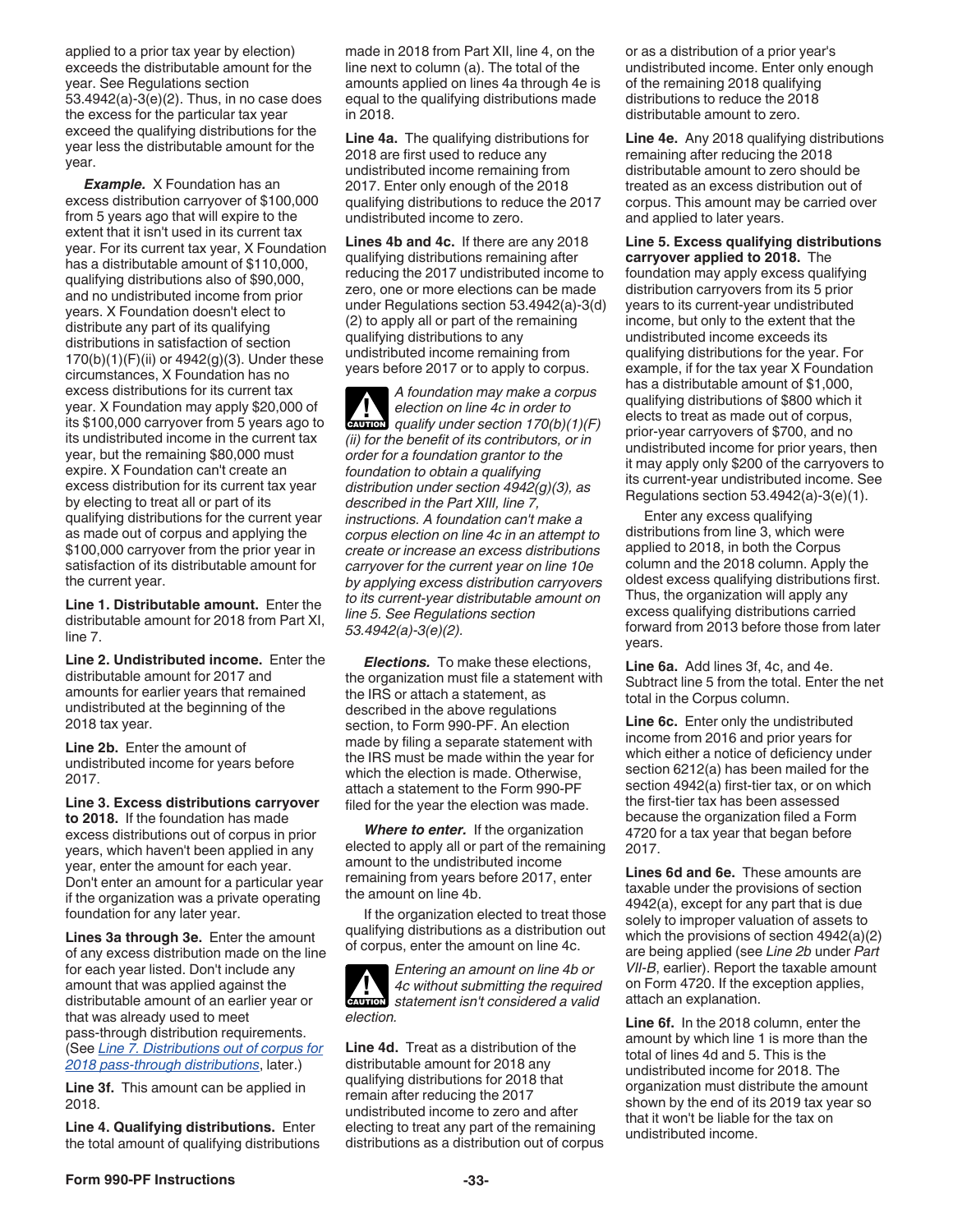### <span id="page-33-0"></span>**Line 7. Distributions out of corpus for**

**2018 pass-through distributions.** If the foundation is the donee and receives a contribution from another private foundation, the donor foundation may treat the contribution as a qualifying distribution only if the donee foundation makes a distribution equal to the full amount of the contribution and the distribution is a qualifying distribution that is treated as a distribution of corpus. The donee foundation must, no later than the close of the first tax year after the tax year in which it receives the contributions, distribute an amount equal in value to the contributions received in the prior tax year and have no remaining undistributed income for the prior year. For example, if private Foundation X received \$1,000 in tax year 2017 from Foundation Y, Foundation X would have to distribute the \$1,000 as a qualifying distribution out of corpus by the end of 2018 and have no remaining undistributed income for 2017.

If a private foundation receives a contribution from an individual or a corporation and the individual is seeking the 50% contribution base limit on deductions for the tax year (or the individual or corporation isn't applying the limit imposed on deductions for contributions to the foundation of capital gain property), the foundation must comply with certain distribution requirements.

By the 15th day of the 3rd month after the end of the tax year in which the foundation received the contributions, the donee foundation must distribute as qualifying distributions out of corpus 100% of the value as of the date of receipt of the following.

1. All contributions of cash and property received during the year, in order for the individual contributor to receive the benefit of the 50% limit on deductions under section 170(b)(1)(F)(ii).

2. All contributions of property only, in order for the individual or corporate contributor not to be subject to the section  $170(e)(1)(B)(ii)$  limitations.

*Elections.* If the organization is applying excess distributions from prior years (for instance, any part of the amount in Part XIII, line 3f) to satisfy the distribution requirements of section 170(b)  $(1)(F)$  or  $4942(g)(3)$ , it must make the election under Regulations section 53.4942(a)-3(c)(2) by attaching a statement in accordance with that section. Also, see Regulations section 1.170A-9(h) (2).

Enter on line 7 the total distributions out of corpus made to satisfy the restrictions on amounts received from donors described, earlier.

#### **Line 8. Outdated excess distributions**

**carryover.** Because of the 5-year carryover limitation under section 4942(i) (2), the organization must reduce any excess distributions carryover by any amounts from 2013 that weren't applied in 2018.

**Line 9. Excess distributions carryover to 2019.** Enter the amount by which line 6a is more than the total of lines 7 and 8. This is the amount the organization may apply to 2019 and following years. Line 9 can never be less than zero.

**Line 10. Analysis of line 9.** In the space provided for each year, enter the amount of excess distributions carryover from that year that hasn't been applied as of the end of the 2018 tax year. If there is an amount on the line for 2014, it must be applied by the end of the 2019 tax year since the 5-year carryover period for 2014 ends in 2019.

### **Part XIV. Private Operating Foundations**

All organizations that claim status as private operating foundations under section 4942(j)(3) or (5) for 2018 must complete Part XIV.

**Certain elderly care facilities (section 4942(j)(5)).** For purposes of section 4942 only, certain elderly care facilities which, on May 26, 1969, and at all times thereafter before the close of the tax year, operated and maintained as their principal functional purpose facilities for the long-term care, comfort, maintenance, or education of permanently and totally disabled persons, elderly persons, needy widows, or children may be classified as private operating foundations. To be so classified, they also must meet the endowment test described below.

If the foundation is a section 4942(j)(5) organization, complete only lines 1a, 1b, 2c, 2d, 2e, and 3b. Enter "N/A" on all other lines in the Total column for Part XIV.

**Private operating foundation (section 4942(j)(3)).** The term "private operating foundation" means any private foundation that spends at least 85% of the smaller of its adjusted net income or its minimum investment return directly for the active conduct of the exempt purpose or functions for which the foundation is organized and operated (the income test) and that also meets one of the three tests below.

1. Assets test. 65% or more of the foundation's assets are devoted directly to those activities or functionally related businesses, or both; or 65% or more of the foundation's assets are stock of a corporation that is controlled by the foundation, and substantially all of the assets of the corporation are devoted to

those activities or functionally related businesses.

2. Endowment test. The foundation normally makes qualifying distributions directly for the active conduct of the exempt purpose or functions for which it is organized and operated in an amount that is two-thirds or more of its minimum investment return.

3. Support test. The foundation normally receives 85% or more of its support (other than gross investment income as defined in section 509(e)) from the public and from five or more exempt organizations that aren't described in section 4946(a)(1)(H) with respect to each other or the recipient foundation. Not more than 25% of the support (other than gross investment income) normally may be received from any one of the exempt organizations and not more than one-half of the support normally may be received from gross investment income.

See the regulations under section 4942 for the meaning of "directly for the active conduct" of exempt activities for purposes of these tests.

*Complying with these tests.* A foundation may meet the income test and either the assets, endowment, or support test by satisfying the tests for any 3 years during a 4-year period consisting of the tax year in question and the 3 immediately preceding tax years. It may also meet the tests based on the total of all related amounts of income or assets held, received, or distributed during that 4-year period. A foundation may not use one method for satisfying the income test and another for satisfying one of the three alternative tests. Thus, if a foundation meets the income test on the 3-out-of-4 year basis for a particular tax year, it may not use the 4-year aggregation method for meeting one of the three alternative tests for that same year.

In completing line 3c(3) of Part XIV under the aggregation method, the largest amount of support from an exempt organization will be based on the total amount received for the 4-year period from any one exempt organization.

A new private foundation must use the aggregation method to satisfy the tests for its first tax year in order to be treated as a private operating foundation from the beginning of that year. It must continue to use the aggregation method for its second and third tax years to maintain its status for those years.

### **Part XV. Supplementary Information**

Complete this part only if the foundation had assets of \$5,000 or more at any time during the year. This part doesn't apply to a foreign foundation that during its entire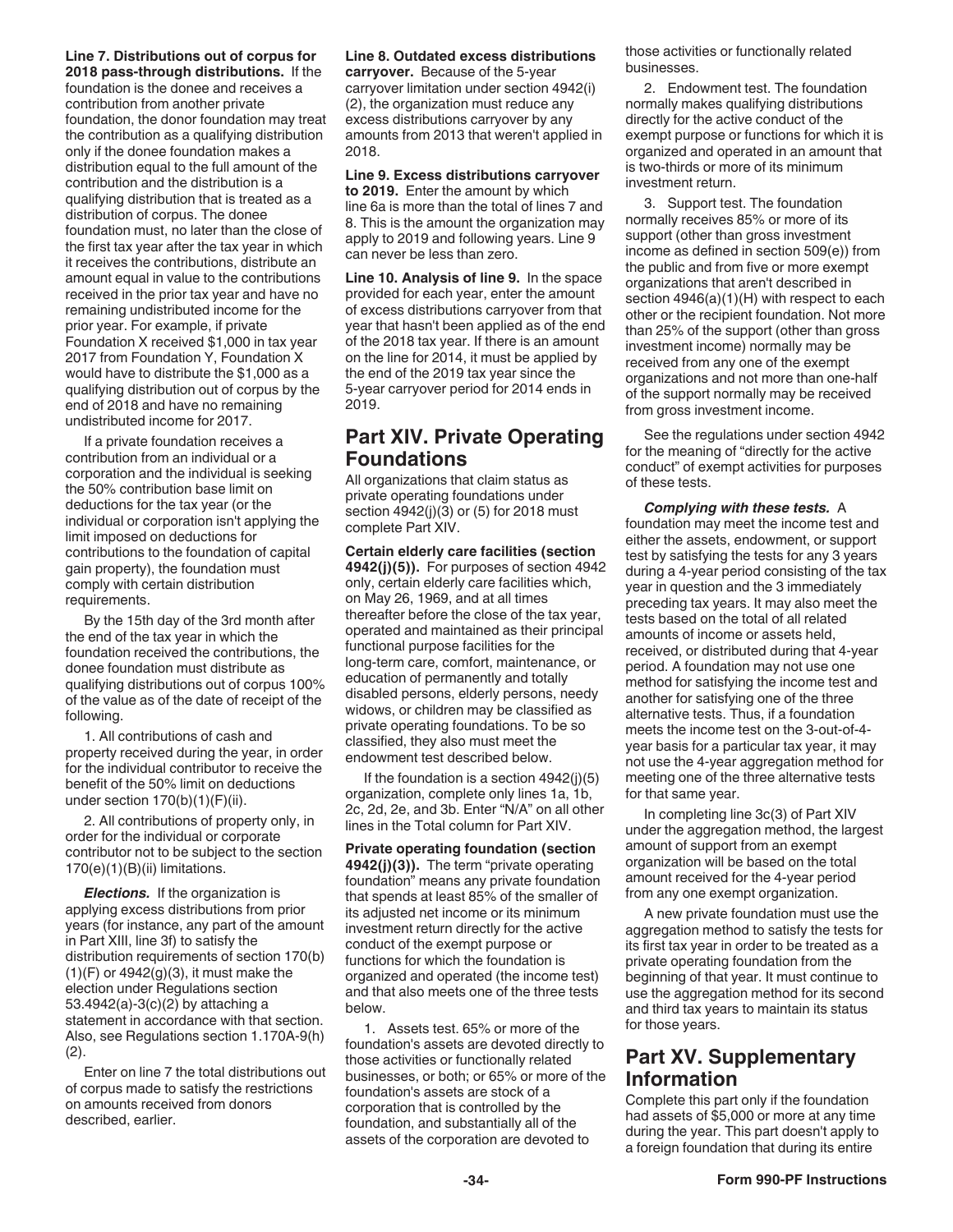<span id="page-34-0"></span>period of existence received substantially all (85% or more) of its support (other than gross investment income) from sources outside the United States.

**Line 2.** In the space provided (or in an attachment, if necessary), furnish the required information about the organization's grant, scholarship, fellowship, loan, etc., programs. In addition to restrictions or limitations on awards by geographical areas, charitable fields, and kinds of recipients, indicate any specific dollar limitations or other restrictions applicable to each type of award the organization makes. This information benefits the grant seeker and the foundation. The grant seekers will be aware of the grant eligibility requirements, and the foundation should receive only applications that adhere to these grant application requirements.

If the foundation only makes contributions to preselected charitable organizations and doesn't accept unsolicited applications for funds, check the box on line 2.

**Line 3.** If necessary, attach a schedule for lines 3a and 3b that lists separately amounts given to individuals and amounts given to organizations.

#### **Foundation Status of Recipient**

Use the following codes:

- PF Private non-operating foundation (section 509(a))
- POF Private operating foundation (section 4942(j)(3)) other than an EOF
- EOF Exempt operating foundation (section 4940(d))
- PC Public charity described in section 509(a)(1) or (2)
- GOV Domestic or foreign government (including Indian tribal governments) or instrumentality, or international organization designated by Executive Order under 22 U.S.C. 288
- SO-DP Type I, Type II, or Type III functionally integrated supporting organization if a disqualified person of the private foundation controls the supporting organization or a supported organization (sections 509(a)(3) and 4942(g)(4))
- SO I Type I supporting organization (sections 509(a)(3) and 509(a)(3)(B) (i)) other than an SO-DP
- SO II Type II supporting organization (sections 509(a)(3) and 509(a)(3)(B) (ii)) other than an SO-DP
- SO III FI Functionally integrated Type III supporting organization (sections 509(a)(3), 509(a)(3)(B)(iii), and 4943(f) (5)(B)) other than an SO-DP
- SO III NFI Non-functionally integrated Type III supporting organization (sections 509(a)(3), 509(a)(3)(B)(iii), and 4943(f) (5)(B))
- TPS Testing for public safety organization (section 509(a)(4))
- NC Organization not otherwise classified Individual person

See Regulations section 1.509(a)-4, Notice 2006-109, 2006-51 I.R.B. 1121, available at *[IRS.gov/irb/2006-51\\_IRB](https://www.irs.gov/irb/2006-51_IRB)*, Rev. Proc. 2011-33, 2011-25 I.R.B. 87, available at *[IRS.gov/pub/irs-irbs/](https://www.irs.gov/pub/irs-irbs/irb11-25.pdf) [irb11-25.pdf](https://www.irs.gov/pub/irs-irbs/irb11-25.pdf)*, and Notice 2014-4, 2014-2 I.R.B. 274, available at *[IRS.gov/irb/](https://www.irs.gov/irb/2014-2_IRB/ar14.html) [2014-2\\_IRB/ar14.html](https://www.irs.gov/irb/2014-2_IRB/ar14.html)*, for guidance on determining whether a grantee is a Type I, Type II, Type III functionally integrated, or Type III non-functionally integrated supporting organization.

*Purpose of grant or contribution.*  Entries under this column should reflect the grant's or contribution's purpose and should be in greater detail than merely classifying them as charitable, educational, religious, or scientific activities.

For example, use an identification such as payments:

- For nursing service,
- For fellowships, or
- For assistance to indigent families.

*Entries such as "grant" or "contribution" under the column*  **titled Purpose of grant or**<br> **CAUTION** *contribution are unacceptable.*

*Line 3a. Paid during year.* List all contributions, grants, etc., actually paid during the year, including grants or contributions that aren't qualifying distributions under section 4942(g). Include current-year payments of set-asides treated as qualifying distributions in the current tax year or any prior year.

*Line 3b. Approved for future payment.* List all contributions, grants, etc., approved during the year but not paid by the end of the year, including the unpaid portion of any current-year set-aside. Don't report contributions and grants approved or set aside in a prior tax year but still unpaid as of the end of the tax year.

### **Part XVI-A. Analysis of Income-Producing Activities**

In Part XVI-A, analyze revenue items that are also entered in Part I, lines 3–11, column (a), and on line 5b. Contributions reported on line 1 of Part I aren't entered in Part XVI-A. For information on unrelated business income, see the Instructions for Form 990-T and Pub. 598.

**Columns (a) and (c).** In column (a), enter a six-digit business code, from the list in the Instructions for Form 990-T, to identify any income reported in column (b). In column (c), enter an exclusion code, from the list later, to identify any income reported in column (d). If more than one exclusion code is applicable to a particular revenue item, select the lowest numbered exclusion code that applies. Also, if nontaxable revenues from several sources are reportable on the same line in column (d), use the exclusion code that applies to the largest revenue source.

**Columns (b), (d), and (e).** For amounts reported in Part XVI-A on lines 1–11, enter in column (b) any income earned that is unrelated business income (see section 512). In column (d), enter any income earned that is excluded from the computation of unrelated business taxable income by section 512, 513, or 514. In column (e), enter any related or exempt function income; that is, any income earned that is related to the organization's purpose or function which constitutes the basis for the organization's exemption.

Also enter in column (e) any income specifically excluded from gross income other than by section 512, 513, or 514, such as interest on state and local bonds that is excluded from tax by section 103. You must explain in Part XVI-B any amount shown in column (e).

**Comparing Part XVI-A with Part I.** The sum of the amounts entered on each line of lines 1–11 of columns (b), (d), and (e) of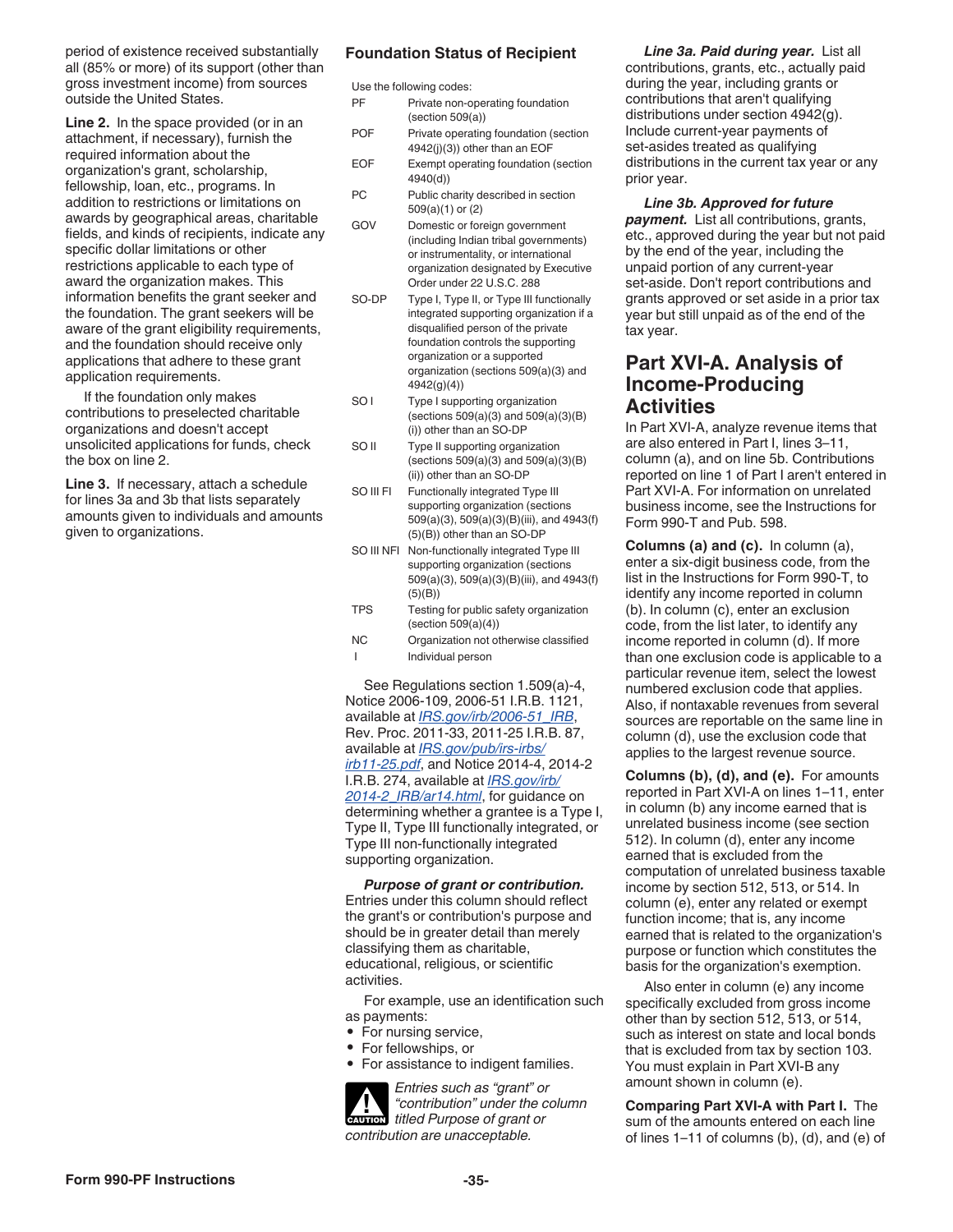<span id="page-35-0"></span>Part XVI-A should equal corresponding amounts entered on Part I, lines 3–11, column (a), and on line 5b as shown below.

| Amounts in<br>Part XVI-A<br>on line $\ldots$               | <b>Correspond to</b><br>Amounts in Part I,<br>column (a), line $\dots$                                |
|------------------------------------------------------------|-------------------------------------------------------------------------------------------------------|
| 1a-g<br>2<br>in a característica de la característica<br>3 | 11<br>11<br>з                                                                                         |
| 4<br>$5$ and $6$                                           | 4<br>5b (description<br>column)                                                                       |
| 7<br>.<br>8.<br>.                                          | 11<br>6а                                                                                              |
| 9<br>.                                                     | 11 minus any special<br>event expenses<br>included on lines 13<br>through 23 of Part I,<br>column (a) |
| 10<br>and a straight and a<br>11а–е                        | 10 <sub>c</sub><br>11                                                                                 |

**Line 1. Program service revenue.** On lines 1a–g, list each revenue-producing program service activity of the organization. For each program service activity listed, enter the gross revenue earned for each activity, as well as identifying business and exclusion codes, in the appropriate columns. For line 1g, enter amounts that are payments for services rendered to governmental units. Don't include governmental grants that are reportable on Part I, line 1.

Report the total of lines 1a–g on line 11 of Part I, along with any other income reportable on line 11.

Program services are mainly those activities that the reporting organization was created to conduct and that, along with any activities begun later, form the basis of the organization's current exemption from tax.

Program services can also include the organization's unrelated trade or business activities. Program service revenue also includes income from program-related investments (such as interest earned on scholarship loans) as defined in the instructions for Part IX-B.

**Line 11.** On lines 11a–e, list each "Other revenue" activity not reported on lines 1 through 10. Report the sum of the amounts entered for lines 11a–e, columns (b), (d), and (e), on Part I, line 11.

**Line 13.** On line 13, enter the total of columns (b), (d), and (e) of line 12.

You may use the following worksheet to verify your calculations.

| Line 13. | Part XVI-A                                                                                                                 |  |
|----------|----------------------------------------------------------------------------------------------------------------------------|--|
| Minus:   | Part I, line 5b<br><b>Note.</b> If Part I. line 5b.<br>reflects a loss. add that<br>amount here instead of<br>subtracting. |  |
| Plus:    | Part I, line $1 \ldots \ldots$                                                                                             |  |
| Plus:    | Part I, line 5a                                                                                                            |  |
| Plus:    | <b>Expenses of special</b><br>events deducted in<br>figuring Part XVI-A,<br>line 9                                         |  |
| Equal:   | Part I, line 12, column<br>(a)<br>.                                                                                        |  |

### **Part XVI-B. Relationship of Activities to the Accomplishment of Exempt Purposes**

To explain how each amount in column (e) of Part XVI-A was related or exempt function income, show the line number of the amount in column (e) and give a brief description of how each activity reported in column (e) contributed importantly to the accomplishment of the organization's exempt purposes (other than by providing funds for such purposes). Activities that generate exempt-function income are activities that form the basis of the organization's exemption from tax.

Also, explain any income entered in column (e) that is specifically excluded from gross income other than by section 512, 513, or 514. If no amount is entered in column (e), don't complete Part XVI-B.

*Example.* M, a performing arts association, is primarily supported by endowment funds. It raises revenue by charging admissions to its performances. These performances are the primary means by which the organization accomplishes its cultural and educational purposes.

M reported admissions income in column (e) of Part XVI-A and explained in Part XVI-B that these performances are the primary means by which it accomplishes its cultural and educational purposes.

Because M also reported interest from state bonds in column (e) of Part XVI-A, M explained in Part XVI-B that such interest was excluded from gross income by section 103.

### **Part XVII. Information Regarding Transfers to and Transactions and Relationships With Noncharitable Exempt Organizations**

Part XVII is used to report direct and indirect transfers to (line 1a) and direct and indirect transactions with (line 1b) and relationships with (line 2) any other noncharitable exempt organization. A "noncharitable exempt organization" is a tax-exempt organization described in section 501(c), other than in paragraph (3) of section 501(c), or a political organization described in section 527.

For purposes of these instructions, the section 501(c)(3) organization completing Part XVII is referred to as the "reporting organization."

A noncharitable exempt organization is "related to or affiliated with" the reporting organization if either:

• The two organizations share some element of common control, or

• A historic and continuing relationship exists between the two organizations.

A noncharitable exempt organization is unrelated to the reporting organization if:

• The two organizations share no element of common control, and

• A historic and continuing relationship doesn't exist between the two organizations.

An "element of common control" is present when one or more of the officers, directors, or trustees of one organization are elected or appointed by the officers, directors, trustees, or members of the other. An element of common control is also present when more than 25% of the officers, directors, or trustees of one organization serve as officers, directors, or trustees of the other organization.

A "historic and continuing relationship" exists when two organizations participate in a joint effort to achieve one or more common purposes on a continuous or recurring basis rather than on the basis of one or more isolated transactions or activities. Such a relationship also exists when two organizations share facilities, equipment, or paid personnel during the year, regardless of the length of time the arrangement is in effect.

**Line 1. Reporting of certain transfers and transactions.** Generally, report on line 1 any transfer to or transaction with a noncharitable exempt organization even if the transfer or transaction constitutes the only connection with the noncharitable exempt organization.

*Related organizations.* If the noncharitable exempt organization is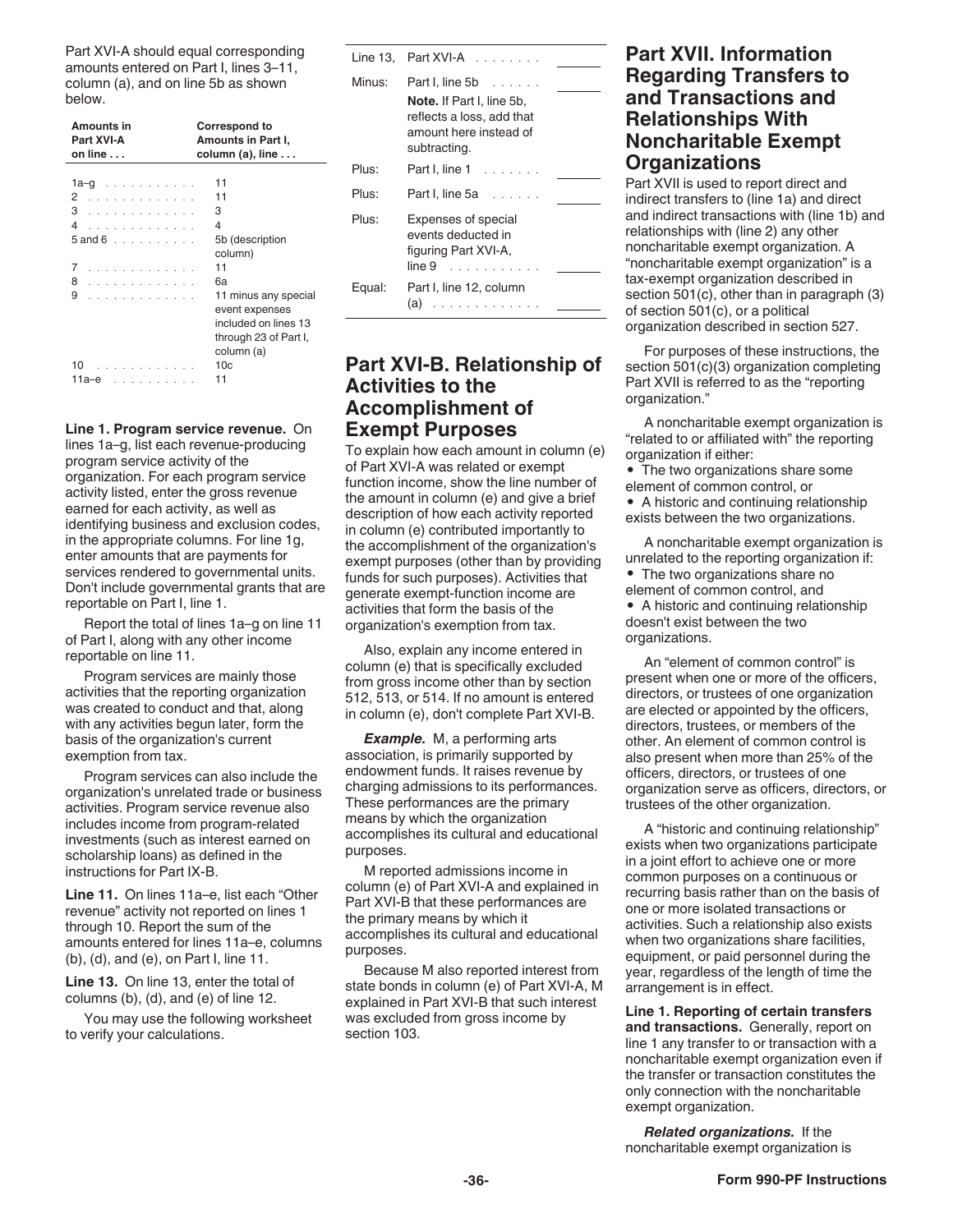<span id="page-36-0"></span>related to or affiliated with the reporting organization, report all direct and indirect transfers and transactions except for contributions and grants to the reporting organization.

*Unrelated organizations.* All transfers to an unrelated noncharitable exempt organization must be reported on line 1a. All transactions between the reporting organization and an unrelated noncharitable exempt organization must be shown on line 1b unless they meet an exception in the specific instructions for line 1b.

**Line 1a. Transfers.** Answer "Yes" to lines 1a(1) and 1a(2) if the reporting organization made any direct or indirect transfers of any value to a noncharitable exempt organization.

A "transfer" is any transaction or arrangement whereby one organization transfers something of value (cash, other assets, services, use of property, etc.) to another organization without receiving something of more than nominal value in return. Contributions, gifts, and grants are examples of transfers.

If the only transfers between the two organizations were contributions and grants made by the noncharitable exempt organization to the reporting organization, answer "No."

**Line 1b. Other transactions.** Answer "Yes" for any transaction described on line 1b(1)–(6), regardless of its amount, if it is with a related or affiliated organization.

*Unrelated organizations.* Answer "Yes" for any transaction between the reporting organization and an unrelated noncharitable exempt organization, regardless of its amount, if the reporting organization received less than adequate consideration. There is adequate consideration when the fair market value of the goods and other assets or services furnished by the reporting organization isn't more than the fair market value of the goods and other assets or services received from the unrelated noncharitable exempt organization. The exception described below doesn't apply to transactions for less than adequate consideration.

Answer "Yes" for any transaction between the reporting organization and an unrelated noncharitable exempt organization if the "amount involved" is more than \$500. The "amount involved" is the fair market value of the goods, services, or other assets furnished by the reporting organization.

**Exception.** If a transaction with an unrelated noncharitable exempt organization was for adequate consideration and the amount involved was \$500 or less, answer "No" for that transaction.

**Line 1b(3).** Answer "Yes" for transactions in which the reporting organization was either the lessor or the lessee.

**Line 1b(4).** Answer "Yes" if either organization reimbursed expenses incurred by the other.

Line 1b(5). Answer "Yes" if either organization made loans to the other or if the reporting organization guaranteed the other's loans.

**Line 1b(6).** Answer "Yes" if either organization performed services or membership or fundraising solicitations for the other.

**Line 1c.** Complete line 1c regardless of whether the noncharitable exempt organization is related to or closely affiliated with the reporting organization. For purposes of this line, "facilities" includes office space and any other land, building, or structure whether owned or leased by, or provided free of charge to, the reporting organization or the noncharitable exempt organization.

**Line 1d.** Use this schedule to describe the transfers and transactions for which "Yes" was entered on lines 1a–c, earlier. You must describe each transfer or transaction for which the answer was "Yes." You may combine all of the cash transfers (line 1a(1)) to each organization into a single entry. Otherwise, make a separate entry for each transfer or transaction.

*Column (a).* For each entry, enter the line number from lines 1a–c. For example, if the answer was "Yes" to line 1b(3), enter "b(3)" in column (a).

*Column (d).* If you need more space, enter "See Attached" in column (d) and use an attached sheet for the description. If making more than one entry on line 1d, specify on the attached sheet which transfer or transaction you are describing.

**Line 2. Reporting of certain relationships.** Enter on line 2 each noncharitable exempt organization that the reporting organization is related to or affiliated with, as defined earlier. If the control factor or the historic and continuing relationship factor (or both) is present at any time during the year, identify the organization on line 2 even if neither factor is present at the end of the year.

Don't enter unrelated noncharitable exempt organizations on line 2 even if transfers to or transactions with those organizations were entered on line 1. For example, if a one-time transfer to an unrelated noncharitable exempt organization was entered on line 1a(2), don't enter the organization on line 2.

*Column (b).* Enter the exempt category of the organization; for example, "501(c)(4)."

*Column (c).* In most cases, a simple description, such as "common directors" or "auxiliary of reporting organization" will be sufficient. If you need more space, enter "See Attached" in column (c) and use an attached sheet to describe the relationship. If you are entering more than one organization on line 2, identify which organization you are describing on the attached sheet.

### **Signature**

The return must be signed by the president, vice president, treasurer, assistant treasurer, chief accounting officer, or other corporate officer (such as tax officer) who is authorized to sign. A receiver, trustee, or assignee must sign any return that he or she is required to file for a corporation. If the return is filed for a trust, it must be signed by the authorized trustee or trustees. Sign and date the form and fill in the signer's title.

If an officer or employee of the organization prepares the return, the *Paid Preparer Use Only* area should remain blank. If someone prepares the return without charge, that person shouldn't sign the return.

**Note.** A paid preparer must sign original or amended return by rubber stamp, mechanical device, or computer software program.

### **Paid Preparer**

filed with the IRS.

Generally, anyone who is paid to prepare the return must sign the return and fill in the other blanks in the *Paid Preparer Use Only* area. An employee of the filing organization isn't a paid preparer.

The paid preparer must:

- Sign the return in the space provided for the preparer's signature;
- Enter the preparer information;
- Enter the preparer tax identification number (PTIN); and
- Give a copy of the return to the organization, in addition to the copy to be

*Enter the paid preparer's PTIN, not his or her social security*  **CAUTION** number (SSN), in the "PTIN" box *in the paid preparer's block. Because this form is publicly disclosable, any information entered in this block will be publicly disclosed. For more information about PTINs, visit the IRS website at [IRS.gov/PTIN](https://www.irs.gov/Tax-Professionals/PTIN-Requirements-for-Tax-Return-Preparers).*

#### **Paid Preparer Authorization**

On the "Sign Here" line, check "Yes" if the IRS can contact the paid preparer who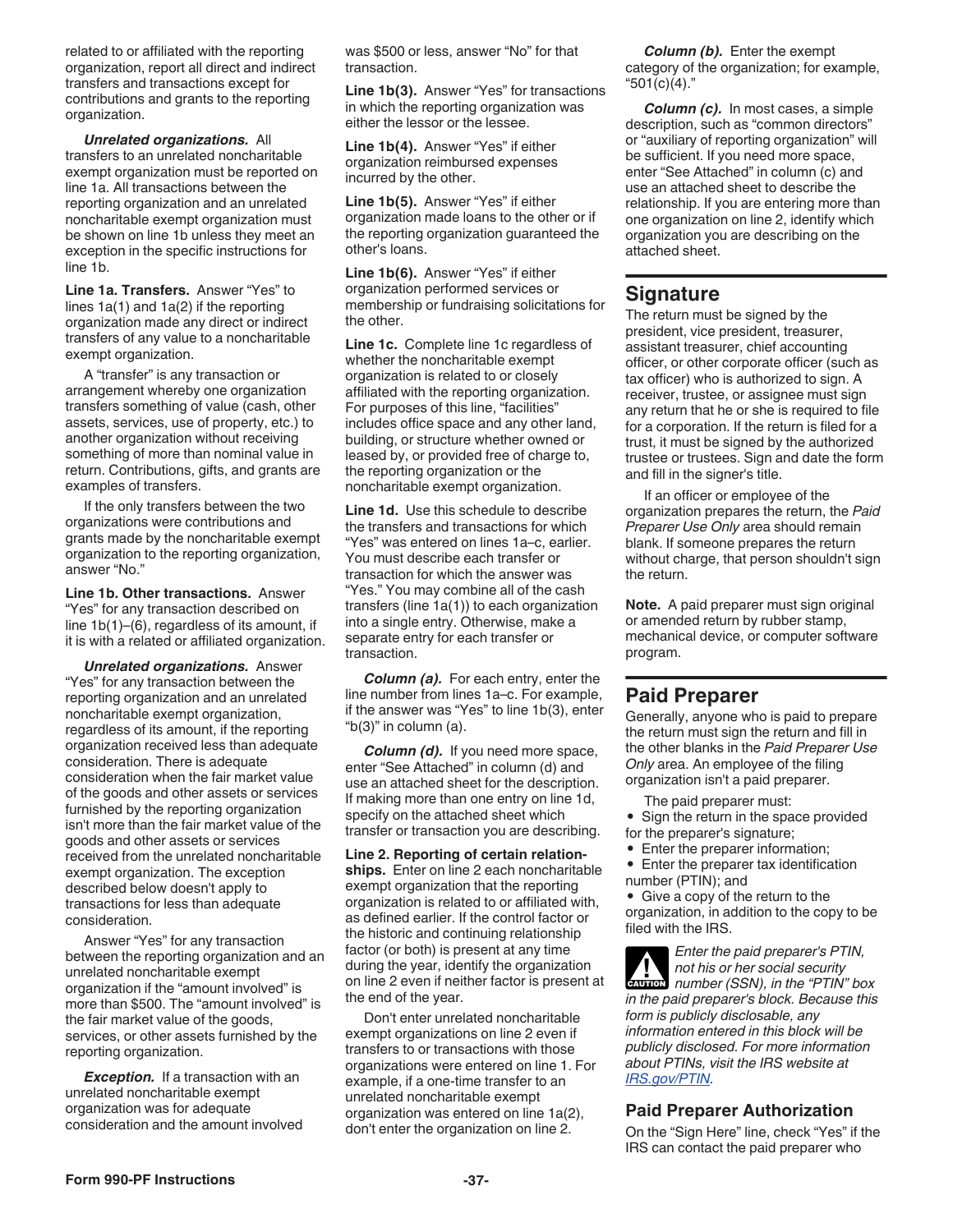<span id="page-37-0"></span>signed the return to discuss the return. This authorization applies only to the individual whose signature appears in the *Paid Preparer Use Only* section of Form 990-PF. It doesn't apply to the firm, if any, shown in that section.

By checking "Yes" to this box, the organization is authorizing the IRS to contact the paid preparer to answer any questions that arise during the processing of the return. The organization is also authorizing the paid preparer to:

• Give the IRS any information missing from the return;

- Call the IRS for information about processing the return; and
- 

• Respond to certain IRS notices about math errors, offsets, and return preparation.

The organization isn't authorizing the paid preparer to bind the organization to anything or otherwise represent the organization before the IRS.

The authorization will automatically end no later than the due date (excluding extensions) for filing of the organization's Form 990-PF for its next tax year. If the organization wants to expand the paid preparer's authorization or revoke it before it ends, see Pub. 947, Practice Before the IRS and Power of Attorney.

Check "No" if the IRS should contact the organization listed in the Heading rather than the paid preparer.

### **How To Get Forms and Publications**

#### **Internet**

You can access the IRS website at IRS.gov 24 hours a day, 7 days a week to do the following.

• *E-file* returns, including Form 990-PF.

• Download forms, including talking tax forms, instructions, and publications. You can download items from the IRS website at *[IRS.gov/FormsPubs](https://www.irs.gov/forms-pubs)*.

- Order IRS products online.
- Research your tax questions.
- Search publications online by topic or keyword.
- Use the Internal Revenue Code,
- regulations, or other official guidance. • View Internal Revenue Bulletins (IRBs)
- published in the last few years.
- Sign up to receive local and national tax news by email.

• Get information on starting and operating a private foundation.

**Paperwork Reduction Act Notice.** We ask for the information on this form to carry out the Internal Revenue laws of the United States. You are required to give us the information. We need it to ensure that you are complying with these laws and to allow us to figure and collect the right amount of tax. You aren't required to provide the information requested on a form that is subject to the Paperwork Reduction Act unless the form displays a valid OMB control number. Books or records relating to a form or its instructions must be retained as long as their contents may become material in the administration of any Internal Revenue law. The rules governing the confidentiality of Form 990-PF are covered in section 6103.

**Estimates of Taxpayer Burden.** These include Forms in the 990 series and attachments and 1023, 1024, 1028, 5578, 5884-C, 8038, 8038-B, 8038-CP, 8038-G, 8038-GC, 8038-R, 8038-T, 8038-TC, 8328, 8718, 8282, 8453-EO, 8453-X, 8868, 8870, 8871, 8872, 8879-EO, 8886-T, 8899 and their schedules and all the forms tax-exempt organizations attach to their tax returns. Time spent and out-of-pocket costs are presented separately. Time burden includes the time spent preparing to file and to file, with recordkeeping representing the largest component. Out-of-pocket costs include any expenses incurred by taxpayers to prepare and submit their tax returns. Examples include tax return preparation and submission fees, postage and photocopying costs, and tax preparation software costs. Note that these estimates do not include burden associated with post-filing activities. IRS operational data indicate that electronically prepared and filed returns have fewer arithmetic errors, implying lower post-filing burden.

Reported time and cost burdens are national averages and do not necessarily reflect a "typical" case. Most taxpayers experience lower than average burden, with taxpayer burden varying considerably by taxpayer type. For instance, the estimated average time burden for all taxpayers filing Forms 990, 990-EZ, 990-PF, 990-T, and 990-N and related forms is 35.7 hours, with an average cost of \$918 per return. This average includes all associated forms and schedules, across all preparation methods and taxpayer activities.

#### **Fiscal Year 2018 Form 990 Series Tax Compliance Cost Estimates**

|                                                                                                                                                                                                                                                                                                   | <b>Form 990</b> | <b>Form 990-EZ</b> | Form 990-PF   | <b>Form 990-T</b> | <b>Form 990-N</b> |
|---------------------------------------------------------------------------------------------------------------------------------------------------------------------------------------------------------------------------------------------------------------------------------------------------|-----------------|--------------------|---------------|-------------------|-------------------|
| Projections of the Number of<br>Returns to be Filed with IRS                                                                                                                                                                                                                                      | 322,900         | 252,900            | 113.100       | 124,500           | 599,800           |
| <b>Estimated Average Total Time</b><br>(Hours)                                                                                                                                                                                                                                                    | 85              | 45                 | 47            | 40                |                   |
| <b>Estimated Average Total</b><br>Out-of-Pocket Costs                                                                                                                                                                                                                                             | \$2,400         | \$500              | \$1,800       | \$1,300           | \$10              |
| <b>Estimated Total Time (Hours)</b>                                                                                                                                                                                                                                                               | 27.370.000      | 11,440,000         | 5,280,000     | 5.040.000         | 1,320,000         |
| <b>Estimated Total Out-of-Pocket</b><br>Costs (Note: Totals may not add<br>due to rounding.)                                                                                                                                                                                                      | \$787,700,000   | \$128,000,000      | \$208,500,000 | \$167,600,000     | \$5,500,000       |
| Note: Amounts above are for FY2018. Reported time and cost burdens are national averages and do not necessarily reflect a "typical" case. Most taxpayers experience lower than average burden,<br>with taxpayer burden varying considerably by taxpayer type. Detail may not add due to rounding. |                 |                    |               |                   |                   |

**Comments.** If you have comments concerning the accuracy of these time estimates or suggestions for making this form simpler, we would be happy to hear from you. You can send us comments from *[IRS.gov/FormComments](https://www.irs.gov/uac/comment-on-tax-forms-and-publications)*. Or you can send your comments to Internal Revenue Service, Tax Forms and Publications Division, 1111 Constitution Ave. NW, IR-6526, Washington, DC 20224. Don't send the form to this address. Instead, see *[J. When, Where, and How To File](#page-6-0)*, earlier.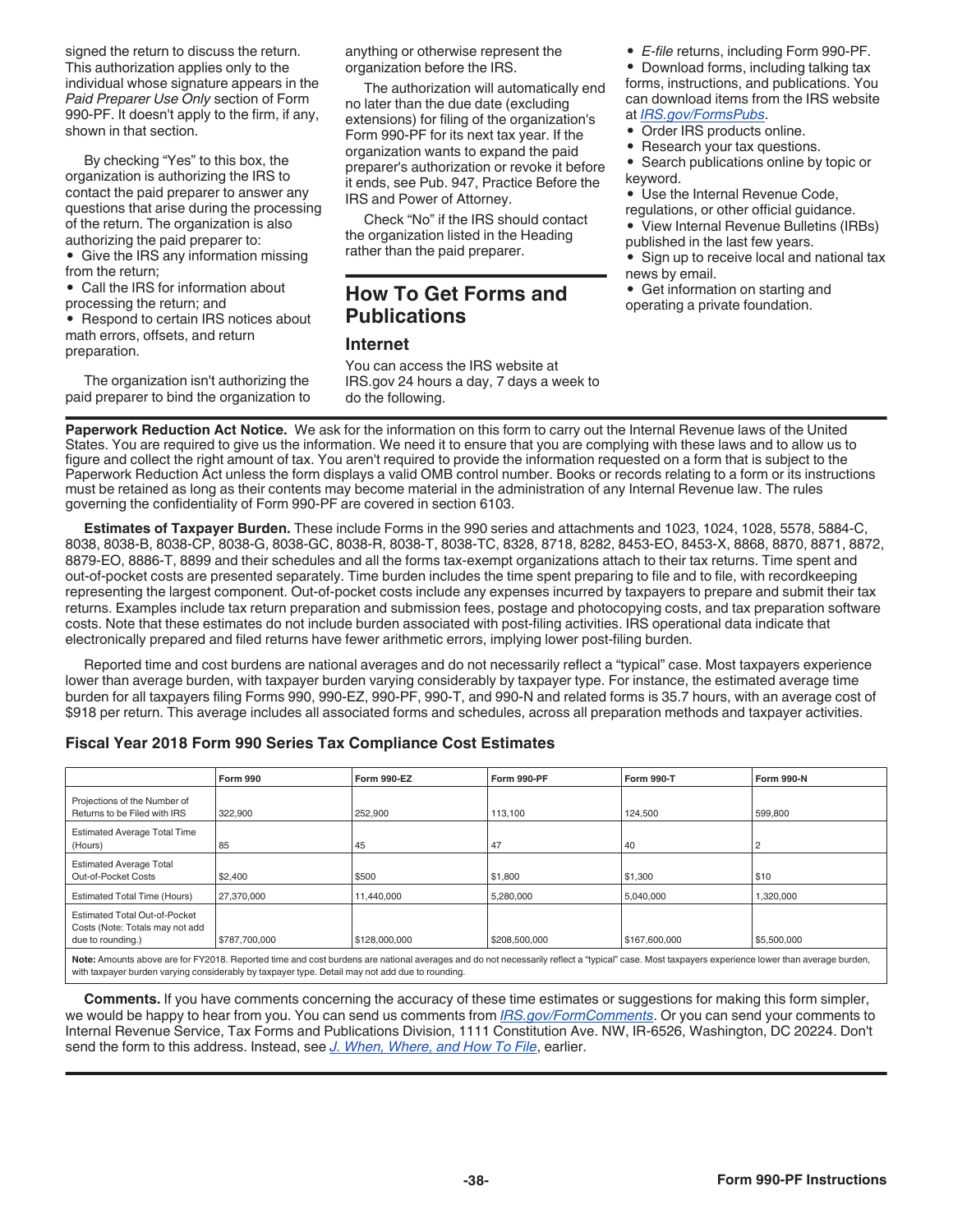### Exclusion Codes

- regularly carried on (section 512(a)(1))
- 02- Income from an activity in which labor is a material income-producing factor and substantially all (at least 85%) of the work is performed with unpaid labor (section 513(a)(1))
- from an activity carried on primarily for the convenience of the organization's members, students, patients, visitors,<br>officers, or employees (hospital parking<br>lot or museum cafeteria, for example) (section 513(a)(2)) 03—
- employees organized before May 27, 1969— Income from the sale of work-related clothes or equipment and items normally sold through vending machines; food dispensing facilities; or snack bars for the convenience of association members at their usual places of employment (section 513(a)(2))
- substantially all of which (at least 85%) was donated to the organization (section 513(a)(3))

#### Specific Exceptions

- fair or exposition-Qualified public entertainment activity income (section 513(d)(2))
- 07 Section 501(c)(3), (4), (5), or (6) organization—Qualified convention and trade show activity income (section 513(d)(3))
- Income from hospital services described in section 513(e) 08—
- 09- Income from noncommercial bingo games that do not violate state or local law (section 513(f))
- by an organization in North Dakota (section 311 of the Deficit Reduction Act<br>of 1984, as amended)
- $11 -$  Section 501(c)(12) organization-Qualified pole rental income (section 513(g)) and/or member income (described in section 501(c)(12)(H))
- 12- Income from the distribution of low-cost articles in connection with the solicitation of charitable contributions (section 513(h))
- 13— Income from the exchange or rental of membership or donor list with an organization eligible to receive charitable contributions by a section 501(c)(3) organization; by a war veterans' organization; or an auxiliary unit or society of, or trust or foundation for, a war veterans' post or organization (section 513(h))

#### Modifications and Exclusions

- 14- Dividends, interest, payments with respect to securities loans, annuities, income from notional principal contracts, other substantially similar income from ordinary and routine investments, and loan commitment fees, excluded by section 512(b)(1)
- 15- Royalty income excluded by section 512(b)(2)
- Real property rental income that does not depend on the income or profits derived by the person leasing the property and is excluded by section 512 (b)(3)  $16 -$
- General Exceptions **Debt-Financed Income 17–** Rent from personal property leased with **Debt-Financed Income**  $\mathbf{01}$  Income from an activity that is not  $\overrightarrow{a}$  in relation to the combined income from  $\overrightarrow{30}$ real property and incidental (10% or less) in relation to the combined income from the real and personal property (section 512(b)(3))
	- Section 501(c)(3) organization—Income  $\vert$  conservatorship or receivership (sections  $\vert$  31-18— Gain or loss from the sale of investments and other non-inventory property and from certain property acquired from nancial institutions that are in 512(b)(5) and  $(16)(A)$
- 19— Gain or loss from the lapse or termination of options to buy or sell securities or real property, and on options and from the forfeiture of good-faith deposits for the purchase, sale, or lease of investment real estate (section 512(b)(5)) 04— Section 501(c)(4) local association of  $\qquad \qquad \vert$  estate (section 512(b)(5))  $\qquad \qquad \vert$  33— Income from mortgaged property
	- 20— Income from research for the United States; its agencies or instrumentalities; or any state or political subdivision (section 512(b)(7))
	- 21— Income from research conducted by a college, university, or hospital (section 512(b)(8))
- 22— Income from research conducted by an organization whose primary activity is conducting fundamental research, the results of which are freely available to the general public (section 512(b)(9))  $\frac{1}{20}$  Income from the sale of merchandise,  $\frac{1}{22}$  Income from research conducted by an  $\frac{1}{35}$  Income from mortgaged property
- 23— Income from services provided under license issued by a federal regulatory agency and conducted by a religious order or school operated by a religious order, but only if the trade or business has been carried on by the organization since before May 27, 1959 (section 512(b)(15)) 06 – Section 501(c)(3), (4), or (5) organization and section agency and conducted by a religious conducting an agricultural or educational order or school operated by a religious for the obligation to pay an annuity

#### Foreign Organizations

24 – Foreign organizations only – Income from<br>a trade or business NOT conducted in the United States and NOT derived from United States sources (patrons) (section 512(a)(2))

#### Social Clubs and VEBAs

- Section 501(c)(7), (9), or (17) organization—Non-exempt function income set aside for a charitable, etc., purpose specified in section  $170(c)(4)$ (section 512(a)(3)(B)(i)) 25—
- Section 501(c)(7), (9), or (17) organization—Proceeds from the sale of exempt function property that was or will be timely reinvested in similar property (section 512(a)(3)(D))  $26 -$
- Section 501(c)(9) or (17) organization— Nonfunction income set aside for the payment of life, sick, accident, or<br>other benefits (section 512(a)(3)(B)(ii)) 27—

#### Veterans' Organizations

- Section 501(c)(19) organization—Payments for life, sick, accident, or health insurance for members or their dependents that are set aside for the payment of such insurance<br>benefits or for a charitable, etc., purpose specified in section 170(c)(4) (section 512(a)(4)) 28—
- Section 501(c)(19) organization— Income from an insurance set-aside (see code 28 above) that is set aside for payment of insurance benefits or for a charitable, etc., purpose specified in section 170(c)(4)<br>(Regs. 1.512(a)-4(b)(2)) 29—

- Income exempt from debt-financed (section 514) provisions because at least<br>85% of the use of the property is for the<br>organization's exempt purposes. (**Note:** *This code is only for income from the 15% or less non-exempt purpose use.*) (section 514(b)(1)(A))
- Gross income from mortgaged property used in research activities described in section 512(b)(7), (8), or (9) (section 514(b)(1)(C))
- Gross income from mortgaged property used in any activity described in section 513(a)(1), (2), or (3) (section 514(b)(1)(D)) 32—
- (neighborhood land) acquired for exempt purpose use within 10 years (section  $514(b)(3)$ 33—
- Income from mortgaged property acquired by bequest or devise (applies to income received within 10 years from the date of acquisition) (section 514(c)(2)(B)) 34—
- acquired by gift where the mortgage was placed on the property more than 5 years previously and the property was held by the donor for more than 5 years (applies to income received within 10 years from the date of gift) (section  $514(c)(2)(B)$ ) 35—
- for the obligation to pay an annuity described in section 514(c)(5) 36—
- Income from mortgaged property that provides housing to low and moderate income persons, to the extent the mortgage is insured by the Federal Housing Administration (section 514(c)(6)). (Note: *In many cases, this would be exempt function income reportable in column (e). It would not be so in the case of a section 501(c)(5) or (6) organization, for example, that acquired the housing as an investment or as a charitable activity.*) 37—
- $10-$  Income from games of chance conducted **Social Clubs and VEBAs**  $\begin{array}{c|c|c|c|c} & 38-$  Income from mortgaged real property owned by: a school described in section  $170(b)(1)(A)(ii)$ ; a section  $509(a)(3)$  affiliated support organization of such a school; a section 501(c)(25) organization; or by a partnership in which any of the above organizations owns an interest if the requirements of section 514(c)(9)(B)(vi) are met (section 514(c)(9)) 38—

#### Special Rules

- Section 501(c)(5) organization—Farm income used to finance the operation and maintenance of a retirement home, hospital, or similar facility operated by the organization for its members on property adjacent to the farm land (section 1951(b)(8)(B) of Public Law 94-455) 39—
- Annual dues, not exceeding \$161 (subject to inflation), paid to a section 501(c)(5)<br>agricultural or horticultural organization (section 512(d))  $40 -$

#### Trade or Business

41— Gross income from an unrelated activity that is regularly carried on but, in light of continuous losses sustained over a number of tax periods, cannot be regarded as being conducted with the<br>motive to make a profit (not a trade or business)

#### **Other**

- Receipt of qualified sponsorship payments described in section 513(i)  $42 -$
- Exclusion of any gain or loss from the<br>qualified sale, exchange, or other disposition of any qualifying brownfield<br>property (section 512(b)(19))  $43-$